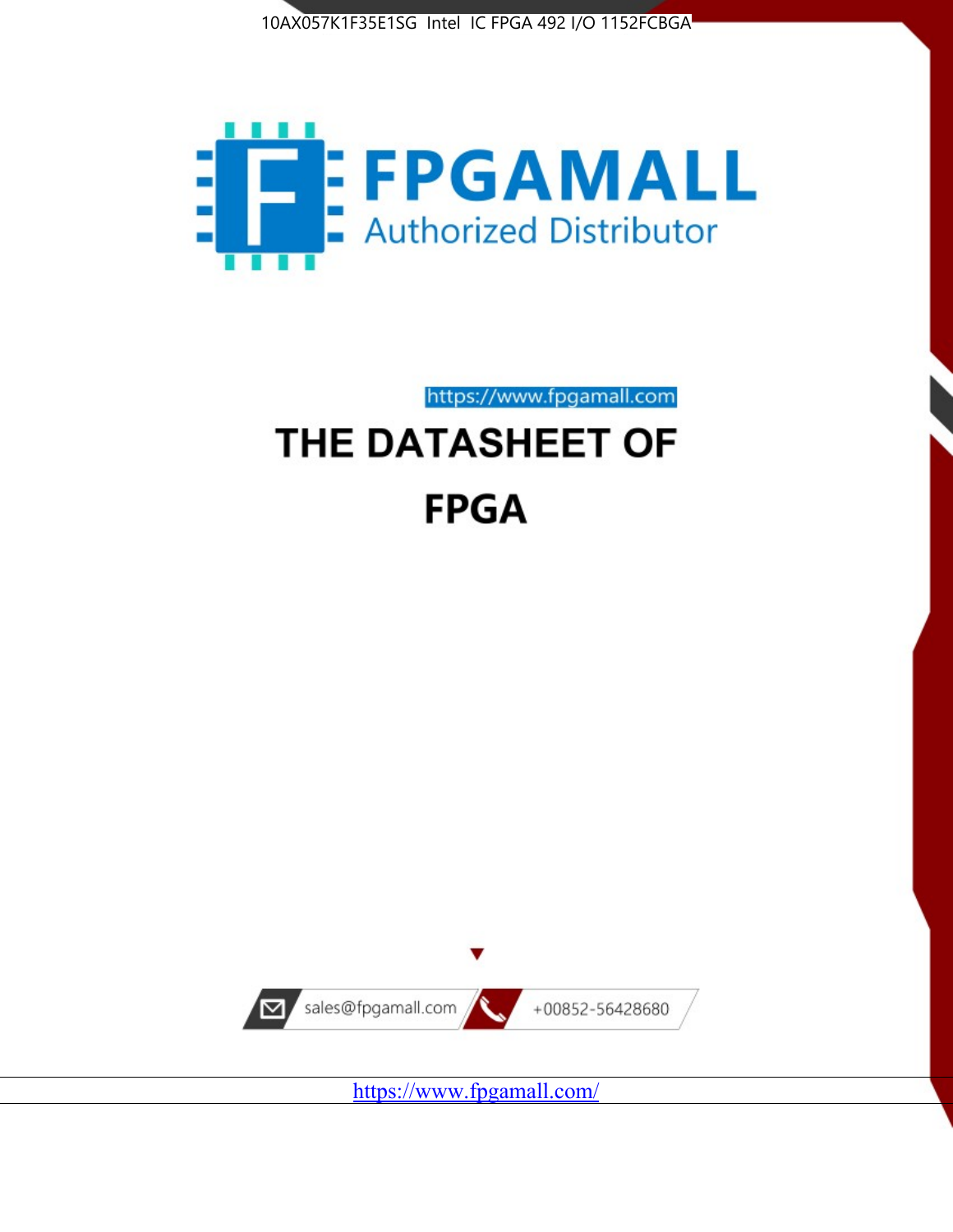10AX057K1F35E1SG Intel IC FPGA 492 I/O 1152FCBGA



# **Intel® Arria® 10 Device Overview**



**A10-OVERVIEW | 2018.12.06** Latest document on the web: **[PDF](https://www.intel.com/content/dam/www/programmable/us/en/pdfs/literature/hb/arria-10/a10_overview.pdf)** | **[HTML](https://www.intel.com/content/www/us/en/programmable/documentation/sam1403480274650.html)**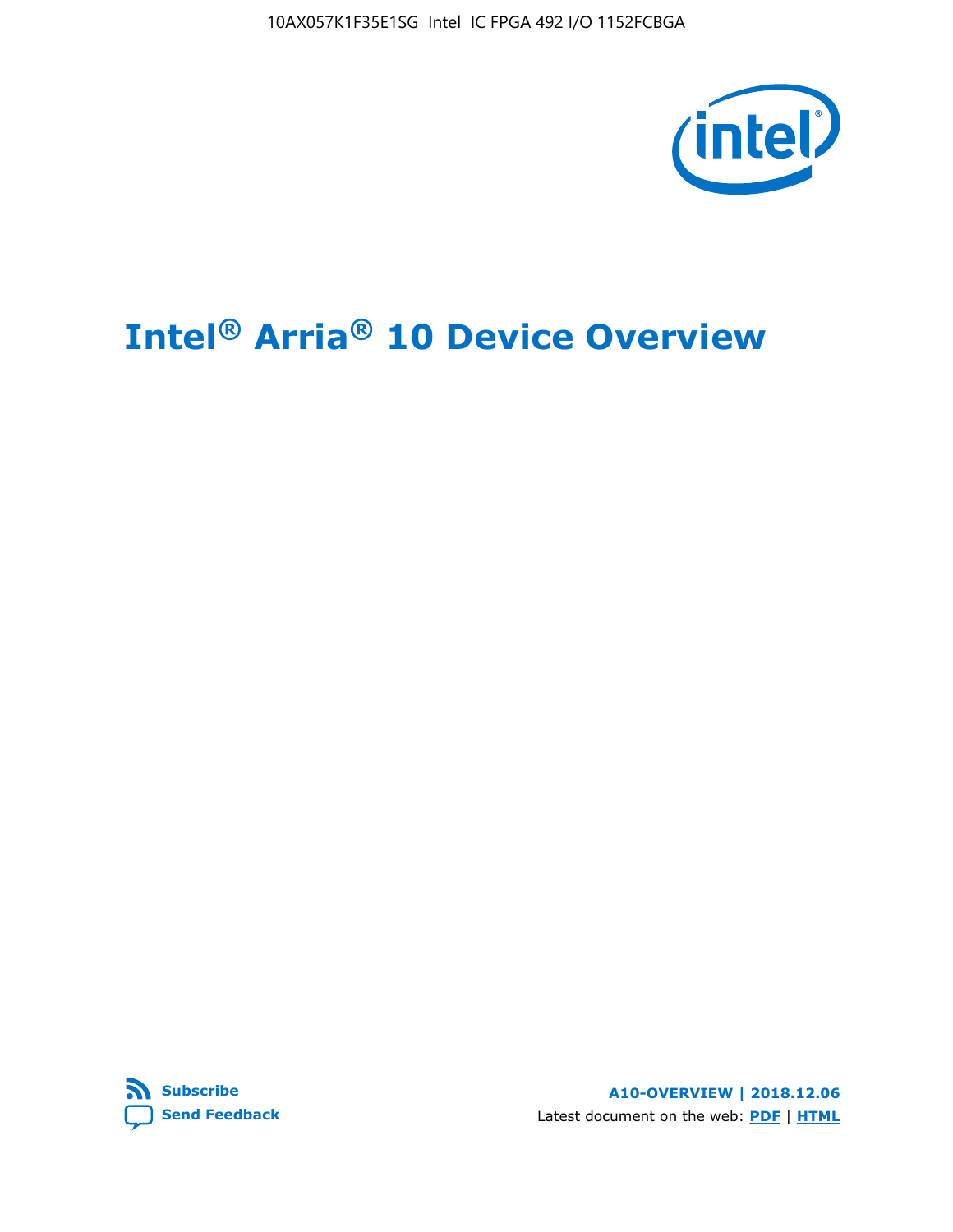

**Contents** 

# **Contents**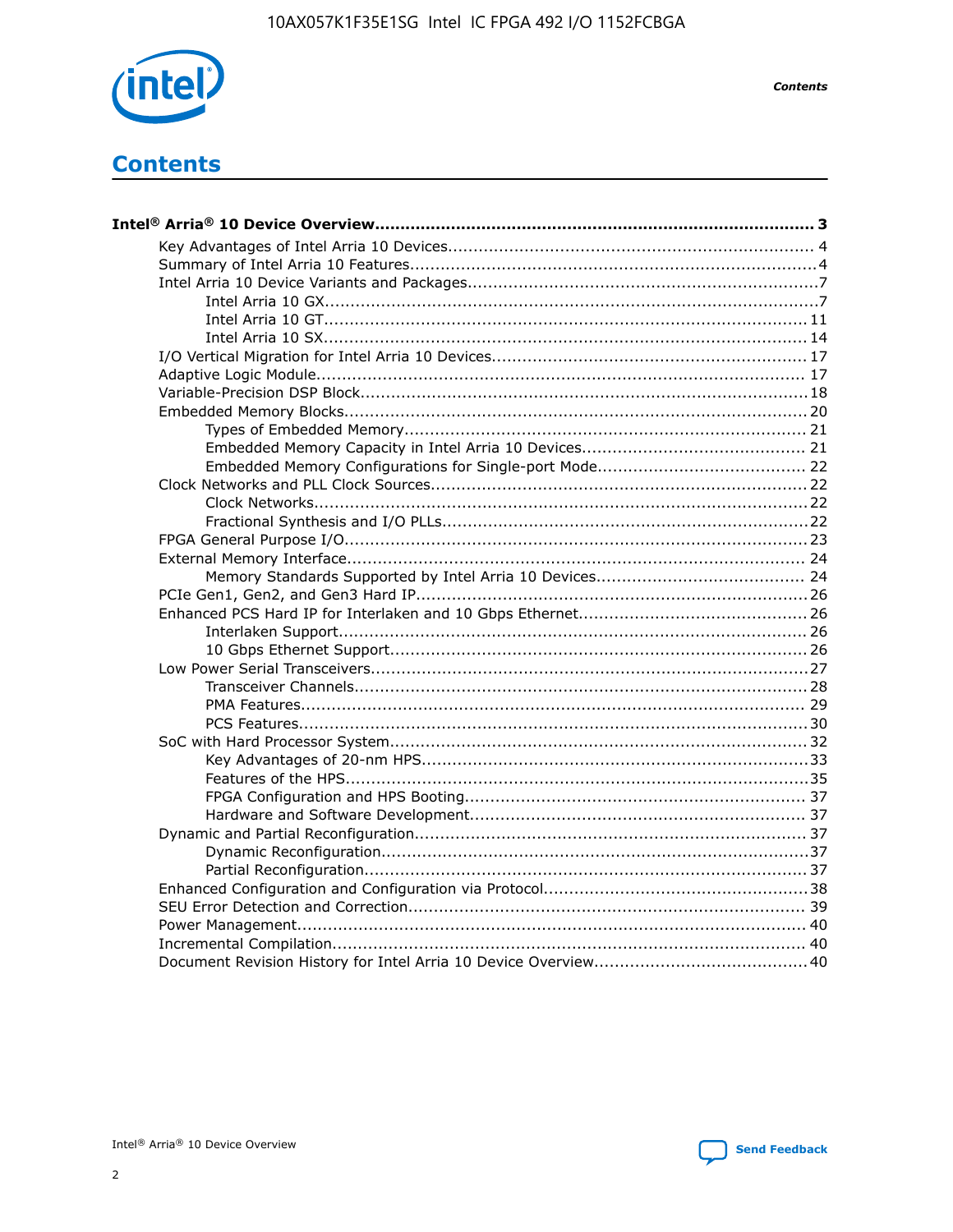**A10-OVERVIEW | 2018.12.06**

**[Send Feedback](mailto:FPGAtechdocfeedback@intel.com?subject=Feedback%20on%20Intel%20Arria%2010%20Device%20Overview%20(A10-OVERVIEW%202018.12.06)&body=We%20appreciate%20your%20feedback.%20In%20your%20comments,%20also%20specify%20the%20page%20number%20or%20paragraph.%20Thank%20you.)**



# **Intel® Arria® 10 Device Overview**

The Intel<sup>®</sup> Arria<sup>®</sup> 10 device family consists of high-performance and power-efficient 20 nm mid-range FPGAs and SoCs.

Intel Arria 10 device family delivers:

- Higher performance than the previous generation of mid-range and high-end FPGAs.
- Power efficiency attained through a comprehensive set of power-saving technologies.

The Intel Arria 10 devices are ideal for high performance, power-sensitive, midrange applications in diverse markets.

| <b>Market</b>         | <b>Applications</b>                                                                                               |
|-----------------------|-------------------------------------------------------------------------------------------------------------------|
| Wireless              | Channel and switch cards in remote radio heads<br>٠<br>Mobile backhaul<br>٠                                       |
| Wireline              | 40G/100G muxponders and transponders<br>٠<br>100G line cards<br>٠<br><b>Bridging</b><br>٠<br>Aggregation<br>٠     |
| <b>Broadcast</b>      | Studio switches<br>٠<br>Servers and transport<br>٠<br>Videoconferencing<br>٠<br>Professional audio and video<br>٠ |
| Computing and Storage | Flash cache<br>٠<br>Cloud computing servers<br>٠<br>Server acceleration<br>٠                                      |
| Medical               | Diagnostic scanners<br>٠<br>Diagnostic imaging<br>٠                                                               |
| Military              | Missile guidance and control<br>٠<br>Radar<br>٠<br>Electronic warfare<br>٠<br>Secure communications<br>٠          |

#### **Table 1. Sample Markets and Ideal Applications for Intel Arria 10 Devices**

#### **Related Information**

- [Intel Arria 10 Device Handbook: Known Issues](http://www.altera.com/support/kdb/solutions/rd07302013_646.html) Lists the planned updates to the *Intel Arria 10 Device Handbook* chapters.
- [Intel Arria 10 GX/GT Device Errata and Design Recommendations](https://www.intel.com/content/www/us/en/programmable/documentation/agz1493851706374.html#yqz1494433888646)
- [Intel Arria 10 SX Device Errata and Design Recommendations](https://www.intel.com/content/www/us/en/programmable/documentation/cru1462832385668.html#cru1462832558642)

Intel Corporation. All rights reserved. Intel, the Intel logo, Altera, Arria, Cyclone, Enpirion, MAX, Nios, Quartus and Stratix words and logos are trademarks of Intel Corporation or its subsidiaries in the U.S. and/or other countries. Intel warrants performance of its FPGA and semiconductor products to current specifications in accordance with Intel's standard warranty, but reserves the right to make changes to any products and services at any time without notice. Intel assumes no responsibility or liability arising out of the application or use of any information, product, or service described herein except as expressly agreed to in writing by Intel. Intel customers are advised to obtain the latest version of device specifications before relying on any published information and before placing orders for products or services. \*Other names and brands may be claimed as the property of others.

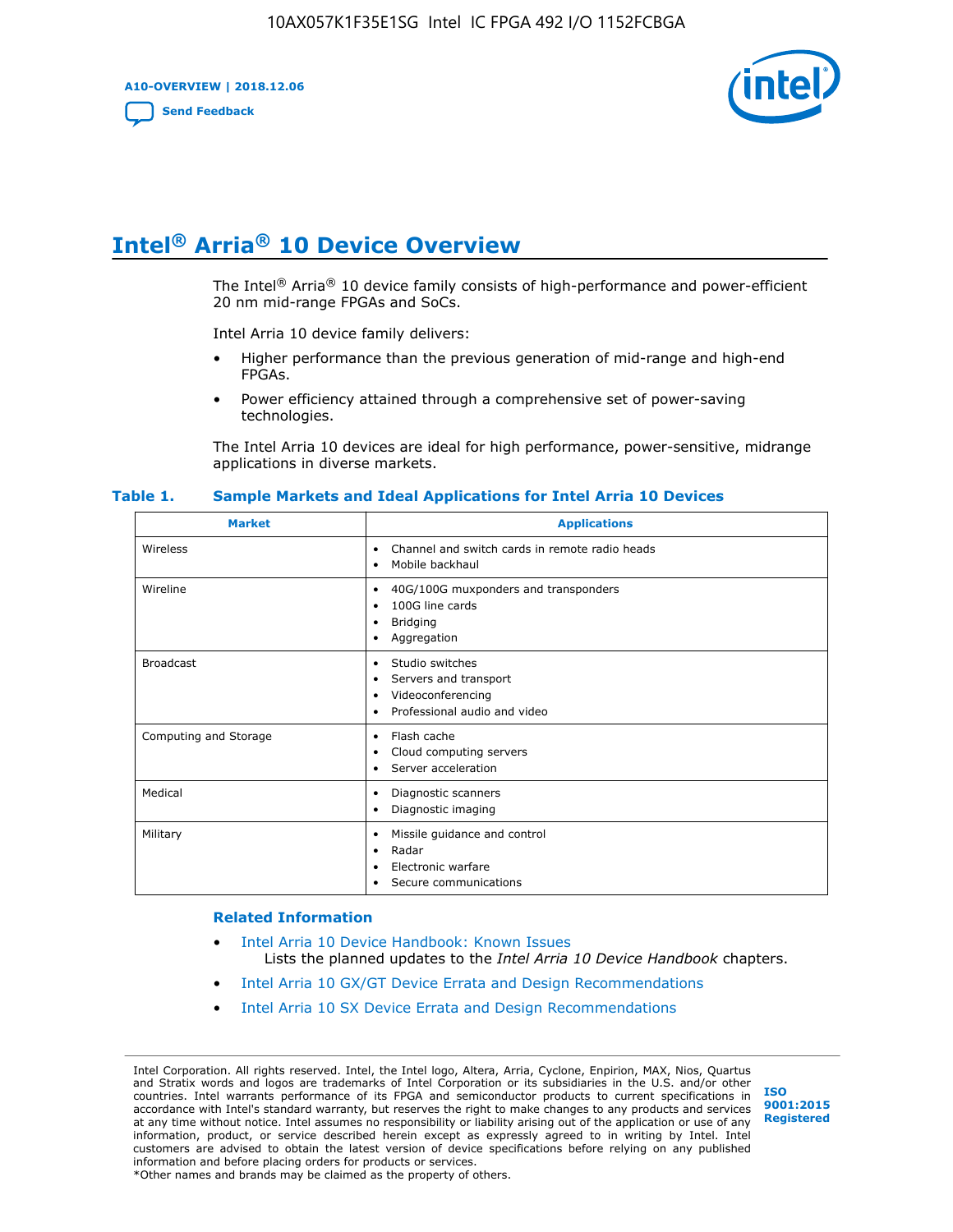

# **Key Advantages of Intel Arria 10 Devices**

## **Table 2. Key Advantages of the Intel Arria 10 Device Family**

| <b>Advantage</b>                                                                                          | <b>Supporting Feature</b>                                                                                                                                                                                                                                                                                                |
|-----------------------------------------------------------------------------------------------------------|--------------------------------------------------------------------------------------------------------------------------------------------------------------------------------------------------------------------------------------------------------------------------------------------------------------------------|
| Enhanced core architecture                                                                                | Built on TSMC's 20 nm process technology<br>٠<br>60% higher performance than the previous generation of mid-range FPGAs<br>٠<br>15% higher performance than the fastest previous-generation FPGA<br>٠                                                                                                                    |
| High-bandwidth integrated<br>transceivers                                                                 | Short-reach rates up to 25.8 Gigabits per second (Gbps)<br>٠<br>Backplane capability up to 12.5 Gbps<br>٠<br>Integrated 10GBASE-KR and 40GBASE-KR4 Forward Error Correction (FEC)<br>٠                                                                                                                                   |
| Improved logic integration and<br>hard IP blocks                                                          | 8-input adaptive logic module (ALM)<br>٠<br>Up to 65.6 megabits (Mb) of embedded memory<br>٠<br>Variable-precision digital signal processing (DSP) blocks<br>Fractional synthesis phase-locked loops (PLLs)<br>Hard PCI Express Gen3 IP blocks<br>Hard memory controllers and PHY up to 2,400 Megabits per second (Mbps) |
| Second generation hard<br>processor system (HPS) with<br>integrated ARM* Cortex*-A9*<br>MPCore* processor | Tight integration of a dual-core ARM Cortex-A9 MPCore processor, hard IP, and an<br>٠<br>FPGA in a single Intel Arria 10 system-on-a-chip (SoC)<br>Supports over 128 Gbps peak bandwidth with integrated data coherency between<br>$\bullet$<br>the processor and the FPGA fabric                                        |
| Advanced power savings                                                                                    | Comprehensive set of advanced power saving features<br>٠<br>Power-optimized MultiTrack routing and core architecture<br>٠<br>Up to 40% lower power compared to previous generation of mid-range FPGAs<br>Up to 60% lower power compared to previous generation of high-end FPGAs                                         |

# **Summary of Intel Arria 10 Features**

## **Table 3. Summary of Features for Intel Arria 10 Devices**

| <b>Feature</b>                  | <b>Description</b>                                                                                                                                                                                                                                                                                                                                                                                       |
|---------------------------------|----------------------------------------------------------------------------------------------------------------------------------------------------------------------------------------------------------------------------------------------------------------------------------------------------------------------------------------------------------------------------------------------------------|
| Technology                      | TSMC's 20-nm SoC process technology<br>٠<br>Allows operation at a lower $V_{\text{CC}}$ level of 0.82 V instead of the 0.9 V standard $V_{\text{CC}}$ core voltage                                                                                                                                                                                                                                       |
| Packaging                       | 1.0 mm ball-pitch Fineline BGA packaging<br>0.8 mm ball-pitch Ultra Fineline BGA packaging<br>Multiple devices with identical package footprints for seamless migration between different<br><b>FPGA</b> densities<br>Devices with compatible package footprints allow migration to next generation high-end<br>Stratix $\mathcal{R}$ 10 devices<br>RoHS, leaded $(1)$ , and lead-free (Pb-free) options |
| High-performance<br>FPGA fabric | Enhanced 8-input ALM with four registers<br>٠<br>Improved multi-track routing architecture to reduce congestion and improve compilation time<br>Hierarchical core clocking architecture<br>Fine-grained partial reconfiguration                                                                                                                                                                          |
| Internal memory<br>blocks       | M20K-20-Kb memory blocks with hard error correction code (ECC)<br>Memory logic array block (MLAB)-640-bit memory                                                                                                                                                                                                                                                                                         |
|                                 | continued                                                                                                                                                                                                                                                                                                                                                                                                |



<sup>(1)</sup> Contact Intel for availability.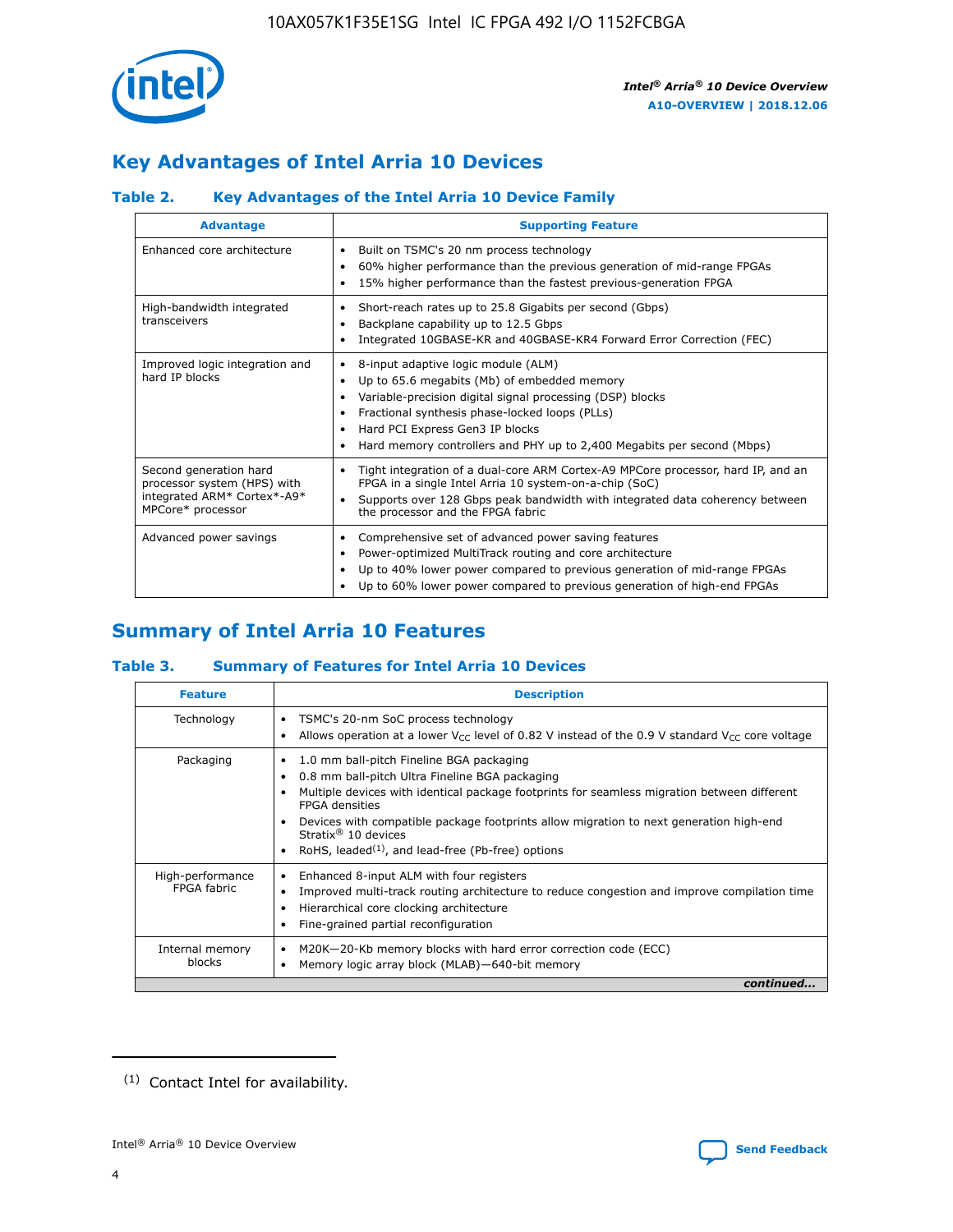$\mathbf{r}$ 



| <b>Feature</b>                         | <b>Description</b>                                                                                             |                                                                                                                                                                                                                                                                                                                                                                                                                                                                                                                                                                                                                                                                                                                                                                                                                                                                  |  |  |  |  |  |
|----------------------------------------|----------------------------------------------------------------------------------------------------------------|------------------------------------------------------------------------------------------------------------------------------------------------------------------------------------------------------------------------------------------------------------------------------------------------------------------------------------------------------------------------------------------------------------------------------------------------------------------------------------------------------------------------------------------------------------------------------------------------------------------------------------------------------------------------------------------------------------------------------------------------------------------------------------------------------------------------------------------------------------------|--|--|--|--|--|
| Embedded Hard IP<br>blocks             | Variable-precision DSP                                                                                         | Native support for signal processing precision levels from $18 \times 19$ to<br>$\bullet$<br>54 x 54<br>Native support for 27 x 27 multiplier mode<br>$\bullet$<br>64-bit accumulator and cascade for systolic finite impulse responses<br>(FIRs)<br>Internal coefficient memory banks<br>$\bullet$<br>Preadder/subtractor for improved efficiency<br>Additional pipeline register to increase performance and reduce<br>power<br>Supports floating point arithmetic:<br>- Perform multiplication, addition, subtraction, multiply-add,<br>multiply-subtract, and complex multiplication.<br>- Supports multiplication with accumulation capability, cascade<br>summation, and cascade subtraction capability.<br>- Dynamic accumulator reset control.<br>- Support direct vector dot and complex multiplication chaining<br>multiply floating point DSP blocks. |  |  |  |  |  |
|                                        | Memory controller                                                                                              | DDR4, DDR3, and DDR3L                                                                                                                                                                                                                                                                                                                                                                                                                                                                                                                                                                                                                                                                                                                                                                                                                                            |  |  |  |  |  |
|                                        | PCI Express*                                                                                                   | PCI Express (PCIe*) Gen3 (x1, x2, x4, or x8), Gen2 (x1, x2, x4, or x8)<br>and Gen1 (x1, x2, x4, or x8) hard IP with complete protocol stack,<br>endpoint, and root port                                                                                                                                                                                                                                                                                                                                                                                                                                                                                                                                                                                                                                                                                          |  |  |  |  |  |
|                                        | Transceiver I/O                                                                                                | 10GBASE-KR/40GBASE-KR4 Forward Error Correction (FEC)<br>PCS hard IPs that support:<br>- 10-Gbps Ethernet (10GbE)<br>- PCIe PIPE interface<br>- Interlaken<br>- Gbps Ethernet (GbE)<br>- Common Public Radio Interface (CPRI) with deterministic latency<br>support<br>- Gigabit-capable passive optical network (GPON) with fast lock-<br>time support<br>13.5G JESD204b<br>$\bullet$<br>8B/10B, 64B/66B, 64B/67B encoders and decoders<br>Custom mode support for proprietary protocols                                                                                                                                                                                                                                                                                                                                                                        |  |  |  |  |  |
| Core clock networks                    | $\bullet$                                                                                                      | Up to 800 MHz fabric clocking, depending on the application:<br>- 667 MHz external memory interface clocking with 2,400 Mbps DDR4 interface<br>- 800 MHz LVDS interface clocking with 1,600 Mbps LVDS interface<br>Global, regional, and peripheral clock networks<br>Clock networks that are not used can be gated to reduce dynamic power                                                                                                                                                                                                                                                                                                                                                                                                                                                                                                                      |  |  |  |  |  |
| Phase-locked loops<br>(PLLs)           | High-resolution fractional synthesis PLLs:<br>$\bullet$<br>Integer PLLs:<br>- Adjacent to general purpose I/Os | - Precision clock synthesis, clock delay compensation, and zero delay buffering (ZDB)<br>- Support integer mode and fractional mode<br>- Fractional mode support with third-order delta-sigma modulation<br>- Support external memory and LVDS interfaces                                                                                                                                                                                                                                                                                                                                                                                                                                                                                                                                                                                                        |  |  |  |  |  |
| FPGA General-purpose<br>$I/Os$ (GPIOs) | On-chip termination (OCT)<br>$\bullet$                                                                         | 1.6 Gbps LVDS-every pair can be configured as receiver or transmitter<br>1.2 V to 3.0 V single-ended LVTTL/LVCMOS interfacing                                                                                                                                                                                                                                                                                                                                                                                                                                                                                                                                                                                                                                                                                                                                    |  |  |  |  |  |
| <b>External Memory</b><br>Interface    | $\bullet$                                                                                                      | Hard memory controller- DDR4, DDR3, and DDR3L support<br>$-$ DDR4-speeds up to 1,200 MHz/2,400 Mbps<br>- DDR3-speeds up to 1,067 MHz/2,133 Mbps<br>Soft memory controller—provides support for RLDRAM $3^{(2)}$ , QDR IV $^{(2)}$ , and QDR II+<br>continued                                                                                                                                                                                                                                                                                                                                                                                                                                                                                                                                                                                                     |  |  |  |  |  |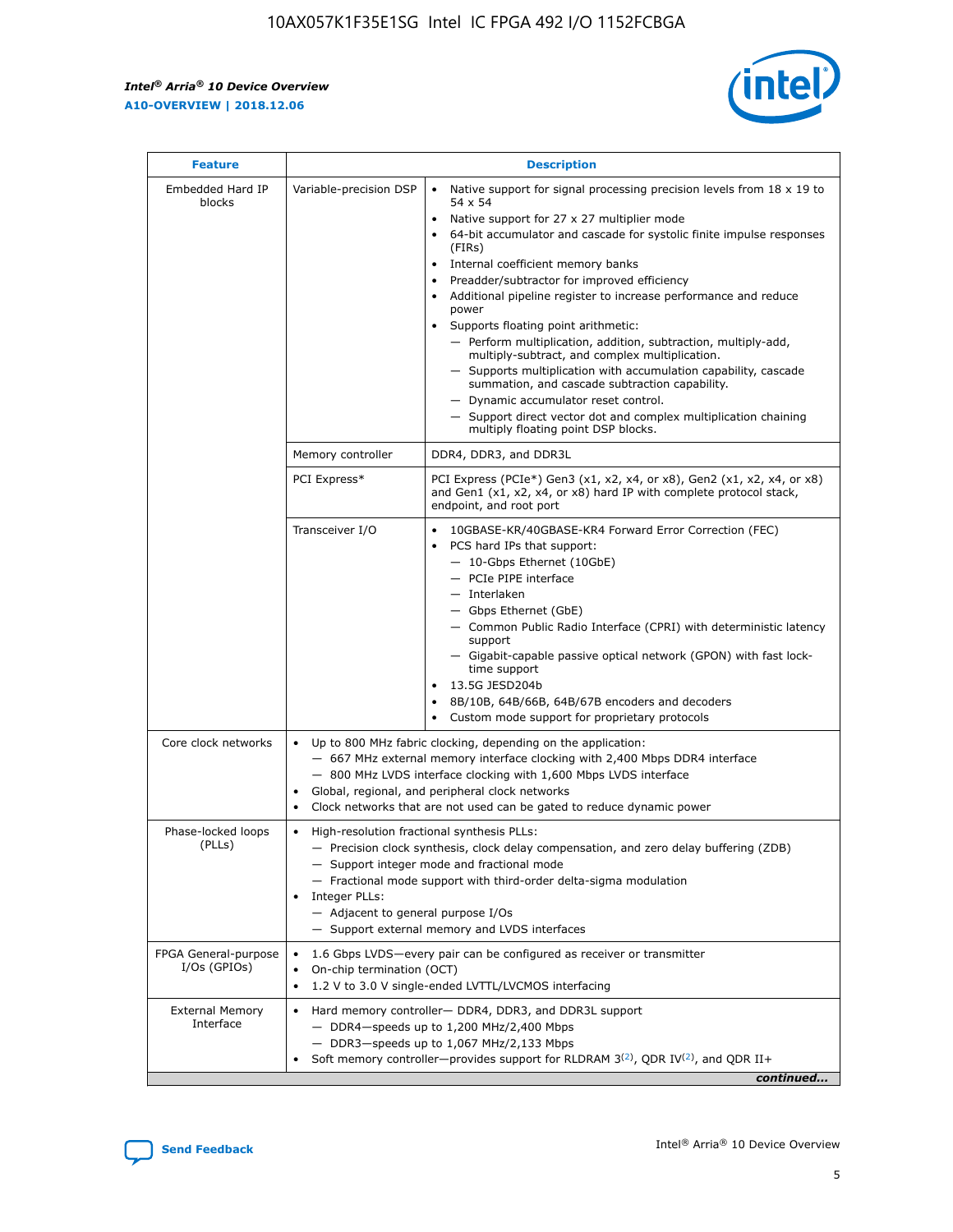

| <b>Feature</b>                                    | <b>Description</b>                                                                                                                                                                                                                                                                                                                                                                                                                                                                                                                                                                                                                             |  |  |  |  |  |  |  |  |
|---------------------------------------------------|------------------------------------------------------------------------------------------------------------------------------------------------------------------------------------------------------------------------------------------------------------------------------------------------------------------------------------------------------------------------------------------------------------------------------------------------------------------------------------------------------------------------------------------------------------------------------------------------------------------------------------------------|--|--|--|--|--|--|--|--|
| Low-power serial<br>transceivers                  | • Continuous operating range:<br>- Intel Arria 10 GX-1 Gbps to 17.4 Gbps<br>- Intel Arria 10 GT-1 Gbps to 25.8 Gbps<br>Backplane support:<br>$-$ Intel Arria 10 GX-up to 12.5<br>$-$ Intel Arria 10 GT-up to 12.5<br>Extended range down to 125 Mbps with oversampling<br>ATX transmit PLLs with user-configurable fractional synthesis capability<br>• Electronic Dispersion Compensation (EDC) support for XFP, SFP+, QSFP, and CFP optical<br>module<br>• Adaptive linear and decision feedback equalization<br>Transmitter pre-emphasis and de-emphasis<br>$\bullet$<br>Dynamic partial reconfiguration of individual transceiver channels |  |  |  |  |  |  |  |  |
| <b>HPS</b><br>(Intel Arria 10 SX<br>devices only) | Processor and system<br>Dual-core ARM Cortex-A9 MPCore processor-1.2 GHz CPU with<br>$\bullet$<br>1.5 GHz overdrive capability<br>256 KB on-chip RAM and 64 KB on-chip ROM<br>$\bullet$<br>System peripherals-general-purpose timers, watchdog timers, direct<br>memory access (DMA) controller, FPGA configuration manager, and<br>clock and reset managers<br>• Security features—anti-tamper, secure boot, Advanced Encryption<br>Standard (AES) and authentication (SHA)<br>ARM CoreSight* JTAG debug access port, trace port, and on-chip<br>trace storage                                                                                |  |  |  |  |  |  |  |  |
|                                                   | <b>External interfaces</b><br>Hard memory interface—Hard memory controller (2,400 Mbps DDR4,<br>$\bullet$<br>and 2,133 Mbps DDR3), Quad serial peripheral interface (QSPI) flash<br>controller, NAND flash controller, direct memory access (DMA)<br>controller, Secure Digital/MultiMediaCard (SD/MMC) controller<br>Communication interface-10/100/1000 Ethernet media access<br>control (MAC), USB On-The-GO (OTG) controllers, I <sup>2</sup> C controllers,<br>UART 16550, serial peripheral interface (SPI), and up to 62<br>HPS GPIO interfaces (48 direct-share I/Os)                                                                  |  |  |  |  |  |  |  |  |
|                                                   | High-performance ARM AMBA* AXI bus bridges that support<br>Interconnects to core<br>$\bullet$<br>simultaneous read and write<br>HPS-FPGA bridges—include the FPGA-to-HPS, HPS-to-FPGA, and<br>$\bullet$<br>lightweight HPS-to-FPGA bridges that allow the FPGA fabric to issue<br>transactions to slaves in the HPS, and vice versa<br>Configuration bridge that allows HPS configuration manager to<br>configure the core logic via dedicated 32-bit configuration port<br>FPGA-to-HPS SDRAM controller bridge-provides configuration<br>interfaces for the multiport front end (MPFE) of the HPS SDRAM<br>controller                         |  |  |  |  |  |  |  |  |
| Configuration                                     | Tamper protection—comprehensive design protection to protect your valuable IP investments<br>Enhanced 256-bit advanced encryption standard (AES) design security with authentication<br>$\bullet$<br>Configuration via protocol (CvP) using PCIe Gen1, Gen2, or Gen3<br>continued                                                                                                                                                                                                                                                                                                                                                              |  |  |  |  |  |  |  |  |

<sup>(2)</sup> Intel Arria 10 devices support this external memory interface using hard PHY with soft memory controller.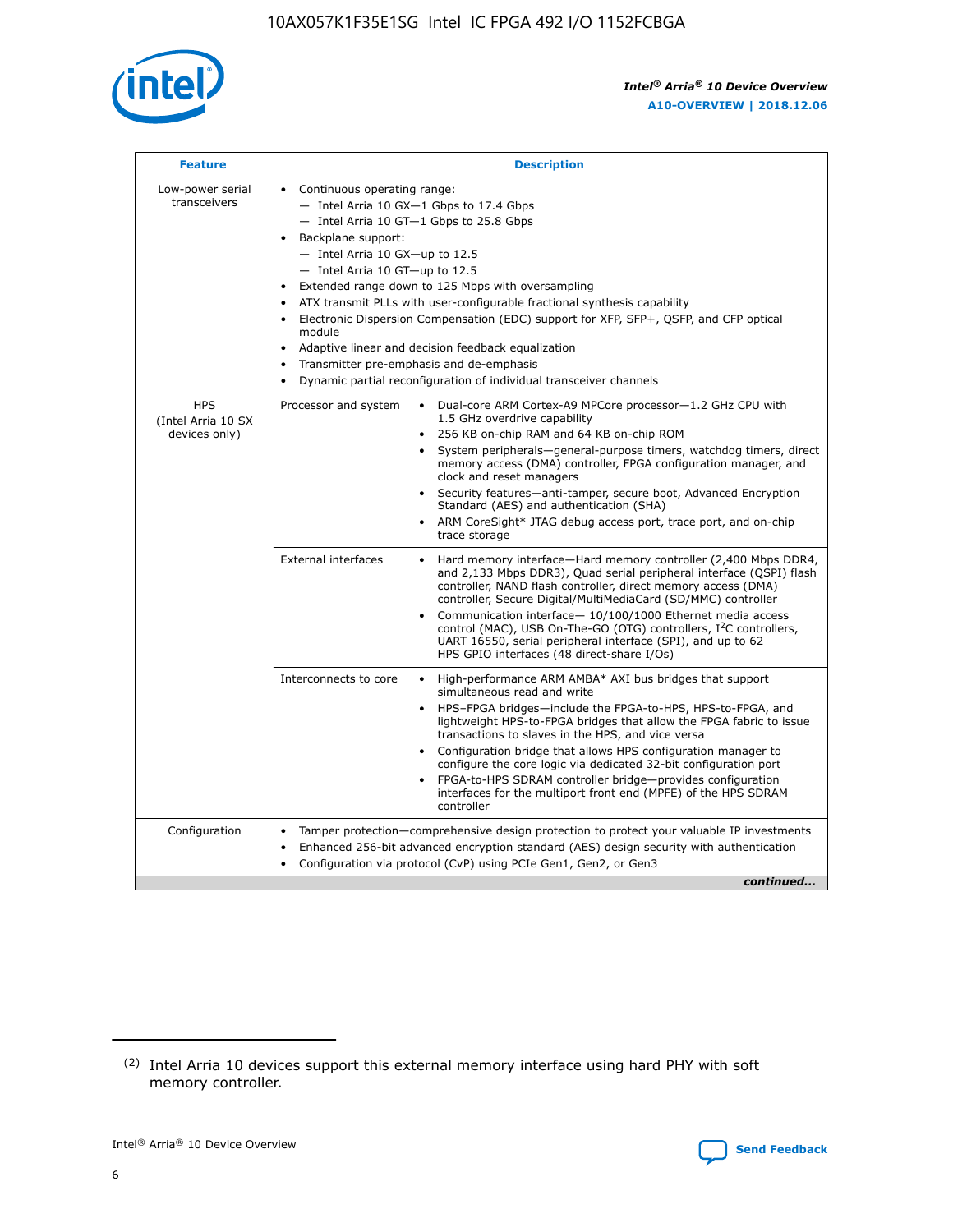

| <b>Feature</b>     | <b>Description</b>                                                                                                                                                                                               |
|--------------------|------------------------------------------------------------------------------------------------------------------------------------------------------------------------------------------------------------------|
|                    | Dynamic reconfiguration of the transceivers and PLLs<br>Fine-grained partial reconfiguration of the core fabric<br>Active Serial x4 Interface<br>$\bullet$                                                       |
| Power management   | SmartVID<br>$\bullet$<br>Low static power device options<br>Programmable Power Technology<br>Intel Quartus <sup>®</sup> Prime integrated power analysis                                                          |
| Software and tools | Intel Quartus Prime design suite<br>Transceiver toolkit<br>Platform Designer system integration tool<br>DSP Builder for Intel FPGAs<br>OpenCL <sup>"</sup> support<br>Intel SoC FPGA Embedded Design Suite (EDS) |

## **Related Information**

#### [Intel Arria 10 Transceiver PHY Overview](https://www.intel.com/content/www/us/en/programmable/documentation/nik1398707230472.html#nik1398706768037) Provides details on Intel Arria 10 transceivers.

## **Intel Arria 10 Device Variants and Packages**

### **Table 4. Device Variants for the Intel Arria 10 Device Family**

| <b>Variant</b>    | <b>Description</b>                                                                                                                                                                                                     |
|-------------------|------------------------------------------------------------------------------------------------------------------------------------------------------------------------------------------------------------------------|
| Intel Arria 10 GX | FPGA featuring 17.4 Gbps transceivers for short reach applications with 12.5 backplane driving<br>capability.                                                                                                          |
| Intel Arria 10 GT | FPGA featuring:<br>17.4 Gbps transceivers for short reach applications with 12.5 backplane driving capability.<br>25.8 Gbps transceivers for supporting CAUI-4 and CEI-25G applications with CFP2 and CFP4<br>modules. |
| Intel Arria 10 SX | SoC integrating ARM-based HPS and FPGA featuring 17.4 Gbps transceivers for short reach<br>applications with 12.5 backplane driving capability.                                                                        |

## **Intel Arria 10 GX**

This section provides the available options, maximum resource counts, and package plan for the Intel Arria 10 GX devices.

The information in this section is correct at the time of publication. For the latest information and to get more details, refer to the Intel FPGA Product Selector.

## **Related Information**

#### [Intel FPGA Product Selector](http://www.altera.com/products/selector/psg-selector.html) Provides the latest information on Intel products.

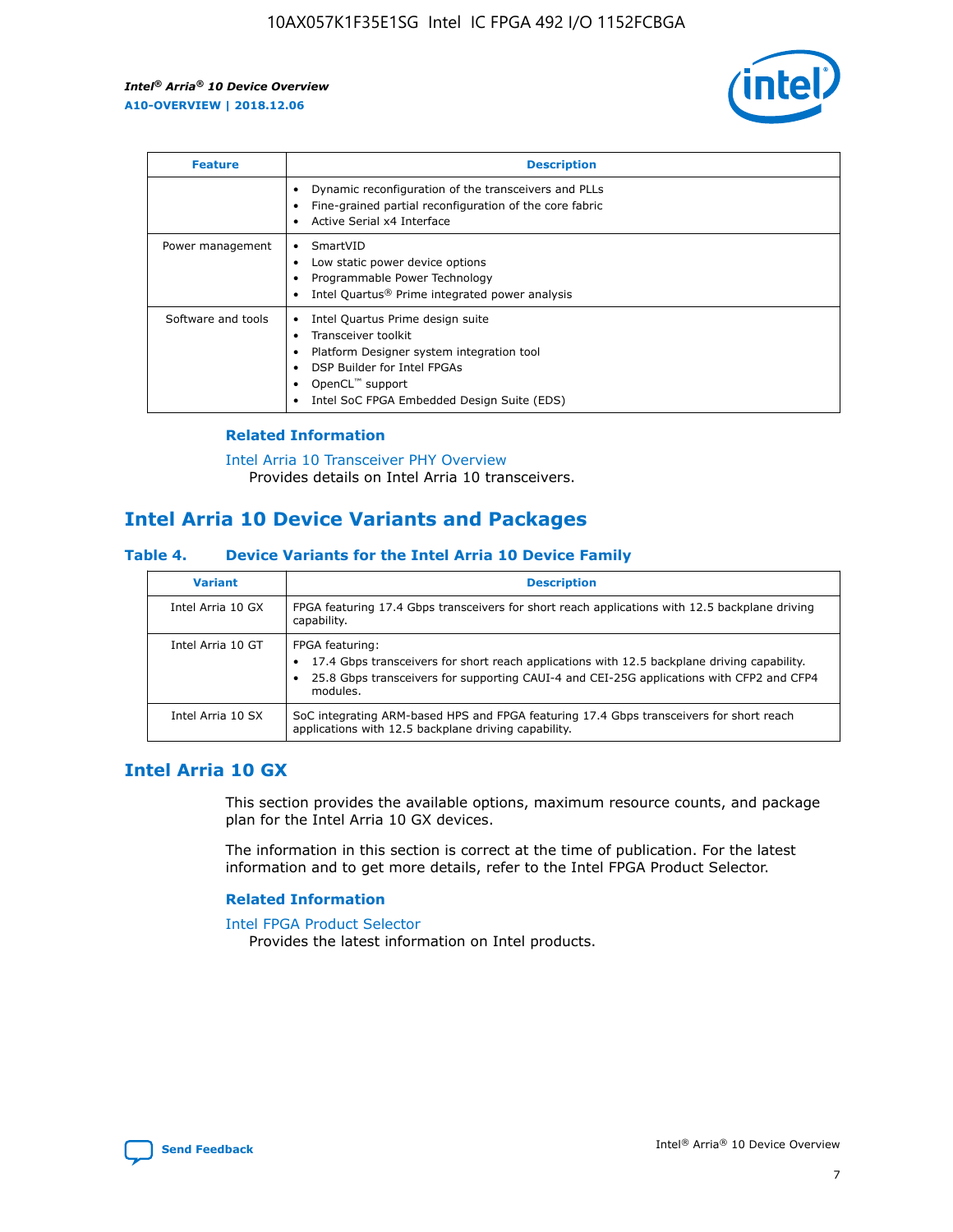

## **Available Options**





#### **Related Information**

[Transceiver Performance for Intel Arria 10 GX/SX Devices](https://www.intel.com/content/www/us/en/programmable/documentation/mcn1413182292568.html#mcn1413213965502) Provides more information about the transceiver speed grade.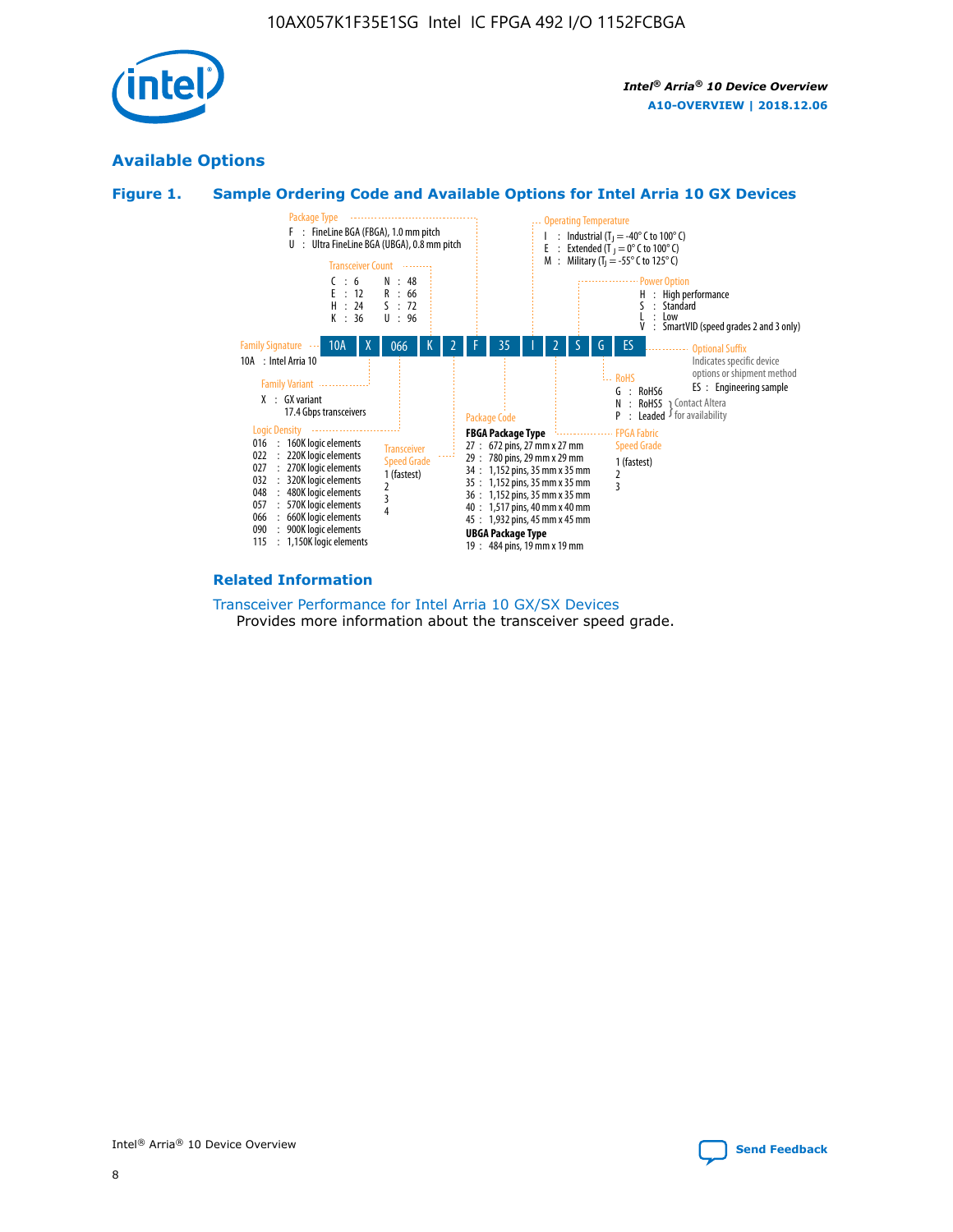

## **Maximum Resources**

#### **Table 5. Maximum Resource Counts for Intel Arria 10 GX Devices (GX 160, GX 220, GX 270, GX 320, and GX 480)**

| <b>Resource</b>              |                         | <b>Product Line</b> |                                |                |                |                |  |  |  |
|------------------------------|-------------------------|---------------------|--------------------------------|----------------|----------------|----------------|--|--|--|
|                              |                         | <b>GX 160</b>       | <b>GX 220</b><br><b>GX 270</b> |                | <b>GX 320</b>  | <b>GX 480</b>  |  |  |  |
| Logic Elements (LE) (K)      |                         | 160                 | 320<br>220<br>270              |                |                | 480            |  |  |  |
| <b>ALM</b>                   |                         | 61,510              | 80,330                         | 101,620        | 119,900        | 183,590        |  |  |  |
| Register                     |                         | 246,040             | 321,320<br>406,480             |                | 479,600        | 734,360        |  |  |  |
| Memory (Kb)                  | M <sub>20</sub> K       | 8,800               | 11,740<br>15,000               |                | 17,820         | 28,620         |  |  |  |
|                              | <b>MLAB</b>             | 1,050               | 1,690                          | 2,452          | 2,727          | 4,164          |  |  |  |
| Variable-precision DSP Block |                         | 156                 | 192                            | 830            | 985            |                |  |  |  |
| 18 x 19 Multiplier           |                         | 312                 | 384                            | 1,970<br>1,660 |                | 2,736          |  |  |  |
| PLL                          | Fractional<br>Synthesis | 6                   | 6                              | 8              | 8              | 12             |  |  |  |
|                              | I/O                     | 6                   | 6                              | 8              | 8              | 12             |  |  |  |
| 17.4 Gbps Transceiver        |                         | 12                  | 12                             | 24             | 24             | 36             |  |  |  |
| GPIO <sup>(3)</sup>          |                         | 288                 | 288                            | 384            | 384            | 492            |  |  |  |
| LVDS Pair $(4)$              |                         | 120                 | 120                            | 168            | 168            | 222            |  |  |  |
| PCIe Hard IP Block           |                         | $\mathbf{1}$        | 1                              | $\overline{2}$ | $\overline{2}$ | $\overline{2}$ |  |  |  |
| Hard Memory Controller       |                         | 6                   | 6                              | 8              | 8              |                |  |  |  |

<sup>(4)</sup> Each LVDS I/O pair can be used as differential input or output.



<sup>(3)</sup> The number of GPIOs does not include transceiver I/Os. In the Intel Quartus Prime software, the number of user I/Os includes transceiver I/Os.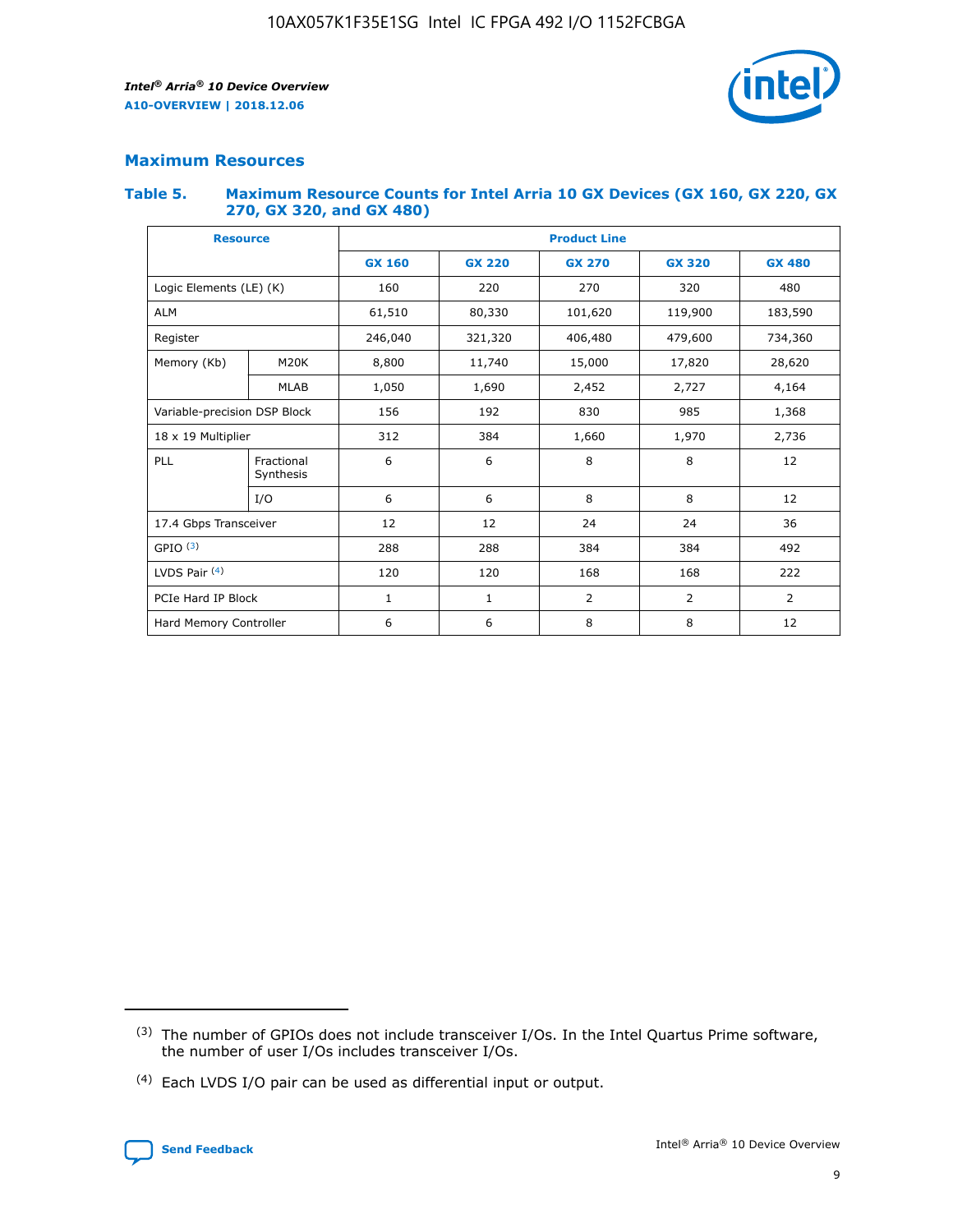

## **Table 6. Maximum Resource Counts for Intel Arria 10 GX Devices (GX 570, GX 660, GX 900, and GX 1150)**

|                              | <b>Resource</b>         | <b>Product Line</b> |                |                |                |  |  |  |
|------------------------------|-------------------------|---------------------|----------------|----------------|----------------|--|--|--|
|                              |                         | <b>GX 570</b>       | <b>GX 660</b>  | <b>GX 900</b>  | <b>GX 1150</b> |  |  |  |
| Logic Elements (LE) (K)      |                         | 570                 | 660            | 900            | 1,150          |  |  |  |
| <b>ALM</b>                   |                         | 217,080             | 251,680        | 339,620        | 427,200        |  |  |  |
| Register                     |                         | 868,320             | 1,006,720      |                | 1,708,800      |  |  |  |
| Memory (Kb)                  | <b>M20K</b>             | 36,000              | 42,620         | 48,460         | 54,260         |  |  |  |
|                              | <b>MLAB</b>             | 5,096               | 5,788          | 9,386          | 12,984         |  |  |  |
| Variable-precision DSP Block |                         | 1,523               | 1,687          | 1,518          | 1,518          |  |  |  |
| $18 \times 19$ Multiplier    |                         | 3,046               | 3,374          | 3,036          | 3,036          |  |  |  |
| PLL                          | Fractional<br>Synthesis | 16                  | 16             | 32             | 32             |  |  |  |
|                              | I/O                     | 16                  | 16             | 16             | 16             |  |  |  |
| 17.4 Gbps Transceiver        |                         | 48                  | 48<br>96       |                | 96             |  |  |  |
| GPIO <sup>(3)</sup>          |                         | 696                 | 696            | 768            | 768            |  |  |  |
| LVDS Pair $(4)$              |                         | 324                 | 324            | 384            | 384            |  |  |  |
| PCIe Hard IP Block           |                         | 2                   | $\overline{2}$ | $\overline{4}$ | 4              |  |  |  |
| Hard Memory Controller       |                         | 16                  | 16             | 16             | 16             |  |  |  |

## **Package Plan**

## **Table 7. Package Plan for Intel Arria 10 GX Devices (U19, F27, and F29)**

Refer to I/O and High Speed I/O in Intel Arria 10 Devices chapter for the number of 3 V I/O, LVDS I/O, and LVDS channels in each device package.

| <b>Product Line</b> | U <sub>19</sub><br>$(19 \text{ mm} \times 19 \text{ mm})$<br>484-pin UBGA) |          |             |         | <b>F27</b><br>(27 mm × 27 mm,<br>672-pin FBGA) |             | <b>F29</b><br>(29 mm × 29 mm,<br>780-pin FBGA) |          |             |  |
|---------------------|----------------------------------------------------------------------------|----------|-------------|---------|------------------------------------------------|-------------|------------------------------------------------|----------|-------------|--|
|                     | 3 V I/O                                                                    | LVDS I/O | <b>XCVR</b> | 3 V I/O | LVDS I/O                                       | <b>XCVR</b> | 3 V I/O                                        | LVDS I/O | <b>XCVR</b> |  |
| GX 160              | 48                                                                         | 192      | 6           | 48      | 192                                            | 12          | 48                                             | 240      | 12          |  |
| GX 220              | 48                                                                         | 192      | 6           | 48      | 192                                            | 12          | 48                                             | 240      | 12          |  |
| GX 270              |                                                                            |          |             | 48      | 192                                            | 12          | 48                                             | 312      | 12          |  |
| GX 320              |                                                                            |          |             | 48      | 192                                            | 12          | 48                                             | 312      | 12          |  |
| GX 480              |                                                                            |          |             |         |                                                |             | 48                                             | 312      | 12          |  |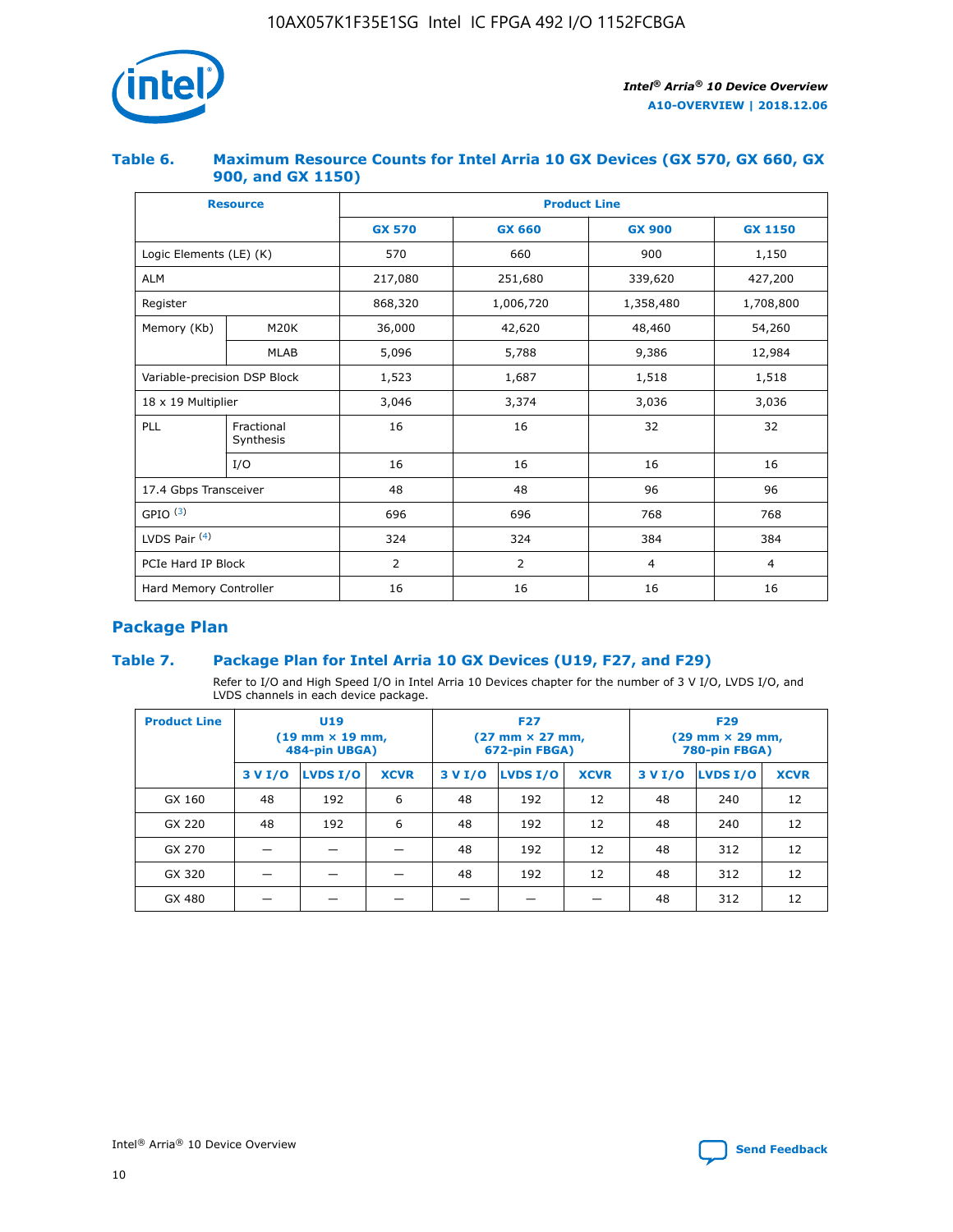

#### **Table 8. Package Plan for Intel Arria 10 GX Devices (F34, F35, NF40, and KF40)**

Refer to I/O and High Speed I/O in Intel Arria 10 Devices chapter for the number of 3 V I/O, LVDS I/O, and LVDS channels in each device package.

| <b>Product Line</b> | <b>F34</b><br>$(35 \text{ mm} \times 35 \text{ mm})$<br>1152-pin FBGA) |                    | <b>F35</b><br>$(35 \text{ mm} \times 35 \text{ mm})$<br><b>1152-pin FBGA)</b> |           | <b>KF40</b><br>$(40$ mm $\times$ 40 mm,<br>1517-pin FBGA) |             |           | <b>NF40</b><br>$(40$ mm $\times$ 40 mm,<br><b>1517-pin FBGA)</b> |             |            |                    |             |
|---------------------|------------------------------------------------------------------------|--------------------|-------------------------------------------------------------------------------|-----------|-----------------------------------------------------------|-------------|-----------|------------------------------------------------------------------|-------------|------------|--------------------|-------------|
|                     | 3V<br>I/O                                                              | <b>LVDS</b><br>I/O | <b>XCVR</b>                                                                   | 3V<br>I/O | <b>LVDS</b><br>I/O                                        | <b>XCVR</b> | 3V<br>I/O | <b>LVDS</b><br>I/O                                               | <b>XCVR</b> | 3 V<br>I/O | <b>LVDS</b><br>I/O | <b>XCVR</b> |
| GX 270              | 48                                                                     | 336                | 24                                                                            | 48        | 336                                                       | 24          |           |                                                                  |             |            |                    |             |
| GX 320              | 48                                                                     | 336                | 24                                                                            | 48        | 336                                                       | 24          |           |                                                                  |             |            |                    |             |
| GX 480              | 48                                                                     | 444                | 24                                                                            | 48        | 348                                                       | 36          |           |                                                                  |             |            |                    |             |
| GX 570              | 48                                                                     | 444                | 24                                                                            | 48        | 348                                                       | 36          | 96        | 600                                                              | 36          | 48         | 540                | 48          |
| GX 660              | 48                                                                     | 444                | 24                                                                            | 48        | 348                                                       | 36          | 96        | 600                                                              | 36          | 48         | 540                | 48          |
| GX 900              |                                                                        | 504                | 24                                                                            | -         |                                                           |             |           |                                                                  |             |            | 600                | 48          |
| GX 1150             |                                                                        | 504                | 24                                                                            |           |                                                           |             |           |                                                                  |             |            | 600                | 48          |

#### **Table 9. Package Plan for Intel Arria 10 GX Devices (RF40, NF45, SF45, and UF45)**

Refer to I/O and High Speed I/O in Intel Arria 10 Devices chapter for the number of 3 V I/O, LVDS I/O, and LVDS channels in each device package.

| <b>Product Line</b> | <b>RF40</b><br>$(40$ mm $\times$ 40 mm,<br>1517-pin FBGA) |                    | <b>NF45</b><br>$(45 \text{ mm} \times 45 \text{ mm})$<br><b>1932-pin FBGA)</b> |            |                    | <b>SF45</b><br>$(45 \text{ mm} \times 45 \text{ mm})$<br><b>1932-pin FBGA)</b> |            |                    | <b>UF45</b><br>$(45 \text{ mm} \times 45 \text{ mm})$<br><b>1932-pin FBGA)</b> |           |                    |             |
|---------------------|-----------------------------------------------------------|--------------------|--------------------------------------------------------------------------------|------------|--------------------|--------------------------------------------------------------------------------|------------|--------------------|--------------------------------------------------------------------------------|-----------|--------------------|-------------|
|                     | 3V<br>I/O                                                 | <b>LVDS</b><br>I/O | <b>XCVR</b>                                                                    | 3 V<br>I/O | <b>LVDS</b><br>I/O | <b>XCVR</b>                                                                    | 3 V<br>I/O | <b>LVDS</b><br>I/O | <b>XCVR</b>                                                                    | 3V<br>I/O | <b>LVDS</b><br>I/O | <b>XCVR</b> |
| GX 900              |                                                           | 342                | 66                                                                             | _          | 768                | 48                                                                             |            | 624                | 72                                                                             |           | 480                | 96          |
| GX 1150             |                                                           | 342                | 66                                                                             | _          | 768                | 48                                                                             |            | 624                | 72                                                                             |           | 480                | 96          |

### **Related Information**

[I/O and High-Speed Differential I/O Interfaces in Intel Arria 10 Devices chapter, Intel](https://www.intel.com/content/www/us/en/programmable/documentation/sam1403482614086.html#sam1403482030321) [Arria 10 Device Handbook](https://www.intel.com/content/www/us/en/programmable/documentation/sam1403482614086.html#sam1403482030321)

Provides the number of 3 V and LVDS I/Os, and LVDS channels for each Intel Arria 10 device package.

## **Intel Arria 10 GT**

This section provides the available options, maximum resource counts, and package plan for the Intel Arria 10 GT devices.

The information in this section is correct at the time of publication. For the latest information and to get more details, refer to the Intel FPGA Product Selector.

#### **Related Information**

#### [Intel FPGA Product Selector](http://www.altera.com/products/selector/psg-selector.html)

Provides the latest information on Intel products.

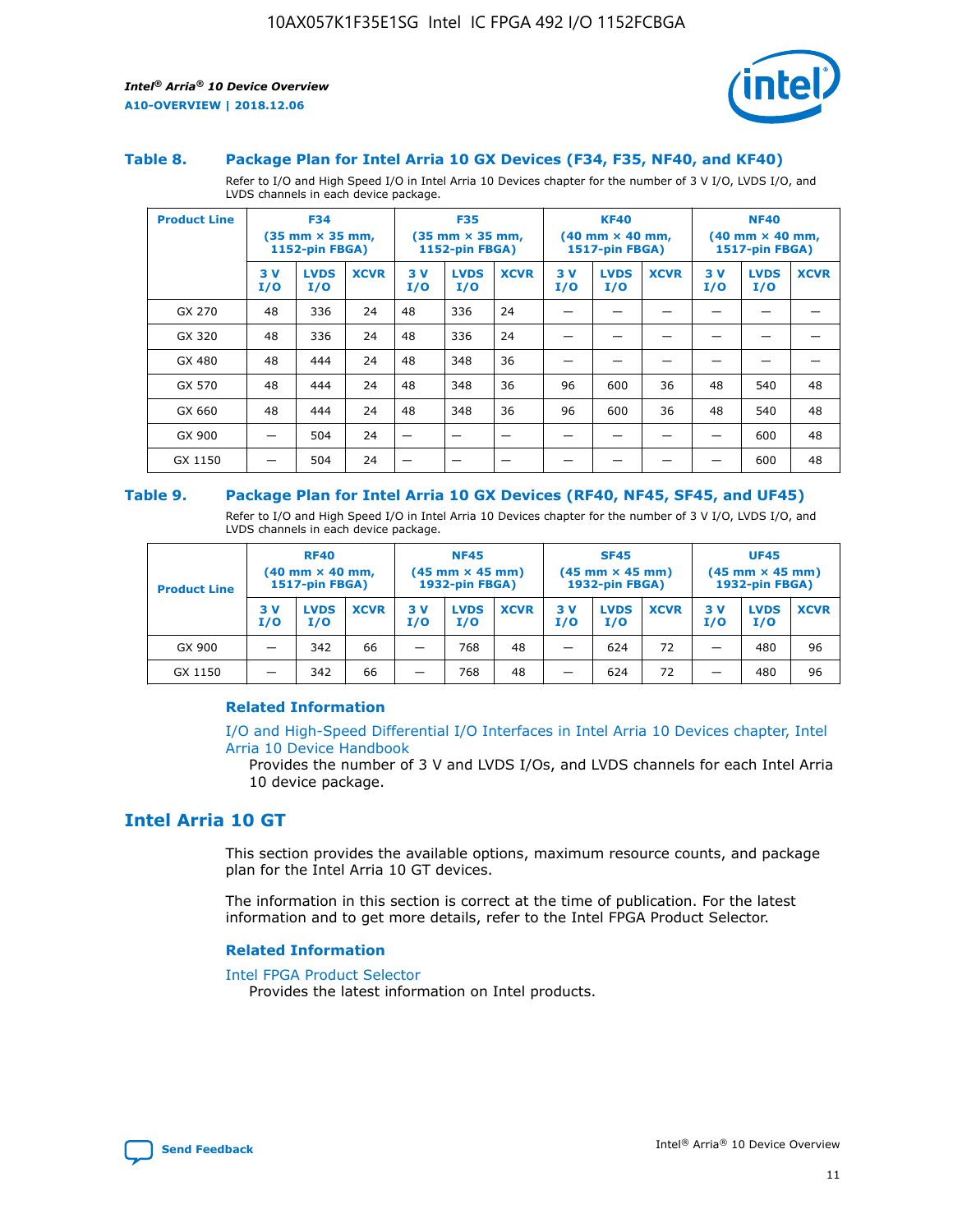

## **Available Options**

## **Figure 2. Sample Ordering Code and Available Options for Intel Arria 10 GT Devices**

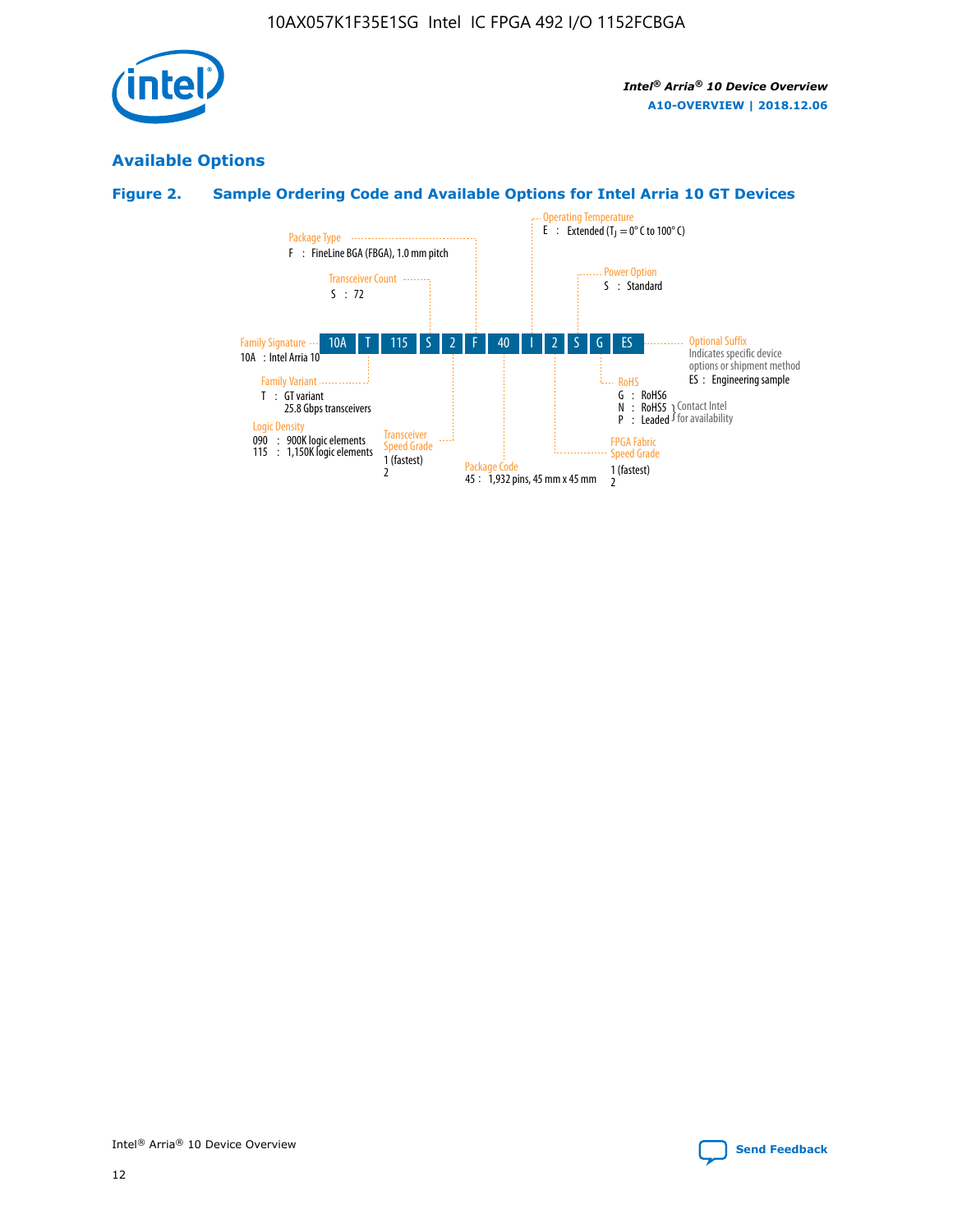

## **Maximum Resources**

#### **Table 10. Maximum Resource Counts for Intel Arria 10 GT Devices**

| <b>Resource</b>              |                      |                | <b>Product Line</b> |  |
|------------------------------|----------------------|----------------|---------------------|--|
|                              |                      | <b>GT 900</b>  | GT 1150             |  |
| Logic Elements (LE) (K)      |                      | 900            | 1,150               |  |
| <b>ALM</b>                   |                      | 339,620        | 427,200             |  |
| Register                     |                      | 1,358,480      | 1,708,800           |  |
| Memory (Kb)                  | M <sub>20</sub> K    | 48,460         | 54,260              |  |
|                              | <b>MLAB</b>          | 9,386          | 12,984              |  |
| Variable-precision DSP Block |                      | 1,518          | 1,518               |  |
| 18 x 19 Multiplier           |                      | 3,036          | 3,036               |  |
| PLL                          | Fractional Synthesis | 32             | 32                  |  |
|                              | I/O                  | 16             | 16                  |  |
| Transceiver                  | 17.4 Gbps            | 72(5)          | 72(5)               |  |
|                              | 25.8 Gbps            | 6              | 6                   |  |
| GPIO <sup>(6)</sup>          |                      | 624            | 624                 |  |
| LVDS Pair $(7)$              |                      | 312            | 312                 |  |
| PCIe Hard IP Block           |                      | $\overline{4}$ | $\overline{4}$      |  |
| Hard Memory Controller       |                      | 16             | 16                  |  |

## **Related Information**

#### [Intel Arria 10 GT Channel Usage](https://www.intel.com/content/www/us/en/programmable/documentation/nik1398707230472.html#nik1398707008178)

Configuring GT/GX channels in Intel Arria 10 GT devices.

## **Package Plan**

### **Table 11. Package Plan for Intel Arria 10 GT Devices**

Refer to I/O and High Speed I/O in Intel Arria 10 Devices chapter for the number of 3 V I/O, LVDS I/O, and LVDS channels in each device package.

| <b>Product Line</b> | <b>SF45</b><br>(45 mm × 45 mm, 1932-pin FBGA) |                 |             |  |  |  |
|---------------------|-----------------------------------------------|-----------------|-------------|--|--|--|
|                     | 3 V I/O                                       | <b>LVDS I/O</b> | <b>XCVR</b> |  |  |  |
| GT 900              |                                               | 624             | 72          |  |  |  |
| GT 1150             |                                               | 624             | 72          |  |  |  |

<sup>(7)</sup> Each LVDS I/O pair can be used as differential input or output.



 $(5)$  If all 6 GT channels are in use, 12 of the GX channels are not usable.

<sup>(6)</sup> The number of GPIOs does not include transceiver I/Os. In the Intel Quartus Prime software, the number of user I/Os includes transceiver I/Os.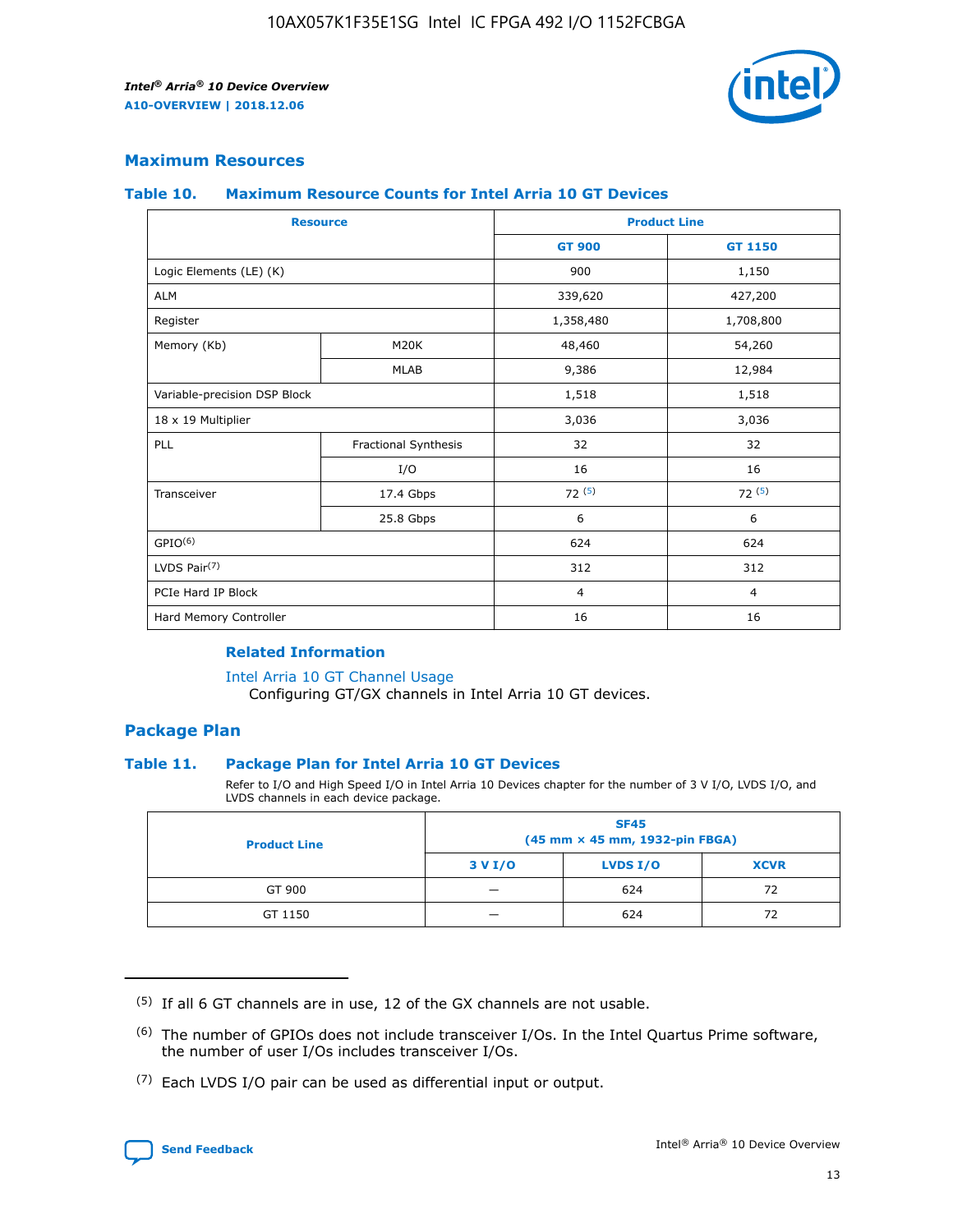

#### **Related Information**

[I/O and High-Speed Differential I/O Interfaces in Intel Arria 10 Devices chapter, Intel](https://www.intel.com/content/www/us/en/programmable/documentation/sam1403482614086.html#sam1403482030321) [Arria 10 Device Handbook](https://www.intel.com/content/www/us/en/programmable/documentation/sam1403482614086.html#sam1403482030321)

Provides the number of 3 V and LVDS I/Os, and LVDS channels for each Intel Arria 10 device package.

## **Intel Arria 10 SX**

This section provides the available options, maximum resource counts, and package plan for the Intel Arria 10 SX devices.

The information in this section is correct at the time of publication. For the latest information and to get more details, refer to the Intel FPGA Product Selector.

#### **Related Information**

[Intel FPGA Product Selector](http://www.altera.com/products/selector/psg-selector.html) Provides the latest information on Intel products.

### **Available Options**

#### **Figure 3. Sample Ordering Code and Available Options for Intel Arria 10 SX Devices**



#### **Related Information**

[Transceiver Performance for Intel Arria 10 GX/SX Devices](https://www.intel.com/content/www/us/en/programmable/documentation/mcn1413182292568.html#mcn1413213965502) Provides more information about the transceiver speed grade.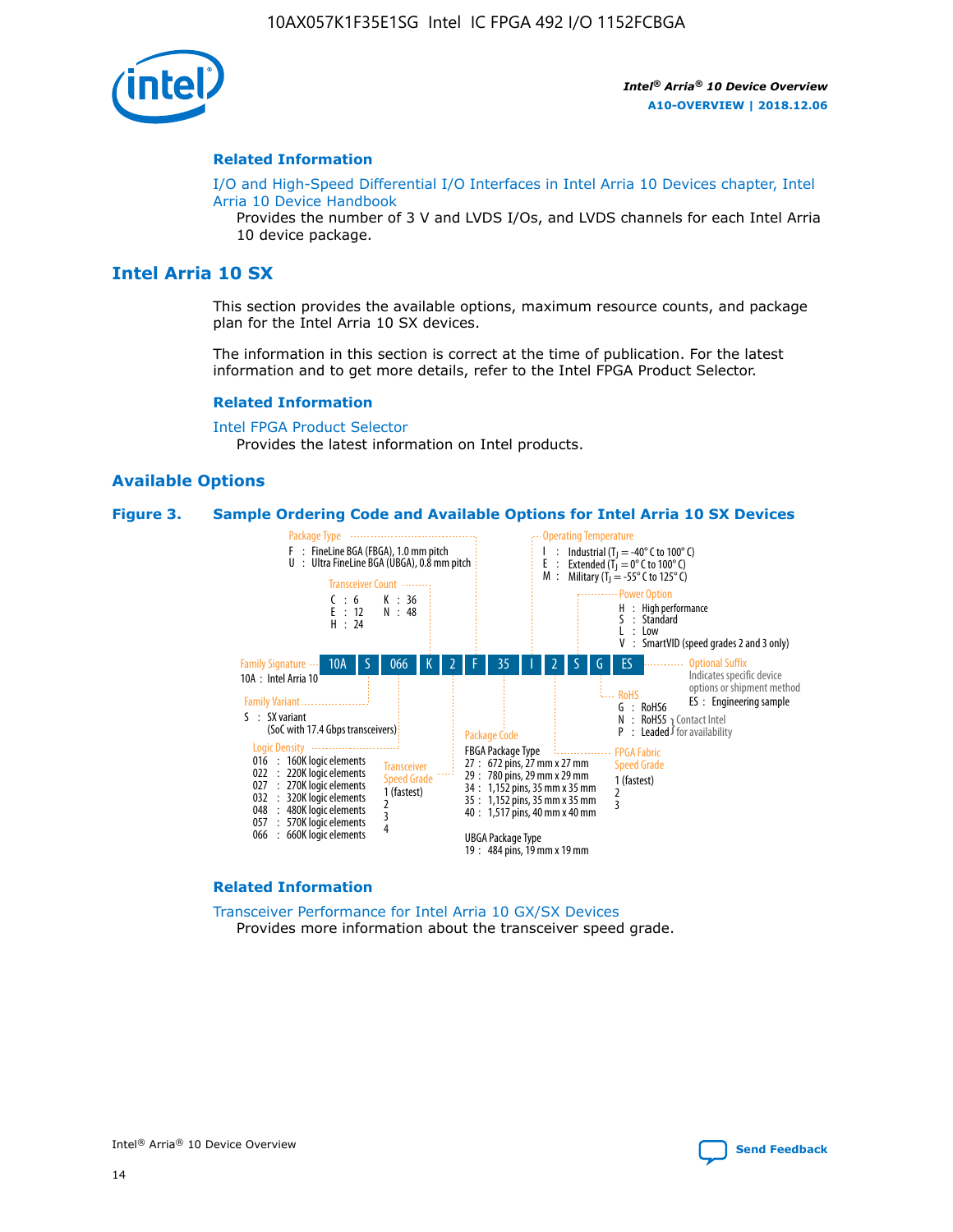

## **Maximum Resources**

#### **Table 12. Maximum Resource Counts for Intel Arria 10 SX Devices**

| <b>Resource</b>                   |                         | <b>Product Line</b> |               |                |                |                |                |                |  |  |  |
|-----------------------------------|-------------------------|---------------------|---------------|----------------|----------------|----------------|----------------|----------------|--|--|--|
|                                   |                         | <b>SX 160</b>       | <b>SX 220</b> | <b>SX 270</b>  | <b>SX 320</b>  | <b>SX 480</b>  | <b>SX 570</b>  | <b>SX 660</b>  |  |  |  |
| Logic Elements (LE) (K)           |                         | 160                 | 220           | 270            | 320            | 480            | 570            | 660            |  |  |  |
| <b>ALM</b>                        |                         | 61,510              | 80,330        | 101,620        | 119,900        | 183,590        | 217,080        | 251,680        |  |  |  |
| Register                          |                         | 246,040             | 321,320       | 406,480        | 479,600        | 734,360        | 868,320        | 1,006,720      |  |  |  |
| Memory (Kb)                       | <b>M20K</b>             | 8,800               | 11,740        | 15,000         | 17,820         | 28,620         | 36,000         | 42,620         |  |  |  |
|                                   | <b>MLAB</b>             | 1,050               | 1,690         | 2,452          | 2,727          | 4,164          | 5,096          | 5,788          |  |  |  |
| Variable-precision DSP Block      |                         | 156                 | 192           | 830            | 985            | 1,368          | 1,523          | 1,687          |  |  |  |
| 18 x 19 Multiplier                |                         | 312                 | 384           | 1,660          | 1,970          | 2,736          | 3,046          | 3,374          |  |  |  |
| PLL                               | Fractional<br>Synthesis | 6                   | 6             | 8              | 8              | 12             | 16             | 16             |  |  |  |
|                                   | I/O                     | 6                   | 6             | 8              | 8              | 12             | 16             | 16             |  |  |  |
| 17.4 Gbps Transceiver             |                         | 12                  | 12            | 24             | 24             | 36             | 48             | 48             |  |  |  |
| GPIO <sup>(8)</sup>               |                         | 288                 | 288           | 384            | 384            | 492            | 696            | 696            |  |  |  |
| LVDS Pair $(9)$                   |                         | 120                 | 120           | 168            | 168            | 174            | 324            | 324            |  |  |  |
|                                   | PCIe Hard IP Block      |                     | $\mathbf{1}$  | $\overline{2}$ | $\overline{2}$ | $\overline{2}$ | $\overline{2}$ | $\overline{2}$ |  |  |  |
| Hard Memory Controller            |                         | 6                   | 6             | 8              | 8              | 12             | 16             | 16             |  |  |  |
| ARM Cortex-A9 MPCore<br>Processor |                         | Yes                 | Yes           | Yes            | Yes            | Yes            | Yes            | <b>Yes</b>     |  |  |  |

## **Package Plan**

### **Table 13. Package Plan for Intel Arria 10 SX Devices (U19, F27, F29, and F34)**

Refer to I/O and High Speed I/O in Intel Arria 10 Devices chapter for the number of 3 V I/O, LVDS I/O, and LVDS channels in each device package.

| <b>Product Line</b> | U <sub>19</sub><br>$(19 \text{ mm} \times 19 \text{ mm})$<br>484-pin UBGA) |                    | <b>F27</b><br>$(27 \text{ mm} \times 27 \text{ mm})$<br>672-pin FBGA) |           | <b>F29</b><br>$(29 \text{ mm} \times 29 \text{ mm})$<br>780-pin FBGA) |             |            | <b>F34</b><br>$(35 \text{ mm} \times 35 \text{ mm})$<br><b>1152-pin FBGA)</b> |             |           |                    |             |
|---------------------|----------------------------------------------------------------------------|--------------------|-----------------------------------------------------------------------|-----------|-----------------------------------------------------------------------|-------------|------------|-------------------------------------------------------------------------------|-------------|-----------|--------------------|-------------|
|                     | 3V<br>I/O                                                                  | <b>LVDS</b><br>I/O | <b>XCVR</b>                                                           | 3V<br>I/O | <b>LVDS</b><br>I/O                                                    | <b>XCVR</b> | 3 V<br>I/O | <b>LVDS</b><br>I/O                                                            | <b>XCVR</b> | 3V<br>I/O | <b>LVDS</b><br>I/O | <b>XCVR</b> |
| SX 160              | 48                                                                         | 144                | 6                                                                     | 48        | 192                                                                   | 12          | 48         | 240                                                                           | 12          | –         |                    |             |
| SX 220              | 48                                                                         | 144                | 6                                                                     | 48        | 192                                                                   | 12          | 48         | 240                                                                           | 12          |           |                    |             |
| SX 270              |                                                                            |                    |                                                                       | 48        | 192                                                                   | 12          | 48         | 312                                                                           | 12          | 48        | 336                | 24          |
| SX 320              |                                                                            |                    |                                                                       | 48        | 192                                                                   | 12          | 48         | 312                                                                           | 12          | 48        | 336                | 24          |
|                     |                                                                            |                    |                                                                       |           |                                                                       |             |            |                                                                               |             |           |                    | continued   |

 $(8)$  The number of GPIOs does not include transceiver I/Os. In the Intel Quartus Prime software, the number of user I/Os includes transceiver I/Os.

 $(9)$  Each LVDS I/O pair can be used as differential input or output.

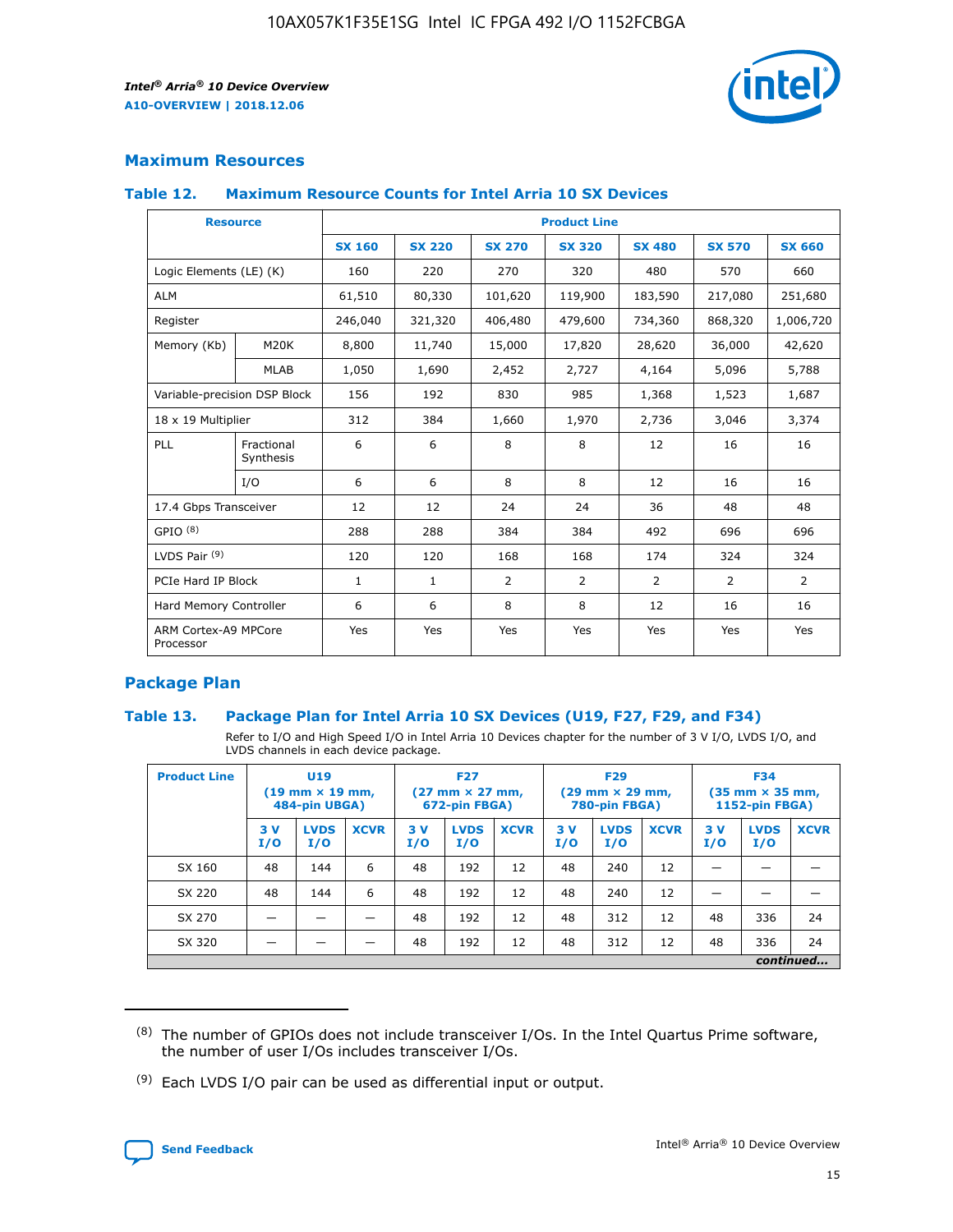

| <b>Product Line</b> | U <sub>19</sub><br>$(19 \text{ mm} \times 19 \text{ mm})$<br>484-pin UBGA) |                    | <b>F27</b><br>$(27 \text{ mm} \times 27 \text{ mm})$<br>672-pin FBGA) |            | <b>F29</b><br>$(29 \text{ mm} \times 29 \text{ mm})$<br>780-pin FBGA) |             |           | <b>F34</b><br>$(35$ mm $\times$ 35 mm,<br><b>1152-pin FBGA)</b> |             |           |                    |             |
|---------------------|----------------------------------------------------------------------------|--------------------|-----------------------------------------------------------------------|------------|-----------------------------------------------------------------------|-------------|-----------|-----------------------------------------------------------------|-------------|-----------|--------------------|-------------|
|                     | 3V<br>I/O                                                                  | <b>LVDS</b><br>I/O | <b>XCVR</b>                                                           | 3 V<br>I/O | <b>LVDS</b><br>I/O                                                    | <b>XCVR</b> | 3V<br>I/O | <b>LVDS</b><br>I/O                                              | <b>XCVR</b> | 3V<br>I/O | <b>LVDS</b><br>I/O | <b>XCVR</b> |
| SX 480              |                                                                            |                    |                                                                       |            |                                                                       |             | 48        | 312                                                             | 12          | 48        | 444                | 24          |
| SX 570              |                                                                            |                    |                                                                       |            |                                                                       |             |           |                                                                 |             | 48        | 444                | 24          |
| SX 660              |                                                                            |                    |                                                                       |            |                                                                       |             |           |                                                                 |             | 48        | 444                | 24          |

## **Table 14. Package Plan for Intel Arria 10 SX Devices (F35, KF40, and NF40)**

Refer to I/O and High Speed I/O in Intel Arria 10 Devices chapter for the number of 3 V I/O, LVDS I/O, and LVDS channels in each device package.

| <b>Product Line</b> | <b>F35</b><br>$(35 \text{ mm} \times 35 \text{ mm})$<br><b>1152-pin FBGA)</b> |          |             |                                           | <b>KF40</b><br>(40 mm × 40 mm,<br>1517-pin FBGA) |    | <b>NF40</b><br>$(40 \text{ mm} \times 40 \text{ mm})$<br>1517-pin FBGA) |          |             |  |
|---------------------|-------------------------------------------------------------------------------|----------|-------------|-------------------------------------------|--------------------------------------------------|----|-------------------------------------------------------------------------|----------|-------------|--|
|                     | 3 V I/O                                                                       | LVDS I/O | <b>XCVR</b> | <b>LVDS I/O</b><br><b>XCVR</b><br>3 V I/O |                                                  |    | 3 V I/O                                                                 | LVDS I/O | <b>XCVR</b> |  |
| SX 270              | 48                                                                            | 336      | 24          |                                           |                                                  |    |                                                                         |          |             |  |
| SX 320              | 48                                                                            | 336      | 24          |                                           |                                                  |    |                                                                         |          |             |  |
| SX 480              | 48                                                                            | 348      | 36          |                                           |                                                  |    |                                                                         |          |             |  |
| SX 570              | 48                                                                            | 348      | 36          | 96                                        | 600                                              | 36 | 48                                                                      | 540      | 48          |  |
| SX 660              | 48                                                                            | 348      | 36          | 96                                        | 600                                              | 36 | 48                                                                      | 540      | 48          |  |

## **Related Information**

[I/O and High-Speed Differential I/O Interfaces in Intel Arria 10 Devices chapter, Intel](https://www.intel.com/content/www/us/en/programmable/documentation/sam1403482614086.html#sam1403482030321) [Arria 10 Device Handbook](https://www.intel.com/content/www/us/en/programmable/documentation/sam1403482614086.html#sam1403482030321)

Provides the number of 3 V and LVDS I/Os, and LVDS channels for each Intel Arria 10 device package.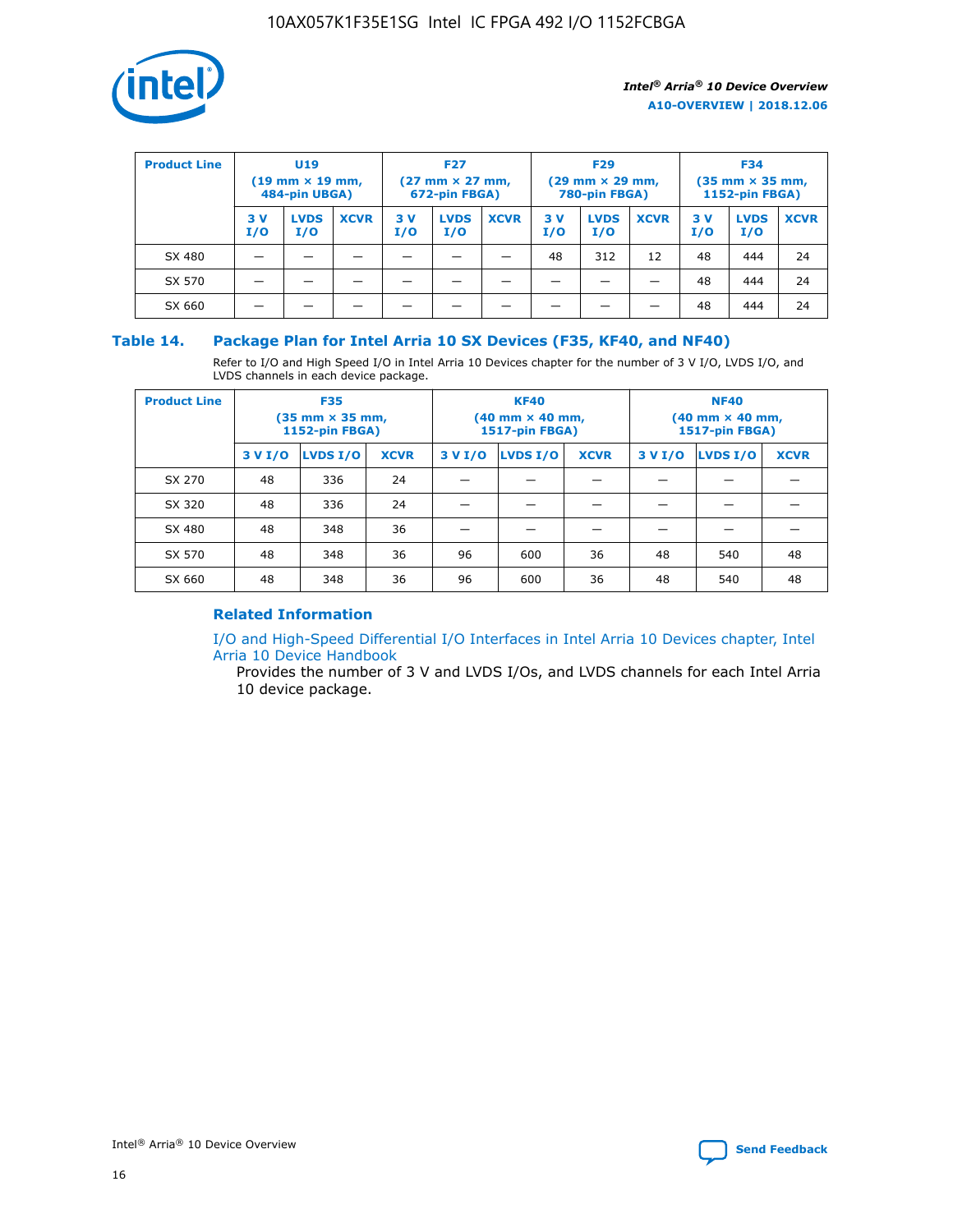

# **I/O Vertical Migration for Intel Arria 10 Devices**

#### **Figure 4. Migration Capability Across Intel Arria 10 Product Lines**

- The arrows indicate the migration paths. The devices included in each vertical migration path are shaded. Devices with fewer resources in the same path have lighter shades.
- To achieve the full I/O migration across product lines in the same migration path, restrict I/Os and transceivers usage to match the product line with the lowest I/O and transceiver counts.
- An LVDS I/O bank in the source device may be mapped to a 3 V I/O bank in the target device. To use memory interface clock frequency higher than 533 MHz, assign external memory interface pins only to banks that are LVDS I/O in both devices.
- There may be nominal 0.15 mm package height difference between some product lines in the same package type.
	- **Variant Product Line Package U19 F27 F29 F34 F35 KF40 NF40 RF40 NF45 SF45 UF45** Intel® Arria® 10 GX GX 160 GX 220 GX 270 GX 320 GX 480 GX 570 GX 660 GX 900 GX 1150 Intel Arria 10 GT GT 900 GT 1150 Intel Arria 10 SX SX 160 SX 220 SX 270 SX 320 SX 480 SX 570 SX 660
- Some migration paths are not shown in the Intel Quartus Prime software **Pin Migration View**.

*Note:* To verify the pin migration compatibility, use the **Pin Migration View** window in the Intel Quartus Prime software Pin Planner.

## **Adaptive Logic Module**

Intel Arria 10 devices use a 20 nm ALM as the basic building block of the logic fabric.

The ALM architecture is the same as the previous generation FPGAs, allowing for efficient implementation of logic functions and easy conversion of IP between the device generations.

The ALM, as shown in following figure, uses an 8-input fracturable look-up table (LUT) with four dedicated registers to help improve timing closure in register-rich designs and achieve an even higher design packing capability than the traditional two-register per LUT architecture.

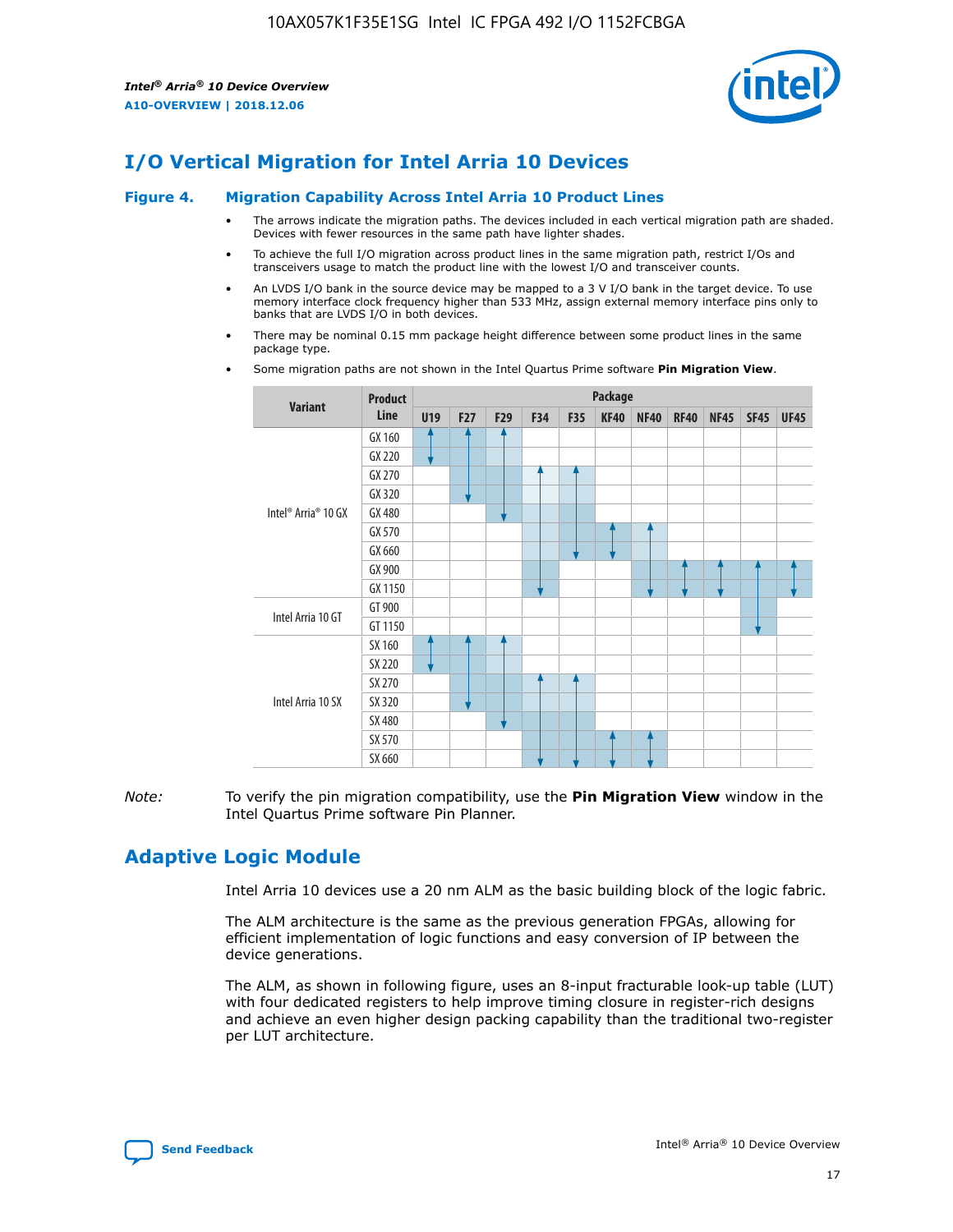

**Figure 5. ALM for Intel Arria 10 Devices**



The Intel Quartus Prime software optimizes your design according to the ALM logic structure and automatically maps legacy designs into the Intel Arria 10 ALM architecture.

## **Variable-Precision DSP Block**

The Intel Arria 10 variable precision DSP blocks support fixed-point arithmetic and floating-point arithmetic.

Features for fixed-point arithmetic:

- High-performance, power-optimized, and fully registered multiplication operations
- 18-bit and 27-bit word lengths
- Two 18 x 19 multipliers or one 27 x 27 multiplier per DSP block
- Built-in addition, subtraction, and 64-bit double accumulation register to combine multiplication results
- Cascading 19-bit or 27-bit when pre-adder is disabled and cascading 18-bit when pre-adder is used to form the tap-delay line for filtering applications
- Cascading 64-bit output bus to propagate output results from one block to the next block without external logic support
- Hard pre-adder supported in 19-bit and 27-bit modes for symmetric filters
- Internal coefficient register bank in both 18-bit and 27-bit modes for filter implementation
- 18-bit and 27-bit systolic finite impulse response (FIR) filters with distributed output adder
- Biased rounding support

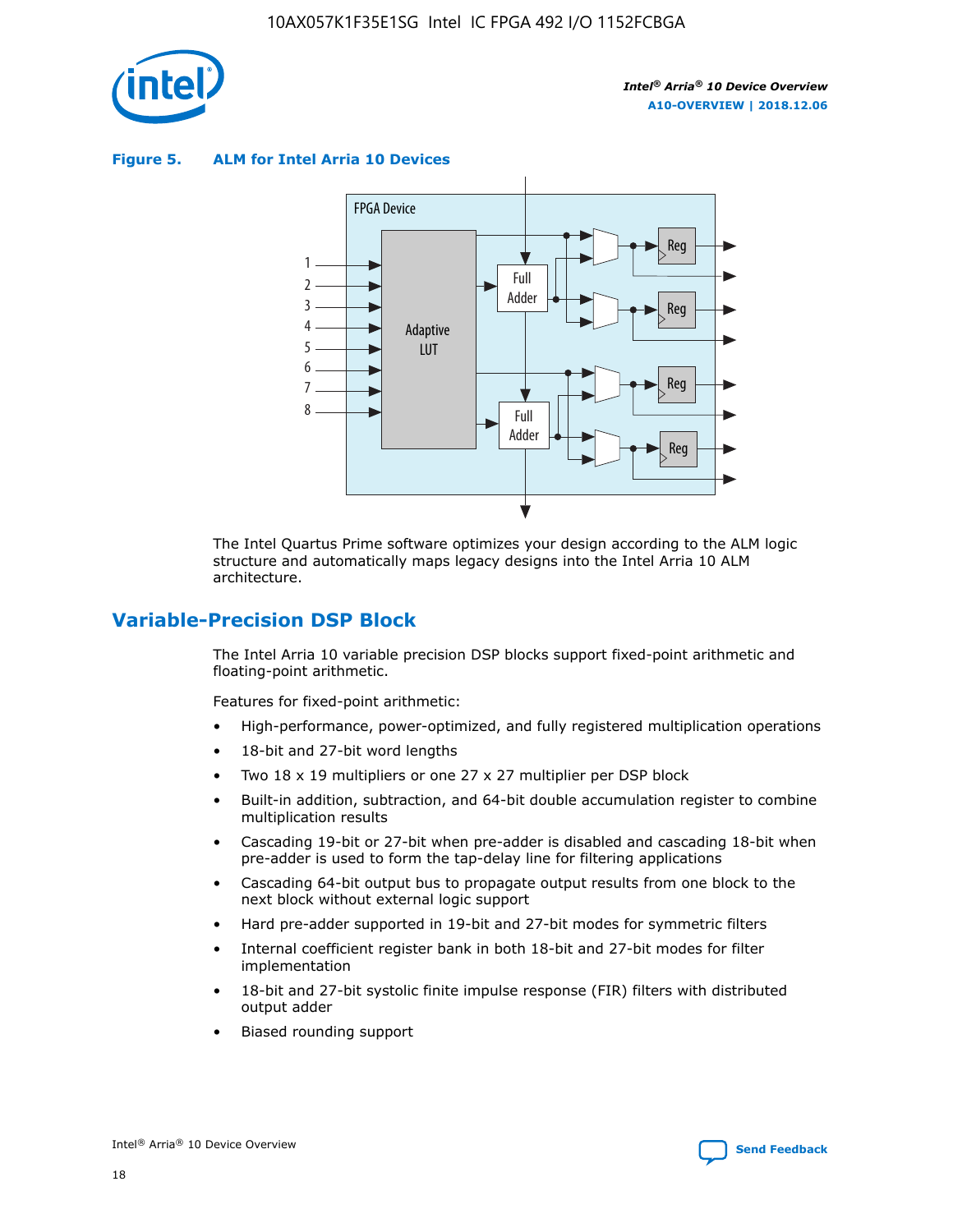

Features for floating-point arithmetic:

- A completely hardened architecture that supports multiplication, addition, subtraction, multiply-add, and multiply-subtract
- Multiplication with accumulation capability and a dynamic accumulator reset control
- Multiplication with cascade summation capability
- Multiplication with cascade subtraction capability
- Complex multiplication
- Direct vector dot product
- Systolic FIR filter

### **Table 15. Variable-Precision DSP Block Configurations for Intel Arria 10 Devices**

| <b>Usage Example</b>                                       | <b>Multiplier Size (Bit)</b>    | <b>DSP Block Resources</b> |
|------------------------------------------------------------|---------------------------------|----------------------------|
| Medium precision fixed point                               | Two 18 x 19                     |                            |
| High precision fixed or Single precision<br>floating point | One 27 x 27                     |                            |
| Fixed point FFTs                                           | One 19 x 36 with external adder |                            |
| Very high precision fixed point                            | One 36 x 36 with external adder |                            |
| Double precision floating point                            | One 54 x 54 with external adder | 4                          |

#### **Table 16. Resources for Fixed-Point Arithmetic in Intel Arria 10 Devices**

The table lists the variable-precision DSP resources by bit precision for each Intel Arria 10 device.

| <b>Variant</b>  | <b>Product Line</b> | <b>Variable-</b><br>precision<br><b>DSP Block</b> | <b>Independent Input and Output</b><br><b>Multiplications Operator</b> |                                     | 18 x 19<br><b>Multiplier</b><br><b>Adder Sum</b> | $18 \times 18$<br><b>Multiplier</b><br><b>Adder</b> |
|-----------------|---------------------|---------------------------------------------------|------------------------------------------------------------------------|-------------------------------------|--------------------------------------------------|-----------------------------------------------------|
|                 |                     |                                                   | 18 x 19<br><b>Multiplier</b>                                           | $27 \times 27$<br><b>Multiplier</b> | <b>Mode</b>                                      | <b>Summed with</b><br>36 bit Input                  |
| AIntel Arria 10 | GX 160              | 156                                               | 312                                                                    | 156                                 | 156                                              | 156                                                 |
| GX              | GX 220              | 192                                               | 384                                                                    | 192                                 | 192                                              | 192                                                 |
|                 | GX 270              | 830                                               | 1,660                                                                  | 830                                 | 830                                              | 830                                                 |
|                 | GX 320              | 984                                               | 1,968                                                                  | 984                                 | 984                                              | 984                                                 |
|                 | GX 480              | 1,368                                             | 2,736                                                                  | 1,368                               | 1,368                                            | 1,368                                               |
|                 | GX 570              | 1,523                                             | 3,046                                                                  | 1,523                               | 1,523                                            | 1,523                                               |
|                 | GX 660              | 1,687                                             | 3,374                                                                  | 1,687                               | 1,687                                            | 1,687                                               |
|                 | GX 900              | 1,518                                             | 3,036                                                                  | 1,518                               | 1,518                                            | 1,518                                               |
|                 | GX 1150             | 1,518                                             | 3,036                                                                  | 1,518                               | 1,518                                            | 1,518                                               |
| Intel Arria 10  | GT 900              | 1,518                                             | 3,036                                                                  | 1,518                               | 1,518                                            | 1,518                                               |
| GT              | GT 1150             | 1,518                                             | 3,036                                                                  | 1,518                               | 1,518                                            | 1,518                                               |
| Intel Arria 10  | SX 160              | 156                                               | 312                                                                    | 156                                 | 156                                              | 156                                                 |
| <b>SX</b>       | SX 220<br>192       |                                                   | 384                                                                    | 192                                 | 192                                              | 192                                                 |
|                 | SX 270              | 830                                               | 1,660                                                                  | 830                                 | 830                                              | 830                                                 |
|                 |                     |                                                   |                                                                        |                                     |                                                  | continued                                           |

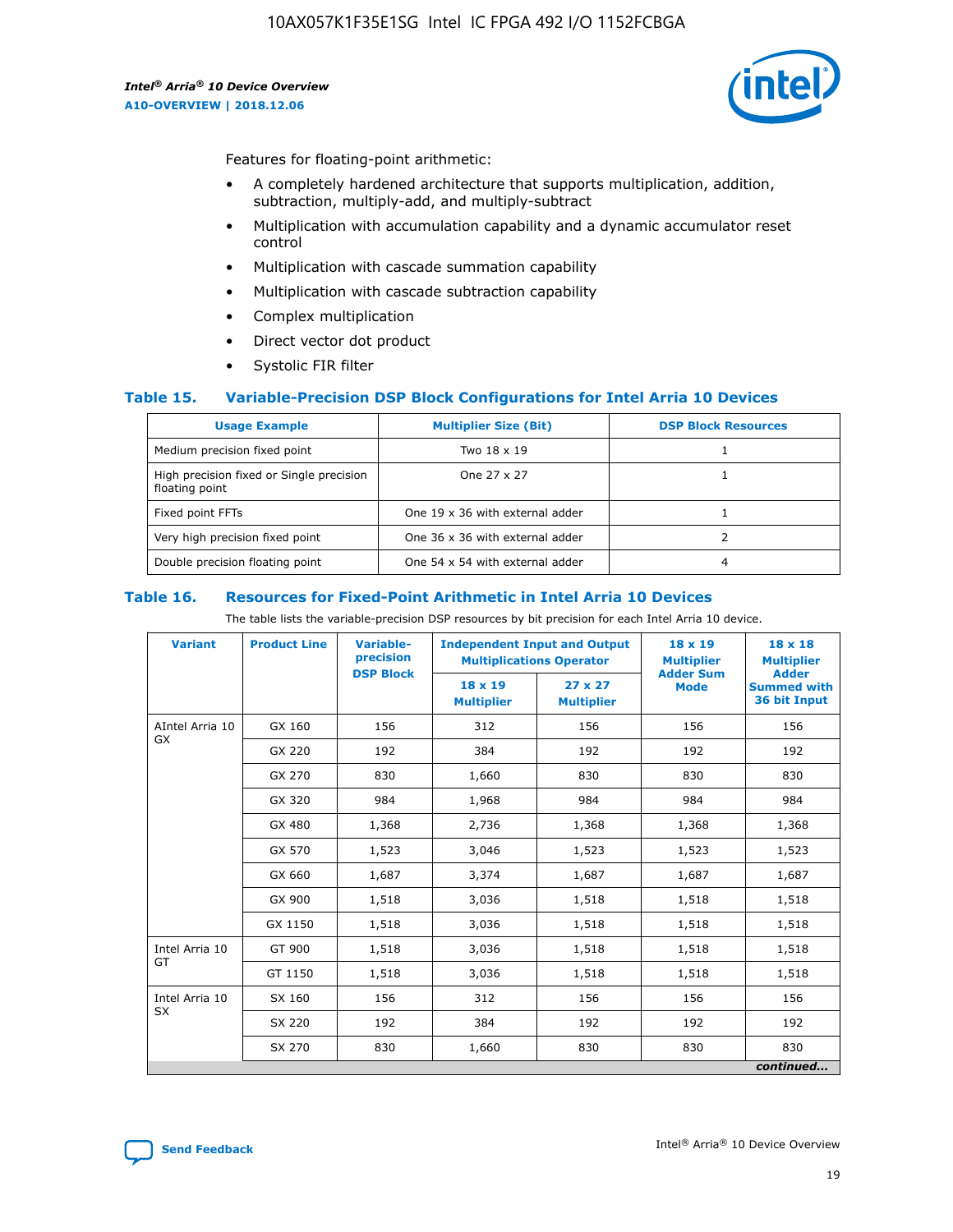

| <b>Variant</b> | <b>Product Line</b> | <b>Variable-</b><br>precision |                                     | <b>Independent Input and Output</b><br><b>Multiplications Operator</b> | $18 \times 19$<br><b>Multiplier</b> | $18 \times 18$<br><b>Multiplier</b>                |
|----------------|---------------------|-------------------------------|-------------------------------------|------------------------------------------------------------------------|-------------------------------------|----------------------------------------------------|
|                |                     | <b>DSP Block</b>              | $18 \times 19$<br><b>Multiplier</b> | $27 \times 27$<br><b>Multiplier</b>                                    | <b>Adder Sum</b><br>Mode            | <b>Adder</b><br><b>Summed with</b><br>36 bit Input |
|                | SX 320              | 984                           | 1,968                               | 984                                                                    | 984                                 | 984                                                |
|                | SX 480              | 1,368                         | 2,736                               | 1,368                                                                  | 1,368                               | 1,368                                              |
|                | SX 570              | 1,523                         | 3,046                               | 1,523                                                                  | 1,523                               | 1,523                                              |
|                | SX 660              | 1,687                         | 3,374                               | 1,687                                                                  | 1,687                               | 1,687                                              |

## **Table 17. Resources for Floating-Point Arithmetic in Intel Arria 10 Devices**

The table lists the variable-precision DSP resources by bit precision for each Intel Arria 10 device.

| <b>Variant</b> | <b>Product Line</b> | <b>Variable-</b><br>precision<br><b>DSP Block</b> | <b>Single</b><br><b>Precision</b><br><b>Floating-Point</b><br><b>Multiplication</b><br><b>Mode</b> | <b>Single-Precision</b><br><b>Floating-Point</b><br><b>Adder Mode</b> | Single-<br><b>Precision</b><br><b>Floating-Point</b><br><b>Multiply</b><br><b>Accumulate</b><br><b>Mode</b> | <b>Peak</b><br><b>Giga Floating-</b><br><b>Point</b><br><b>Operations</b><br>per Second<br>(GFLOPs) |
|----------------|---------------------|---------------------------------------------------|----------------------------------------------------------------------------------------------------|-----------------------------------------------------------------------|-------------------------------------------------------------------------------------------------------------|-----------------------------------------------------------------------------------------------------|
| Intel Arria 10 | GX 160              | 156                                               | 156                                                                                                | 156                                                                   | 156                                                                                                         | 140                                                                                                 |
| <b>GX</b>      | GX 220              | 192                                               | 192                                                                                                | 192                                                                   | 192                                                                                                         | 173                                                                                                 |
|                | GX 270              | 830                                               | 830                                                                                                | 830                                                                   | 830                                                                                                         | 747                                                                                                 |
|                | GX 320              | 984                                               | 984                                                                                                | 984                                                                   | 984                                                                                                         | 886                                                                                                 |
|                | GX 480              | 1,369                                             | 1,368                                                                                              | 1,368                                                                 | 1,368                                                                                                       | 1,231                                                                                               |
|                | GX 570              | 1,523                                             | 1,523                                                                                              | 1,523                                                                 | 1,523                                                                                                       | 1,371                                                                                               |
|                | GX 660              | 1,687                                             | 1,687                                                                                              | 1,687                                                                 | 1,687                                                                                                       | 1,518                                                                                               |
|                | GX 900              | 1,518                                             | 1,518                                                                                              | 1,518                                                                 | 1,518                                                                                                       | 1,366                                                                                               |
|                | GX 1150             | 1,518                                             | 1,518                                                                                              | 1,518                                                                 | 1,518                                                                                                       | 1,366                                                                                               |
| Intel Arria 10 | GT 900              | 1,518                                             | 1,518                                                                                              | 1,518                                                                 | 1,518                                                                                                       | 1,366                                                                                               |
| GT             | GT 1150             | 1,518                                             | 1,518                                                                                              | 1,518                                                                 | 1,518                                                                                                       | 1,366                                                                                               |
| Intel Arria 10 | SX 160              | 156                                               | 156                                                                                                | 156                                                                   | 156                                                                                                         | 140                                                                                                 |
| SX             | SX 220              | 192                                               | 192                                                                                                | 192                                                                   | 192                                                                                                         | 173                                                                                                 |
|                | SX 270              | 830                                               | 830                                                                                                | 830                                                                   | 830                                                                                                         | 747                                                                                                 |
|                | SX 320              | 984                                               | 984                                                                                                | 984                                                                   | 984                                                                                                         | 886                                                                                                 |
|                | SX 480              | 1,369                                             | 1,368                                                                                              | 1,368                                                                 | 1,368                                                                                                       | 1,231                                                                                               |
|                | SX 570              | 1,523                                             | 1,523                                                                                              | 1,523                                                                 | 1,523                                                                                                       | 1,371                                                                                               |
|                | SX 660              | 1,687                                             | 1,687                                                                                              | 1,687                                                                 | 1,687                                                                                                       | 1,518                                                                                               |

# **Embedded Memory Blocks**

The embedded memory blocks in the devices are flexible and designed to provide an optimal amount of small- and large-sized memory arrays to fit your design requirements.

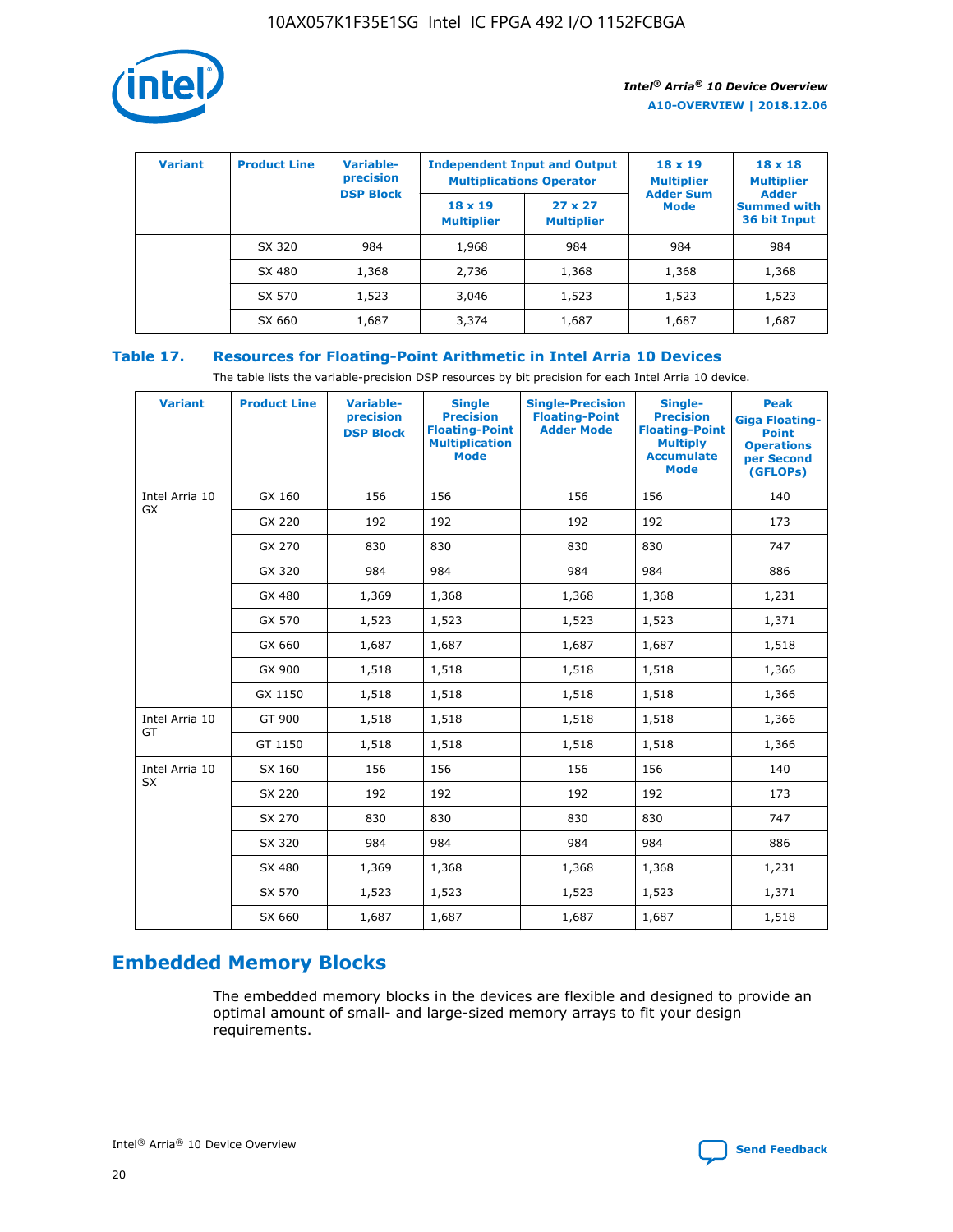

## **Types of Embedded Memory**

The Intel Arria 10 devices contain two types of memory blocks:

- 20 Kb M20K blocks—blocks of dedicated memory resources. The M20K blocks are ideal for larger memory arrays while still providing a large number of independent ports.
- 640 bit memory logic array blocks (MLABs)—enhanced memory blocks that are configured from dual-purpose logic array blocks (LABs). The MLABs are ideal for wide and shallow memory arrays. The MLABs are optimized for implementation of shift registers for digital signal processing (DSP) applications, wide and shallow FIFO buffers, and filter delay lines. Each MLAB is made up of ten adaptive logic modules (ALMs). In the Intel Arria 10 devices, you can configure these ALMs as ten 32 x 2 blocks, giving you one 32 x 20 simple dual-port SRAM block per MLAB.

## **Embedded Memory Capacity in Intel Arria 10 Devices**

|                   | <b>Product</b> |              | <b>M20K</b>         | <b>MLAB</b>  |                     | <b>Total RAM Bit</b> |
|-------------------|----------------|--------------|---------------------|--------------|---------------------|----------------------|
| <b>Variant</b>    | Line           | <b>Block</b> | <b>RAM Bit (Kb)</b> | <b>Block</b> | <b>RAM Bit (Kb)</b> | (Kb)                 |
| Intel Arria 10 GX | GX 160         | 440          | 8,800               | 1,680        | 1,050               | 9,850                |
|                   | GX 220         | 587          | 11,740              | 2,703        | 1,690               | 13,430               |
|                   | GX 270         | 750          | 15,000              | 3,922        | 2,452               | 17,452               |
|                   | GX 320         | 891          | 17,820              | 4,363        | 2,727               | 20,547               |
|                   | GX 480         | 1,431        | 28,620              | 6,662        | 4,164               | 32,784               |
|                   | GX 570         | 1,800        | 36,000              | 8,153        | 5,096               | 41,096               |
|                   | GX 660         | 2,131        | 42,620              | 9,260        | 5,788               | 48,408               |
|                   | GX 900         | 2,423        | 48,460              | 15,017       | 9,386               | 57,846               |
|                   | GX 1150        | 2,713        | 54,260              | 20,774       | 12,984              | 67,244               |
| Intel Arria 10 GT | GT 900         | 2,423        | 48,460              | 15,017       | 9,386               | 57,846               |
|                   | GT 1150        | 2,713        | 54,260              | 20,774       | 12,984              | 67,244               |
| Intel Arria 10 SX | SX 160         | 440          | 8,800               | 1,680        | 1,050               | 9,850                |
|                   | SX 220         | 587          | 11,740              | 2,703        | 1,690               | 13,430               |
|                   | SX 270         | 750          | 15,000              | 3,922        | 2,452               | 17,452               |
|                   | SX 320         | 891          | 17,820              | 4,363        | 2,727               | 20,547               |
|                   | SX 480         | 1,431        | 28,620              | 6,662        | 4,164               | 32,784               |
|                   | SX 570         | 1,800        | 36,000              | 8,153        | 5,096               | 41,096               |
|                   | SX 660         | 2,131        | 42,620              | 9,260        | 5,788               | 48,408               |

#### **Table 18. Embedded Memory Capacity and Distribution in Intel Arria 10 Devices**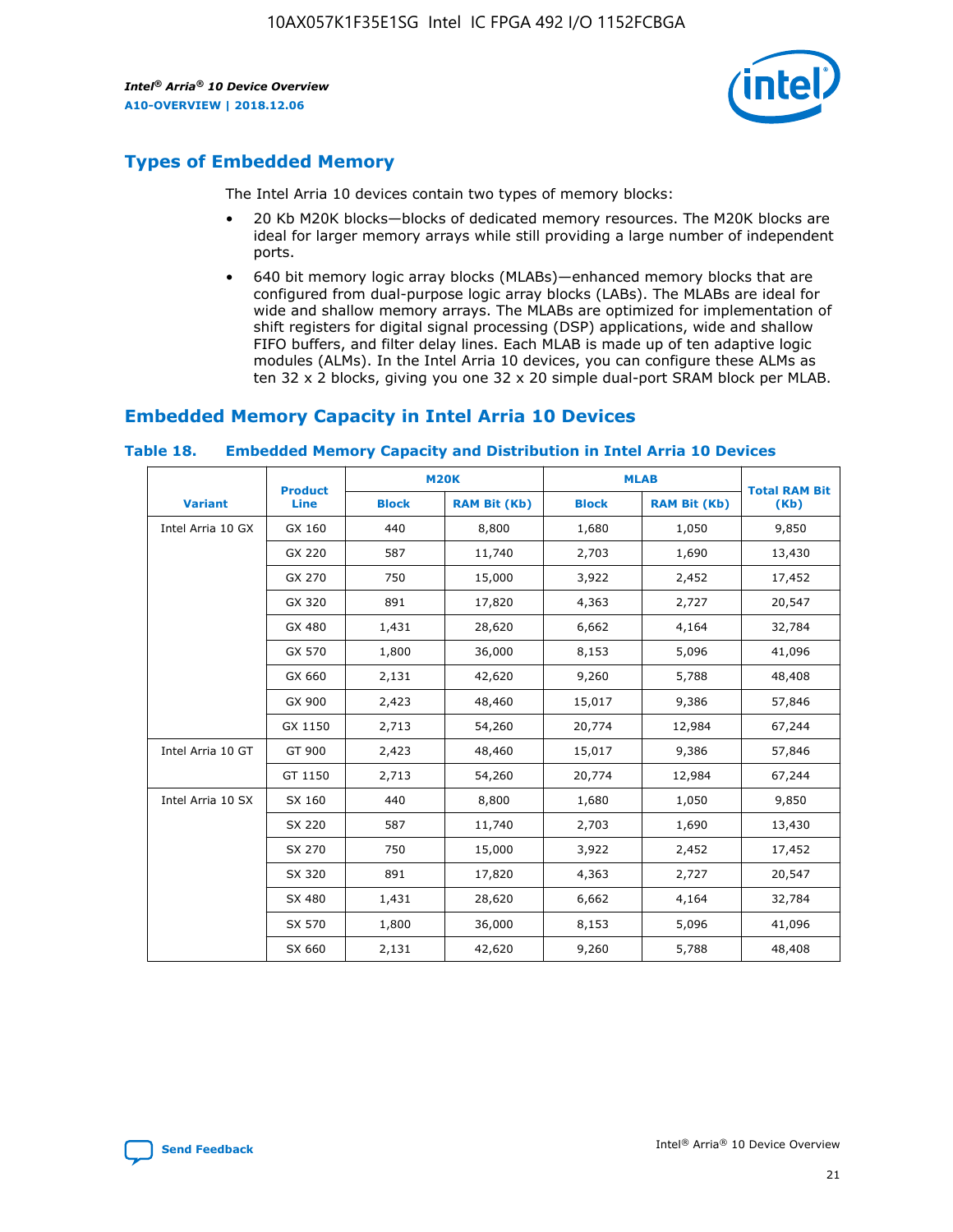

## **Embedded Memory Configurations for Single-port Mode**

#### **Table 19. Single-port Embedded Memory Configurations for Intel Arria 10 Devices**

This table lists the maximum configurations supported for single-port RAM and ROM modes.

| <b>Memory Block</b> | Depth (bits) | <b>Programmable Width</b> |
|---------------------|--------------|---------------------------|
| MLAB                | 32           | x16, x18, or x20          |
|                     | 64(10)       | x8, x9, x10               |
| M20K                | 512          | x40, x32                  |
|                     | 1K           | x20, x16                  |
|                     | 2K           | x10, x8                   |
|                     | 4K           | x5, x4                    |
|                     | 8K           | x2                        |
|                     | 16K          | x1                        |

## **Clock Networks and PLL Clock Sources**

The clock network architecture is based on Intel's global, regional, and peripheral clock structure. This clock structure is supported by dedicated clock input pins, fractional clock synthesis PLLs, and integer I/O PLLs.

## **Clock Networks**

The Intel Arria 10 core clock networks are capable of up to 800 MHz fabric operation across the full industrial temperature range. For the external memory interface, the clock network supports the hard memory controller with speeds up to 2,400 Mbps in a quarter-rate transfer.

To reduce power consumption, the Intel Quartus Prime software identifies all unused sections of the clock network and powers them down.

## **Fractional Synthesis and I/O PLLs**

Intel Arria 10 devices contain up to 32 fractional synthesis PLLs and up to 16 I/O PLLs that are available for both specific and general purpose uses in the core:

- Fractional synthesis PLLs—located in the column adjacent to the transceiver blocks
- I/O PLLs—located in each bank of the 48 I/Os

## **Fractional Synthesis PLLs**

You can use the fractional synthesis PLLs to:

- Reduce the number of oscillators that are required on your board
- Reduce the number of clock pins that are used in the device by synthesizing multiple clock frequencies from a single reference clock source

<sup>(10)</sup> Supported through software emulation and consumes additional MLAB blocks.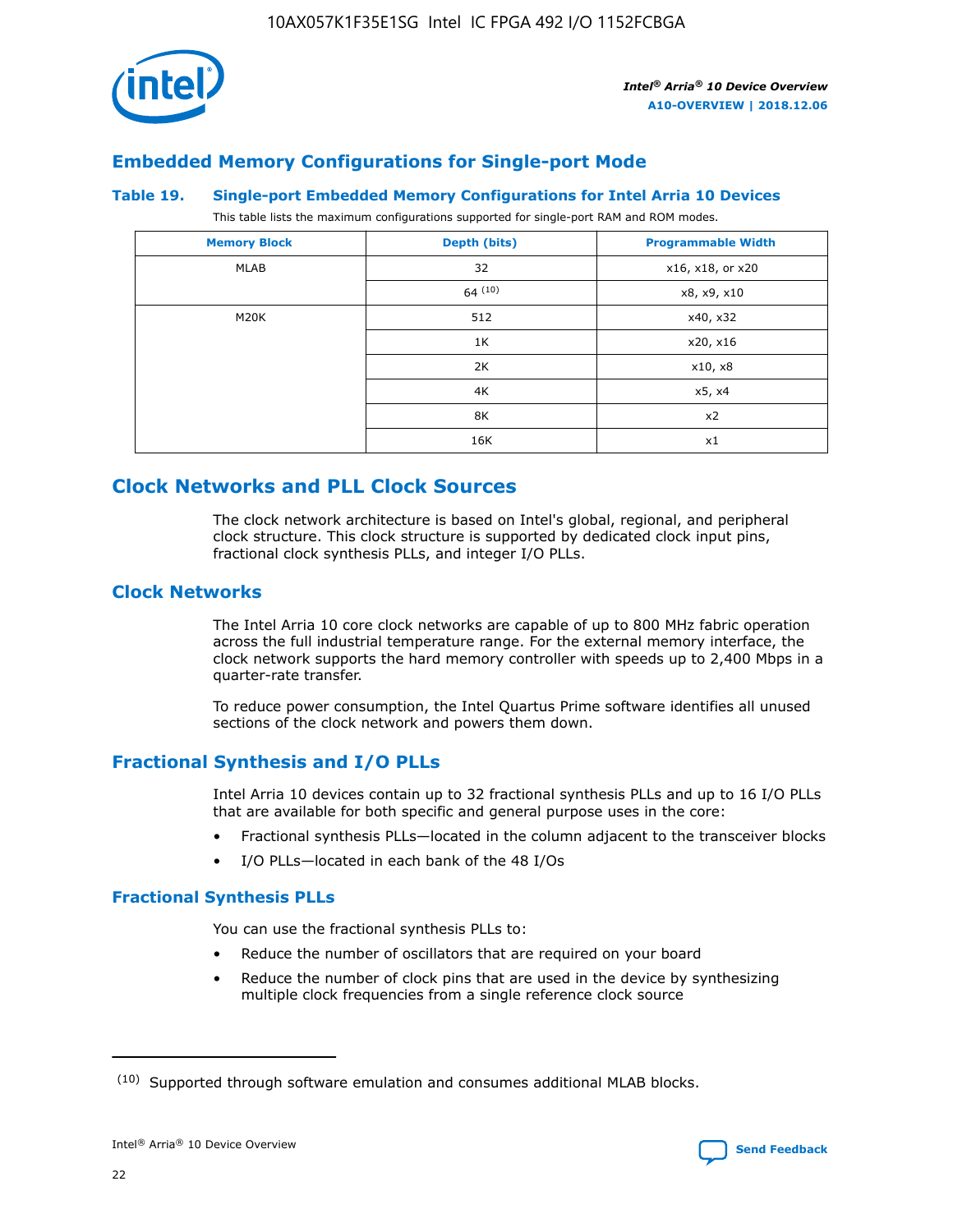10AX057K1F35E1SG Intel IC FPGA 492 I/O 1152FCBGA

*Intel® Arria® 10 Device Overview* **A10-OVERVIEW | 2018.12.06**



The fractional synthesis PLLs support the following features:

- Reference clock frequency synthesis for transceiver CMU and Advanced Transmit (ATX) PLLs
- Clock network delay compensation
- Zero-delay buffering
- Direct transmit clocking for transceivers
- Independently configurable into two modes:
	- Conventional integer mode equivalent to the general purpose PLL
	- Enhanced fractional mode with third order delta-sigma modulation
- PLL cascading

### **I/O PLLs**

The integer mode I/O PLLs are located in each bank of 48 I/Os. You can use the I/O PLLs to simplify the design of external memory and high-speed LVDS interfaces.

In each I/O bank, the I/O PLLs are adjacent to the hard memory controllers and LVDS SERDES. Because these PLLs are tightly coupled with the I/Os that need to use them, it makes it easier to close timing.

You can use the I/O PLLs for general purpose applications in the core such as clock network delay compensation and zero-delay buffering.

Intel Arria 10 devices support PLL-to-PLL cascading.

## **FPGA General Purpose I/O**

Intel Arria 10 devices offer highly configurable GPIOs. Each I/O bank contains 48 general purpose I/Os and a high-efficiency hard memory controller.

The following list describes the features of the GPIOs:

- Consist of 3 V I/Os for high-voltage application and LVDS I/Os for differential signaling
	- Up to two 3 V I/O banks, available in some devices, that support up to 3 V I/O standards
	- LVDS I/O banks that support up to 1.8 V I/O standards
- Support a wide range of single-ended and differential I/O interfaces
- LVDS speeds up to 1.6 Gbps
- Each LVDS pair of pins has differential input and output buffers, allowing you to configure the LVDS direction for each pair.
- Programmable bus hold and weak pull-up
- Programmable differential output voltage  $(V_{OD})$  and programmable pre-emphasis

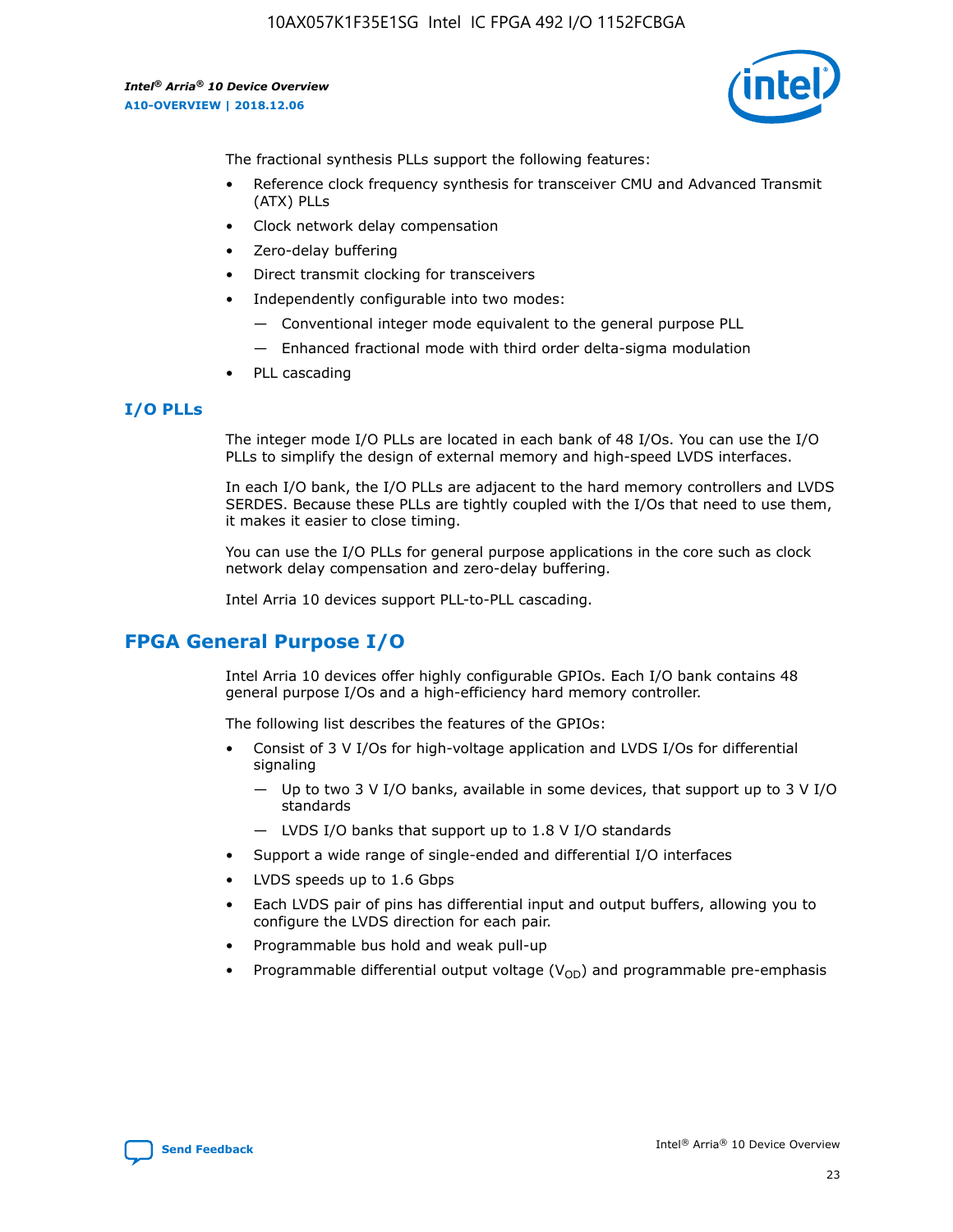

- Series (R<sub>S</sub>) and parallel (R<sub>T</sub>) on-chip termination (OCT) for all I/O banks with OCT calibration to limit the termination impedance variation
- On-chip dynamic termination that has the ability to swap between series and parallel termination, depending on whether there is read or write on a common bus for signal integrity
- Easy timing closure support using the hard read FIFO in the input register path, and delay-locked loop (DLL) delay chain with fine and coarse architecture

## **External Memory Interface**

Intel Arria 10 devices offer massive external memory bandwidth, with up to seven 32 bit DDR4 memory interfaces running at up to 2,400 Mbps. This bandwidth provides additional ease of design, lower power, and resource efficiencies of hardened highperformance memory controllers.

The memory interface within Intel Arria 10 FPGAs and SoCs delivers the highest performance and ease of use. You can configure up to a maximum width of 144 bits when using the hard or soft memory controllers. If required, you can bypass the hard memory controller and use a soft controller implemented in the user logic.

Each I/O contains a hardened DDR read/write path (PHY) capable of performing key memory interface functionality such as read/write leveling, FIFO buffering to lower latency and improve margin, timing calibration, and on-chip termination.

The timing calibration is aided by the inclusion of hard microcontrollers based on Intel's Nios® II technology, specifically tailored to control the calibration of multiple memory interfaces. This calibration allows the Intel Arria 10 device to compensate for any changes in process, voltage, or temperature either within the Intel Arria 10 device itself, or within the external memory device. The advanced calibration algorithms ensure maximum bandwidth and robust timing margin across all operating conditions.

In addition to parallel memory interfaces, Intel Arria 10 devices support serial memory technologies such as the Hybrid Memory Cube (HMC). The HMC is supported by the Intel Arria 10 high-speed serial transceivers which connect up to four HMC links, with each link running at data rates up to 15 Gbps.

### **Related Information**

#### [External Memory Interface Spec Estimator](http://www.altera.com/technology/memory/estimator/mem-emif-index.html)

Provides a parametric tool that allows you to find and compare the performance of the supported external memory interfaces in IntelFPGAs.

## **Memory Standards Supported by Intel Arria 10 Devices**

The I/Os are designed to provide high performance support for existing and emerging external memory standards.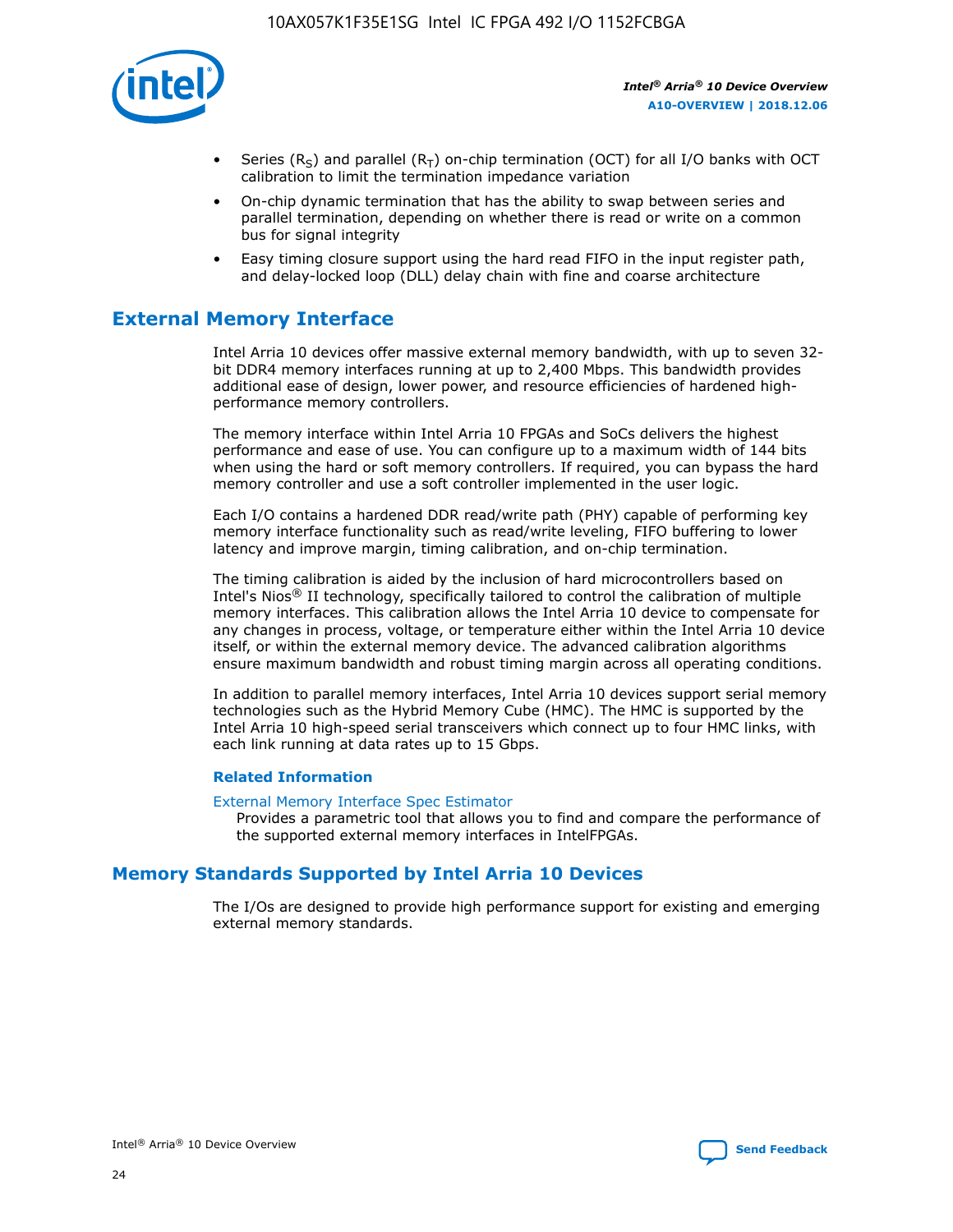

#### **Table 20. Memory Standards Supported by the Hard Memory Controller**

This table lists the overall capability of the hard memory controller. For specific details, refer to the External Memory Interface Spec Estimator and Intel Arria 10 Device Datasheet.

| <b>Memory Standard</b> | <b>Rate Support</b> | <b>Ping Pong PHY Support</b> | <b>Maximum Frequency</b><br>(MHz) |
|------------------------|---------------------|------------------------------|-----------------------------------|
| <b>DDR4 SDRAM</b>      | Quarter rate        | Yes                          | 1,067                             |
|                        |                     |                              | 1,200                             |
| DDR3 SDRAM             | Half rate           | Yes                          | 533                               |
|                        |                     |                              | 667                               |
|                        | Quarter rate        | Yes                          | 1,067                             |
|                        |                     |                              | 1,067                             |
| <b>DDR3L SDRAM</b>     | Half rate           | Yes                          | 533                               |
|                        |                     |                              | 667                               |
|                        | Quarter rate        | Yes                          | 933                               |
|                        |                     |                              | 933                               |
| LPDDR3 SDRAM           | Half rate           |                              | 533                               |
|                        | Quarter rate        |                              | 800                               |

### **Table 21. Memory Standards Supported by the Soft Memory Controller**

| <b>Memory Standard</b>      | <b>Rate Support</b> | <b>Maximum Frequency</b><br>(MHz) |
|-----------------------------|---------------------|-----------------------------------|
| <b>RLDRAM 3 (11)</b>        | Quarter rate        | 1,200                             |
| ODR IV SRAM <sup>(11)</sup> | Quarter rate        | 1,067                             |
| <b>ODR II SRAM</b>          | Full rate           | 333                               |
|                             | Half rate           | 633                               |
| <b>ODR II+ SRAM</b>         | Full rate           | 333                               |
|                             | Half rate           | 633                               |
| <b>ODR II+ Xtreme SRAM</b>  | Full rate           | 333                               |
|                             | Half rate           | 633                               |

#### **Table 22. Memory Standards Supported by the HPS Hard Memory Controller**

The hard processor system (HPS) is available in Intel Arria 10 SoC devices only.

| <b>Memory Standard</b> | <b>Rate Support</b> | <b>Maximum Frequency</b><br>(MHz) |
|------------------------|---------------------|-----------------------------------|
| <b>DDR4 SDRAM</b>      | Half rate           | 1,200                             |
| <b>DDR3 SDRAM</b>      | Half rate           | 1,067                             |
| <b>DDR3L SDRAM</b>     | Half rate           | 933                               |

<sup>(11)</sup> Intel Arria 10 devices support this external memory interface using hard PHY with soft memory controller.

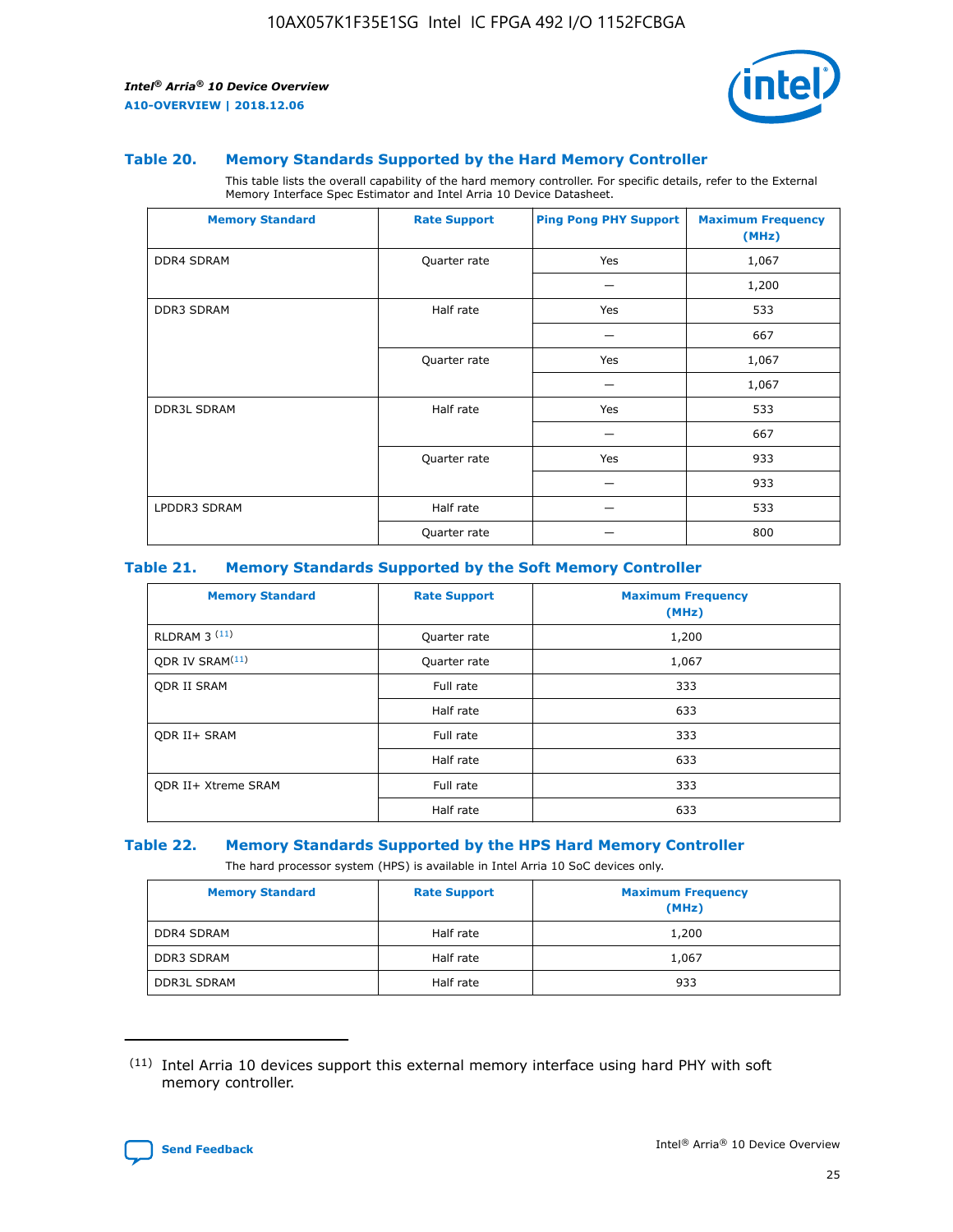

### **Related Information**

#### [Intel Arria 10 Device Datasheet](https://www.intel.com/content/www/us/en/programmable/documentation/mcn1413182292568.html#mcn1413182153340)

Lists the memory interface performance according to memory interface standards, rank or chip select configurations, and Intel Arria 10 device speed grades.

# **PCIe Gen1, Gen2, and Gen3 Hard IP**

Intel Arria 10 devices contain PCIe hard IP that is designed for performance and ease-of-use:

- Includes all layers of the PCIe stack—transaction, data link and physical layers.
- Supports PCIe Gen3, Gen2, and Gen1 Endpoint and Root Port in x1, x2, x4, or x8 lane configuration.
- Operates independently from the core logic—optional configuration via protocol (CvP) allows the PCIe link to power up and complete link training in less than 100 ms while the Intel Arria 10 device completes loading the programming file for the rest of the FPGA.
- Provides added functionality that makes it easier to support emerging features such as Single Root I/O Virtualization (SR-IOV) and optional protocol extensions.
- Provides improved end-to-end datapath protection using ECC.
- Supports FPGA configuration via protocol (CvP) using PCIe at Gen3, Gen2, or Gen1 speed.

#### **Related Information**

PCS Features on page 30

## **Enhanced PCS Hard IP for Interlaken and 10 Gbps Ethernet**

## **Interlaken Support**

The Intel Arria 10 enhanced PCS hard IP provides integrated Interlaken PCS supporting rates up to 25.8 Gbps per lane.

The Interlaken PCS is based on the proven functionality of the PCS developed for Intel's previous generation FPGAs, which demonstrated interoperability with Interlaken ASSP vendors and third-party IP suppliers. The Interlaken PCS is present in every transceiver channel in Intel Arria 10 devices.

### **Related Information**

PCS Features on page 30

## **10 Gbps Ethernet Support**

The Intel Arria 10 enhanced PCS hard IP supports 10GBASE-R PCS compliant with IEEE 802.3 10 Gbps Ethernet (10GbE). The integrated hard IP support for 10GbE and the 10 Gbps transceivers save external PHY cost, board space, and system power.

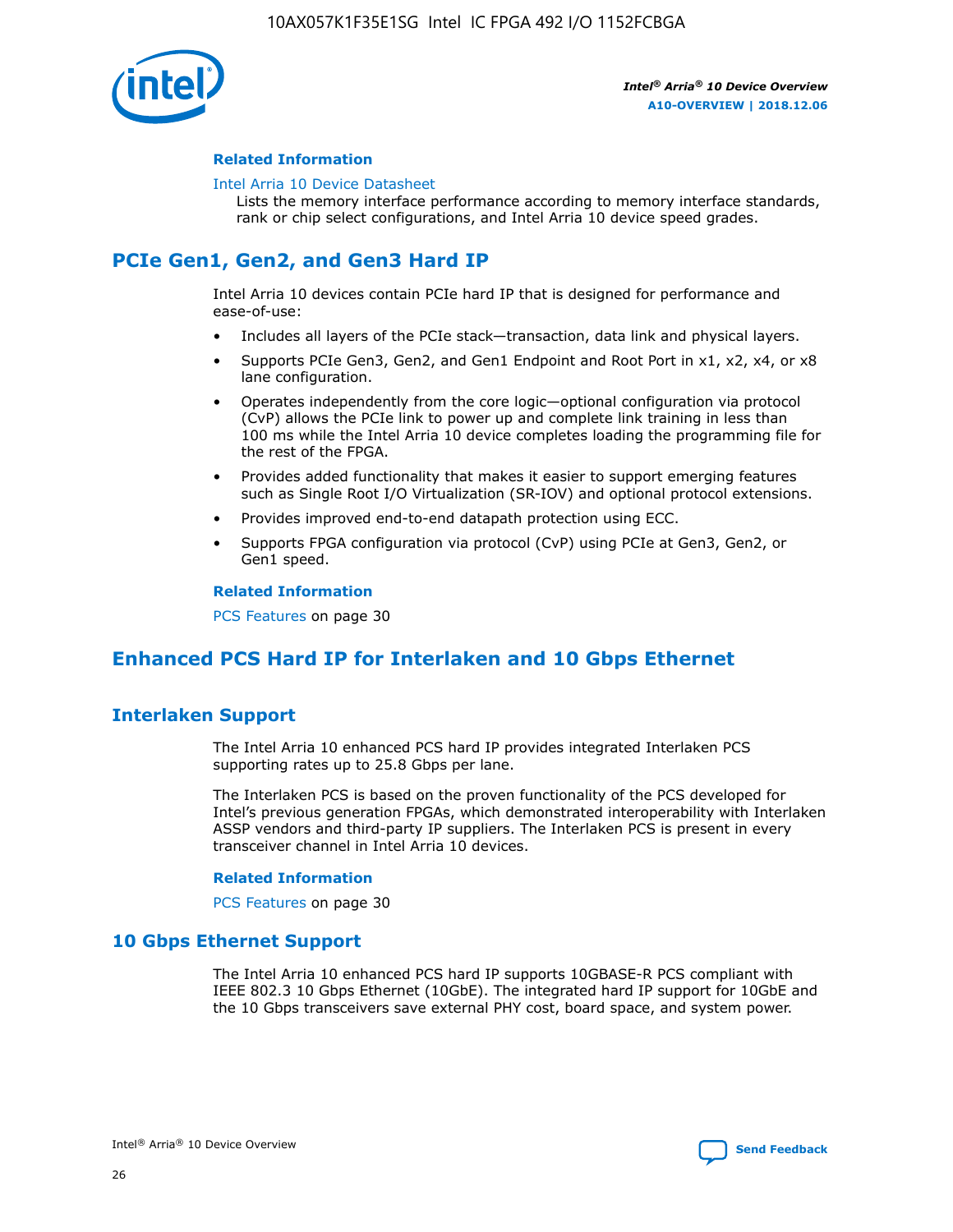

The scalable hard IP supports multiple independent 10GbE ports while using a single PLL for all the 10GBASE-R PCS instantiations, which saves on core logic resources and clock networks:

- Simplifies multiport 10GbE systems compared to XAUI interfaces that require an external XAUI-to-10G PHY.
- Incorporates Electronic Dispersion Compensation (EDC), which enables direct connection to standard 10 Gbps XFP and SFP+ pluggable optical modules.
- Supports backplane Ethernet applications and includes a hard 10GBASE-KR Forward Error Correction (FEC) circuit that you can use for 10 Gbps and 40 Gbps applications.

The 10 Gbps Ethernet PCS hard IP and 10GBASE-KR FEC are present in every transceiver channel.

#### **Related Information**

PCS Features on page 30

## **Low Power Serial Transceivers**

Intel Arria 10 FPGAs and SoCs include lowest power transceivers that deliver high bandwidth, throughput and low latency.

Intel Arria 10 devices deliver the industry's lowest power consumption per transceiver channel:

- 12.5 Gbps transceivers at as low as 242 mW
- 10 Gbps transceivers at as low as 168 mW
- 6 Gbps transceivers at as low as 117 mW

Intel Arria 10 transceivers support various data rates according to application:

- Chip-to-chip and chip-to-module applications—from 1 Gbps up to 25.8 Gbps
- Long reach and backplane applications—from 1 Gbps up to 12.5 with advanced adaptive equalization
- Critical power sensitive applications—from 1 Gbps up to 11.3 Gbps using lower power modes

The combination of 20 nm process technology and architectural advances provide the following benefits:

- Significant reduction in die area and power consumption
- Increase of up to two times in transceiver I/O density compared to previous generation devices while maintaining optimal signal integrity
- Up to 72 total transceiver channels—you can configure up to 6 of these channels to run as fast as 25.8 Gbps
- All channels feature continuous data rate support up to the maximum rated speed

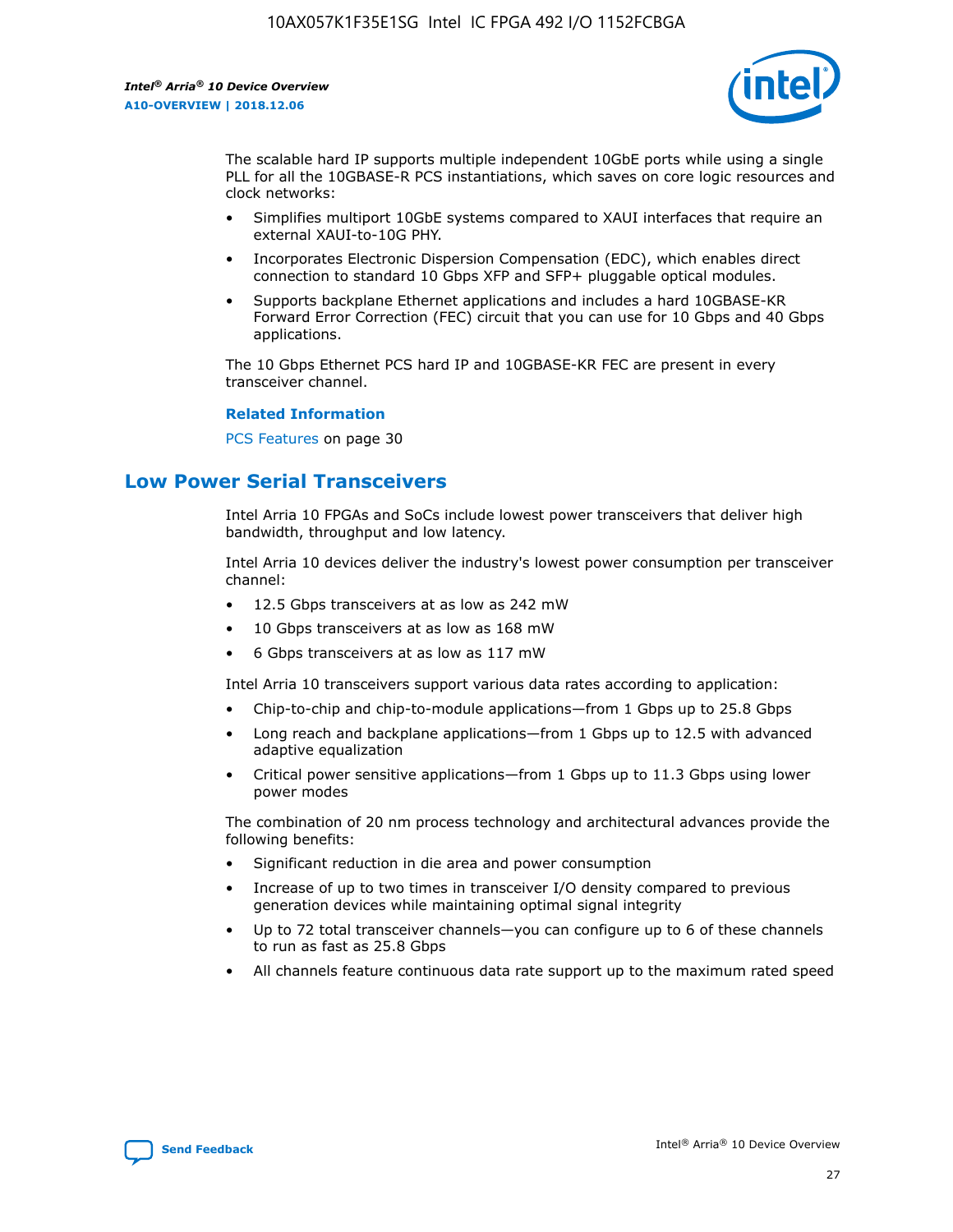



## **Figure 6. Intel Arria 10 Transceiver Block Architecture**

## **Transceiver Channels**

All transceiver channels feature a dedicated Physical Medium Attachment (PMA) and a hardened Physical Coding Sublayer (PCS).

- The PMA provides primary interfacing capabilities to physical channels.
- The PCS typically handles encoding/decoding, word alignment, and other preprocessing functions before transferring data to the FPGA core fabric.

A transceiver channel consists of a PMA and a PCS block. Most transceiver banks have 6 channels. There are some transceiver banks that contain only 3 channels.

A wide variety of bonded and non-bonded data rate configurations is possible using a highly configurable clock distribution network. Up to 80 independent transceiver data rates can be configured.

The following figures are graphical representations of top views of the silicon die, which correspond to reverse views for flip chip packages. Different Intel Arria 10 devices may have different floorplans than the ones shown in the figures.

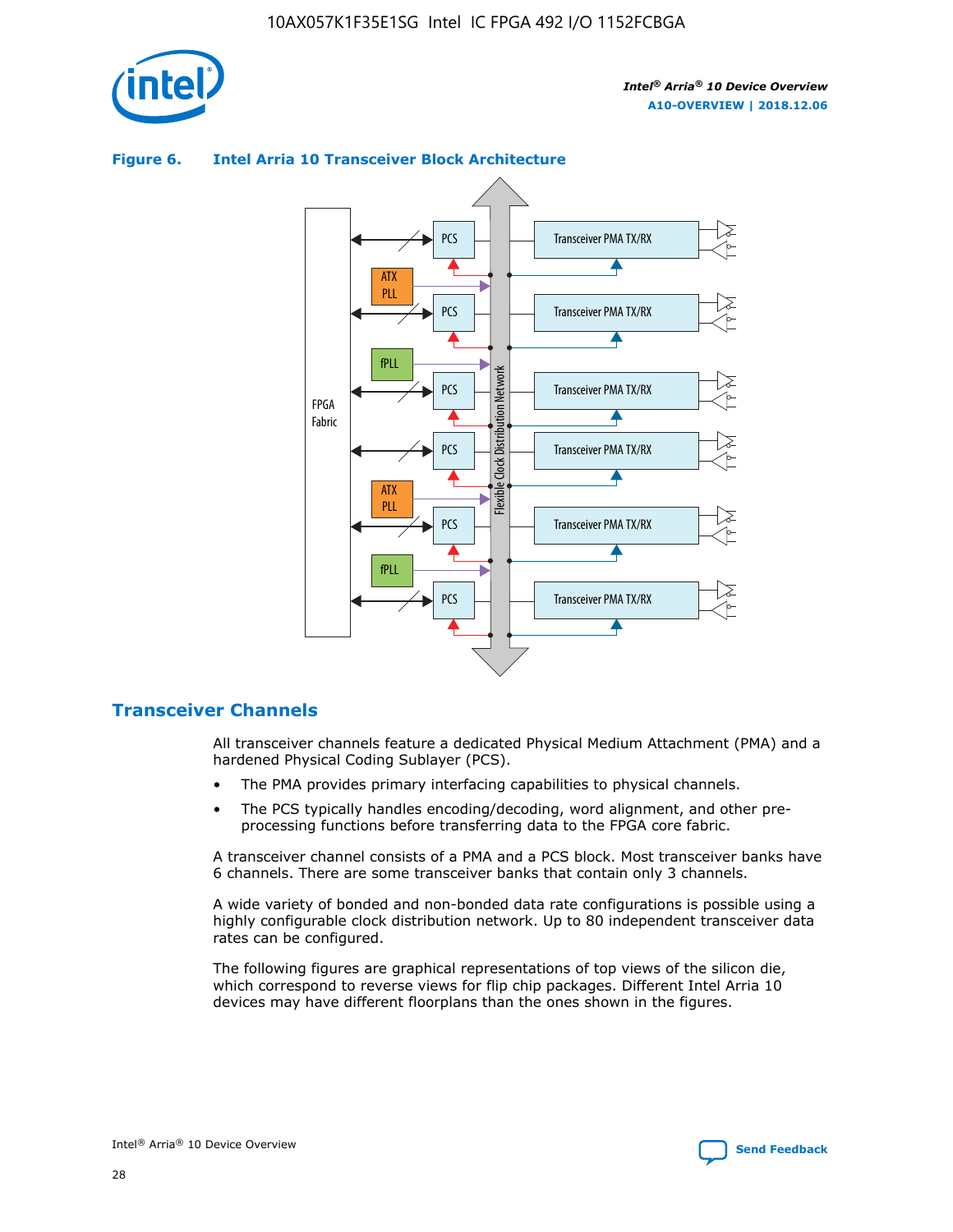

## **Figure 7. Device Chip Overview for Intel Arria 10 GX and GT Devices**





## **PMA Features**

Intel Arria 10 transceivers provide exceptional signal integrity at data rates up to 25.8 Gbps. Clocking options include ultra-low jitter ATX PLLs (LC tank based), clock multiplier unit (CMU) PLLs, and fractional PLLs.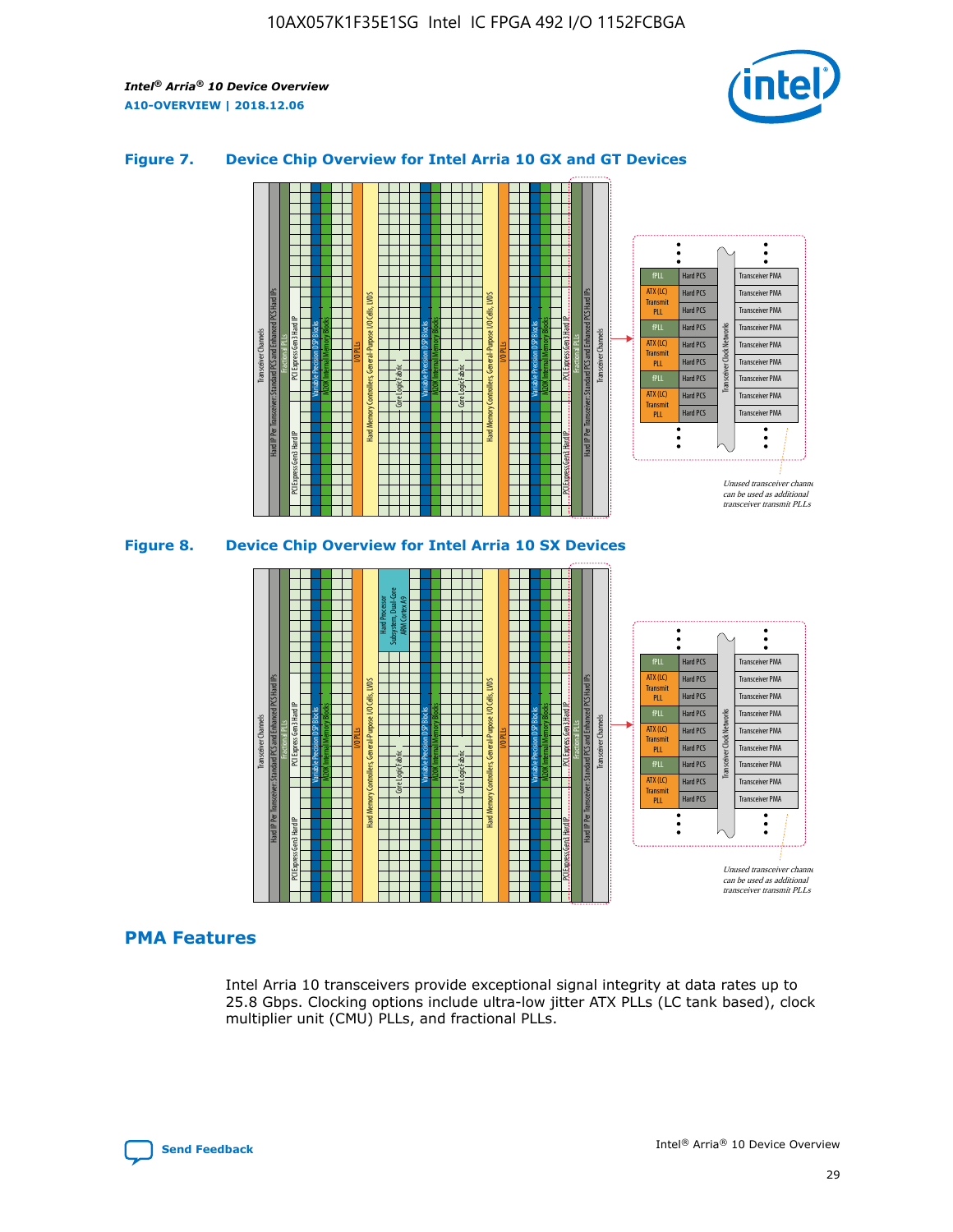

Each transceiver channel contains a channel PLL that can be used as the CMU PLL or clock data recovery (CDR) PLL. In CDR mode, the channel PLL recovers the receiver clock and data in the transceiver channel. Up to 80 independent data rates can be configured on a single Intel Arria 10 device.

## **Table 23. PMA Features of the Transceivers in Intel Arria 10 Devices**

| <b>Feature</b>                                             | <b>Capability</b>                                                                                                                                                                                                             |
|------------------------------------------------------------|-------------------------------------------------------------------------------------------------------------------------------------------------------------------------------------------------------------------------------|
| Chip-to-Chip Data Rates                                    | 1 Gbps to 17.4 Gbps (Intel Arria 10 GX devices)<br>1 Gbps to 25.8 Gbps (Intel Arria 10 GT devices)                                                                                                                            |
| <b>Backplane Support</b>                                   | Drive backplanes at data rates up to 12.5 Gbps                                                                                                                                                                                |
| <b>Optical Module Support</b>                              | SFP+/SFP, XFP, CXP, QSFP/QSFP28, CFP/CFP2/CFP4                                                                                                                                                                                |
| Cable Driving Support                                      | SFP+ Direct Attach, PCI Express over cable, eSATA                                                                                                                                                                             |
| Transmit Pre-Emphasis                                      | 4-tap transmit pre-emphasis and de-emphasis to compensate for system channel loss                                                                                                                                             |
| Continuous Time Linear<br>Equalizer (CTLE)                 | Dual mode, high-gain, and high-data rate, linear receive equalization to compensate for<br>system channel loss                                                                                                                |
| Decision Feedback Equalizer<br>(DFE)                       | 7-fixed and 4-floating tap DFE to equalize backplane channel loss in the presence of<br>crosstalk and noisy environments                                                                                                      |
| Variable Gain Amplifier                                    | Optimizes the signal amplitude prior to the CDR sampling and operates in fixed and<br>adaptive modes                                                                                                                          |
| Altera Digital Adaptive<br>Parametric Tuning (ADAPT)       | Fully digital adaptation engine to automatically adjust all link equalization parameters-<br>including CTLE, DFE, and variable gain amplifier blocks—that provide optimal link margin<br>without intervention from user logic |
| Precision Signal Integrity<br>Calibration Engine (PreSICE) | Hardened calibration controller to quickly calibrate all transceiver control parameters on<br>power-up, which provides the optimal signal integrity and jitter performance                                                    |
| Advanced Transmit (ATX)<br>PLL                             | Low jitter ATX (LC tank based) PLLs with continuous tuning range to cover a wide range of<br>standard and proprietary protocols                                                                                               |
| <b>Fractional PLLs</b>                                     | On-chip fractional frequency synthesizers to replace on-board crystal oscillators and reduce<br>system cost                                                                                                                   |
| Digitally Assisted Analog<br><b>CDR</b>                    | Superior jitter tolerance with fast lock time                                                                                                                                                                                 |
| Dynamic Partial<br>Reconfiguration                         | Allows independent control of the Avalon memory-mapped interface of each transceiver<br>channel for the highest transceiver flexibility                                                                                       |
| Multiple PCS-PMA and PCS-<br>PLD interface widths          | 8-, 10-, 16-, 20-, 32-, 40-, or 64-bit interface widths for flexibility of deserialization width,<br>encoding, and reduced latency                                                                                            |

## **PCS Features**

This table summarizes the Intel Arria 10 transceiver PCS features. You can use the transceiver PCS to support a wide range of protocols ranging from 1 Gbps to 25.8 Gbps.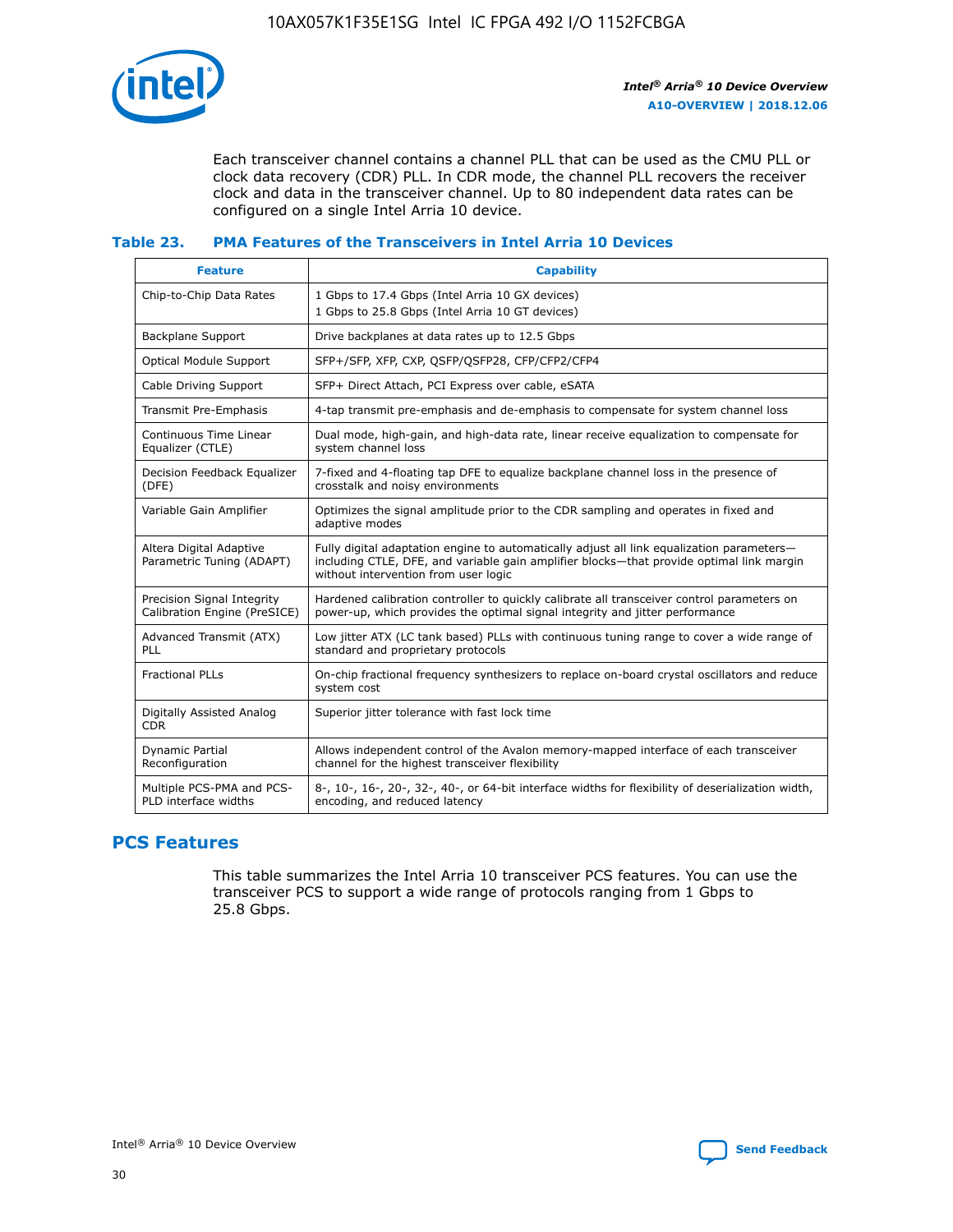

| <b>PCS</b>    | <b>Description</b>                                                                                                                                                                                                                                                                                                                                                                                             |
|---------------|----------------------------------------------------------------------------------------------------------------------------------------------------------------------------------------------------------------------------------------------------------------------------------------------------------------------------------------------------------------------------------------------------------------|
| Standard PCS  | Operates at a data rate up to 12 Gbps<br>Supports protocols such as PCI-Express, CPRI 4.2+, GigE, IEEE 1588 in Hard PCS<br>Implements other protocols using Basic/Custom (Standard PCS) transceiver<br>configuration rules.                                                                                                                                                                                    |
| Enhanced PCS  | Performs functions common to most serial data industry standards, such as word<br>alignment, encoding/decoding, and framing, before data is sent or received off-chip<br>through the PMA<br>• Handles data transfer to and from the FPGA fabric<br>Handles data transfer internally to and from the PMA<br>Provides frequency compensation<br>Performs channel bonding for multi-channel low skew applications |
| PCIe Gen3 PCS | Supports the seamless switching of Data and Clock between the Gen1, Gen2, and Gen3<br>data rates<br>Provides support for PIPE 3.0 features<br>Supports the PIPE interface with the Hard IP enabled, as well as with the Hard IP<br>bypassed                                                                                                                                                                    |

#### **Related Information**

- PCIe Gen1, Gen2, and Gen3 Hard IP on page 26
- Interlaken Support on page 26
- 10 Gbps Ethernet Support on page 26

## **PCS Protocol Support**

This table lists some of the protocols supported by the Intel Arria 10 transceiver PCS. For more information about the blocks in the transmitter and receiver data paths, refer to the related information.

| <b>Protocol</b>                                 | <b>Data Rate</b><br>(Gbps) | <b>Transceiver IP</b>       | <b>PCS Support</b>                      |
|-------------------------------------------------|----------------------------|-----------------------------|-----------------------------------------|
| PCIe Gen3 x1, x2, x4, x8                        | 8.0                        | Native PHY (PIPE)           | Standard PCS and PCIe<br>Gen3 PCS       |
| PCIe Gen2 x1, x2, x4, x8                        | 5.0                        | Native PHY (PIPE)           | <b>Standard PCS</b>                     |
| PCIe Gen1 x1, x2, x4, x8                        | 2.5                        | Native PHY (PIPE)           | Standard PCS                            |
| 1000BASE-X Gigabit Ethernet                     | 1.25                       | Native PHY                  | <b>Standard PCS</b>                     |
| 1000BASE-X Gigabit Ethernet with<br>IEEE 1588v2 | 1.25                       | Native PHY                  | Standard PCS                            |
| 10GBASE-R                                       | 10.3125                    | Native PHY                  | <b>Enhanced PCS</b>                     |
| 10GBASE-R with IEEE 1588v2                      | 10.3125                    | Native PHY                  | <b>Enhanced PCS</b>                     |
| 10GBASE-R with KR FEC                           | 10.3125                    | Native PHY                  | <b>Enhanced PCS</b>                     |
| 10GBASE-KR and 1000BASE-X                       | 10.3125                    | 1G/10GbE and 10GBASE-KR PHY | Standard PCS and<br><b>Enhanced PCS</b> |
| Interlaken (CEI-6G/11G)                         | 3.125 to 17.4              | Native PHY                  | <b>Enhanced PCS</b>                     |
| SFI-S/SFI-5.2                                   | 11.2                       | Native PHY                  | <b>Enhanced PCS</b>                     |
| $10G$ SDI                                       | 10.692                     | Native PHY                  | <b>Enhanced PCS</b>                     |
|                                                 |                            |                             | continued                               |

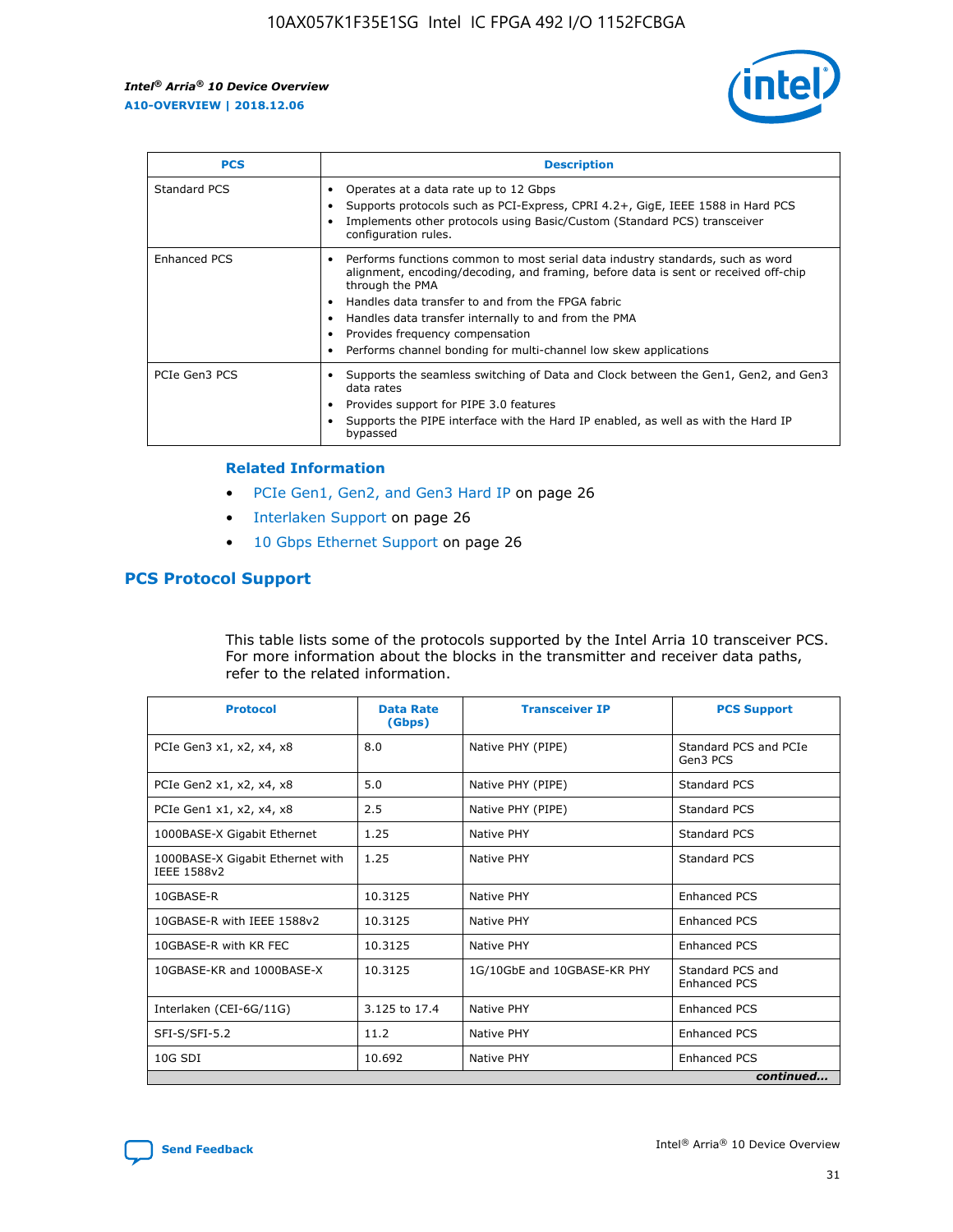

| <b>Protocol</b>      | <b>Data Rate</b><br>(Gbps) | <b>Transceiver IP</b> | <b>PCS Support</b> |
|----------------------|----------------------------|-----------------------|--------------------|
| CPRI 6.0 (64B/66B)   | 0.6144 to<br>10.1376       | Native PHY            | Enhanced PCS       |
| CPRI 4.2 (8B/10B)    | 0.6144 to<br>9.8304        | Native PHY            | Standard PCS       |
| OBSAI RP3 v4.2       | 0.6144 to 6.144            | Native PHY            | Standard PCS       |
| SD-SDI/HD-SDI/3G-SDI | $0.143(12)$ to<br>2.97     | Native PHY            | Standard PCS       |

## **Related Information**

#### [Intel Arria 10 Transceiver PHY User Guide](https://www.intel.com/content/www/us/en/programmable/documentation/nik1398707230472.html#nik1398707091164)

Provides more information about the supported transceiver protocols and PHY IP, the PMA architecture, and the standard, enhanced, and PCIe Gen3 PCS architecture.

## **SoC with Hard Processor System**

Each SoC device combines an FPGA fabric and a hard processor system (HPS) in a single device. This combination delivers the flexibility of programmable logic with the power and cost savings of hard IP in these ways:

- Reduces board space, system power, and bill of materials cost by eliminating a discrete embedded processor
- Allows you to differentiate the end product in both hardware and software, and to support virtually any interface standard
- Extends the product life and revenue through in-field hardware and software updates

<sup>(12)</sup> The 0.143 Gbps data rate is supported using oversampling of user logic that you must implement in the FPGA fabric.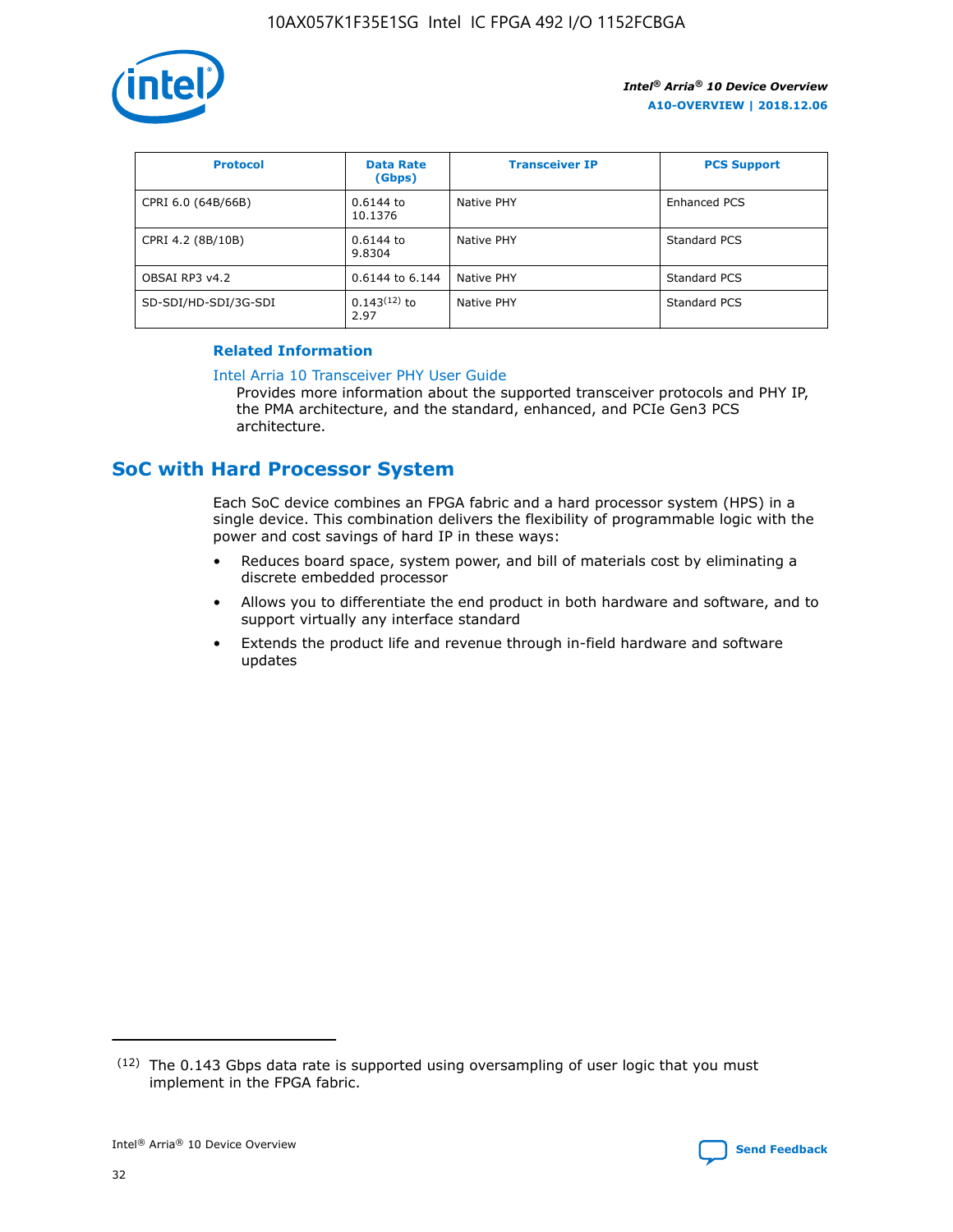

#### **Figure 9. HPS Block Diagram**

This figure shows a block diagram of the HPS with the dual ARM Cortex-A9 MPCore processor.



## **Key Advantages of 20-nm HPS**

The 20-nm HPS strikes a balance between enabling maximum software compatibility with 28-nm SoCs while still improving upon the 28-nm HPS architecture. These improvements address the requirements of the next generation target markets such as wireless and wireline communications, compute and storage equipment, broadcast and military in terms of performance, memory bandwidth, connectivity via backplane and security.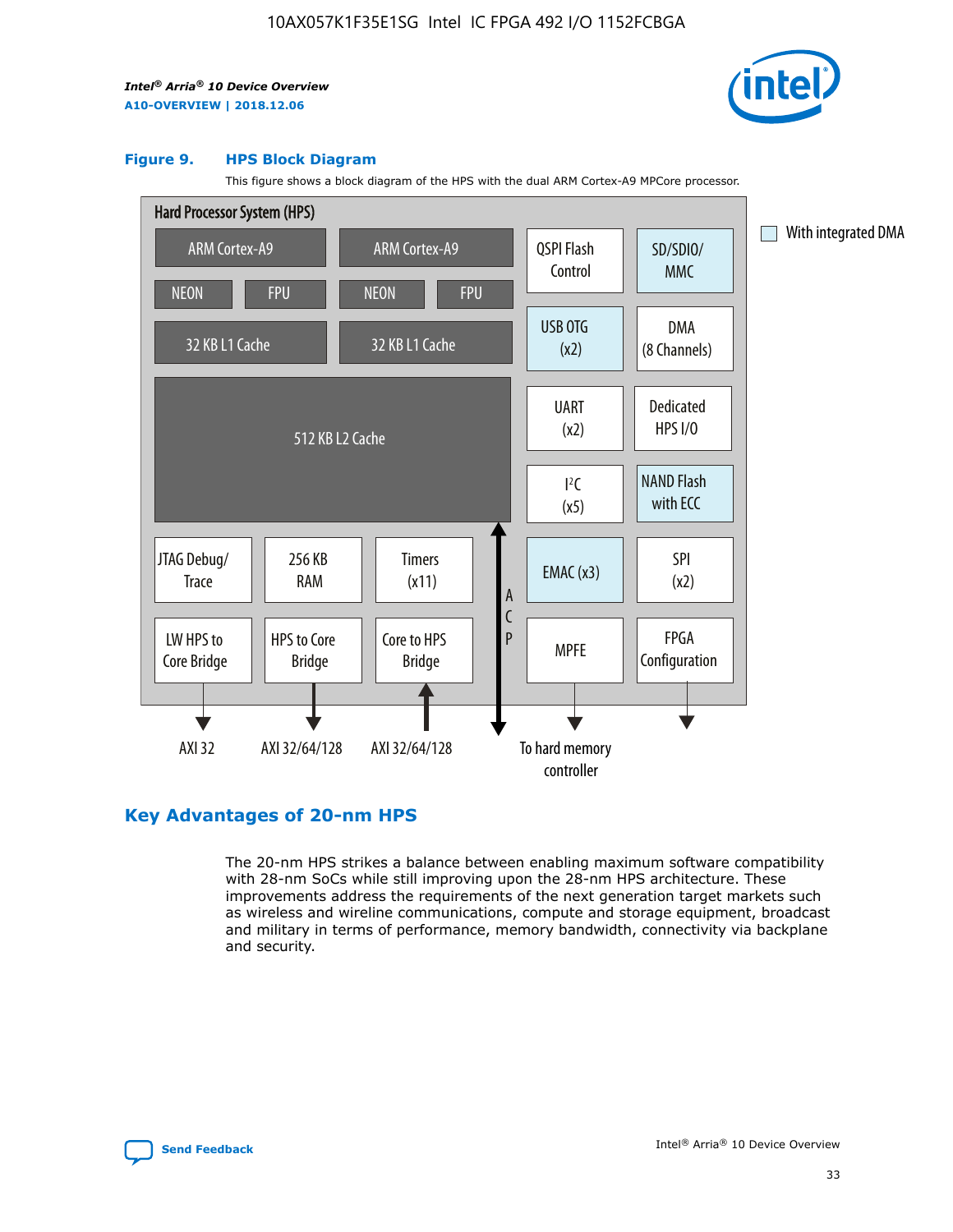

## **Table 24. Improvements in 20 nm HPS**

This table lists the key improvements of the 20 nm HPS compared to the 28 nm HPS.

| Advantages/<br><b>Improvements</b>                          | <b>Description</b>                                                                                                                                                                                                                                                                                                                                                                                                                                                                                                                                                                                                                                                                                                                                                                                                                                                                                                      |
|-------------------------------------------------------------|-------------------------------------------------------------------------------------------------------------------------------------------------------------------------------------------------------------------------------------------------------------------------------------------------------------------------------------------------------------------------------------------------------------------------------------------------------------------------------------------------------------------------------------------------------------------------------------------------------------------------------------------------------------------------------------------------------------------------------------------------------------------------------------------------------------------------------------------------------------------------------------------------------------------------|
| Increased performance and<br>overdrive capability           | While the nominal processor frequency is 1.2 GHz, the 20 nm HPS offers an "overdrive"<br>feature which enables a higher processor operating frequency. This requires a higher supply<br>voltage value that is unique to the HPS and may require a separate regulator.                                                                                                                                                                                                                                                                                                                                                                                                                                                                                                                                                                                                                                                   |
| Increased processor memory<br>bandwidth and DDR4<br>support | Up to 64-bit DDR4 memory at 2,400 Mbps support is available for the processor. The hard<br>memory controller for the HPS comprises a multi-port front end that manages connections<br>to a single port memory controller. The multi-port front end allows logic core and the HPS<br>to share ports and thereby the available bandwidth of the memory controller.                                                                                                                                                                                                                                                                                                                                                                                                                                                                                                                                                        |
| Flexible I/O sharing                                        | An advanced I/O pin muxing scheme allows improved sharing of I/O between the HPS and<br>the core logic. The following types of I/O are available for SoC:<br>17 dedicated I/Os-physically located inside the HPS block and are not accessible to<br>logic within the core. The 17 dedicated I/Os are used for HPS clock, resets, and<br>interfacing with boot devices, QSPI, and SD/MMC.<br>48 direct shared I/O-located closest to the HPS block and are ideal for high speed HPS<br>peripherals such as EMAC, USB, and others. There is one bank of 48 I/Os that supports<br>direct sharing where the 48 I/Os can be shared 12 I/Os at a time.<br>Standard (shared) I/O—all standard I/Os can be shared by the HPS peripherals and any<br>logic within the core. For designs where more than 48 I/Os are required to fully use all<br>the peripherals in the HPS, these I/Os can be connected through the core logic. |
| <b>EMAC</b> core                                            | Three EMAC cores are available in the HPS. The EMAC cores enable an application to<br>support two redundant Ethernet connections; for example, backplane, or two EMAC cores<br>for managing IEEE 1588 time stamp information while allowing a third EMAC core for debug<br>and configuration. All three EMACs can potentially share the same time stamps, simplifying<br>the 1588 time stamping implementation. A new serial time stamp interface allows core<br>logic to access and read the time stamp values. The integrated EMAC controllers can be<br>connected to external Ethernet PHY through the provided MDIO or I <sup>2</sup> C interface.                                                                                                                                                                                                                                                                  |
| On-chip memory                                              | The on-chip memory is updated to 256 KB support and can support larger data sets and<br>real time algorithms.                                                                                                                                                                                                                                                                                                                                                                                                                                                                                                                                                                                                                                                                                                                                                                                                           |
| ECC enhancements                                            | Improvements in L2 Cache ECC management allow identification of errors down to the<br>address level. ECC enhancements also enable improved error injection and status reporting<br>via the introduction of new memory mapped access to syndrome and data signals.                                                                                                                                                                                                                                                                                                                                                                                                                                                                                                                                                                                                                                                       |
| HPS to FPGA Interconnect<br>Backbone                        | Although the HPS and the Logic Core can operate independently, they are tightly coupled<br>via a high-bandwidth system interconnect built from high-performance ARM AMBA AXI bus<br>bridges. IP bus masters in the FPGA fabric have access to HPS bus slaves via the FPGA-to-<br>HPS interconnect. Similarly, HPS bus masters have access to bus slaves in the core fabric<br>via the HPS-to-FPGA bridge. Both bridges are AMBA AXI-3 compliant and support<br>simultaneous read and write transactions. Up to three masters within the core fabric can<br>share the HPS SDRAM controller with the processor. Additionally, the processor can be used<br>to configure the core fabric under program control via a dedicated 32-bit configuration port.                                                                                                                                                                  |
| FPGA configuration and HPS<br>booting                       | The FPGA fabric and HPS in the SoCs are powered independently. You can reduce the clock<br>frequencies or gate the clocks to reduce dynamic power.<br>You can configure the FPGA fabric and boot the HPS independently, in any order, providing<br>you with more design flexibility.                                                                                                                                                                                                                                                                                                                                                                                                                                                                                                                                                                                                                                    |
| Security                                                    | New security features have been introduced for anti-tamper management, secure boot,<br>encryption (AES), and authentication (SHA).                                                                                                                                                                                                                                                                                                                                                                                                                                                                                                                                                                                                                                                                                                                                                                                      |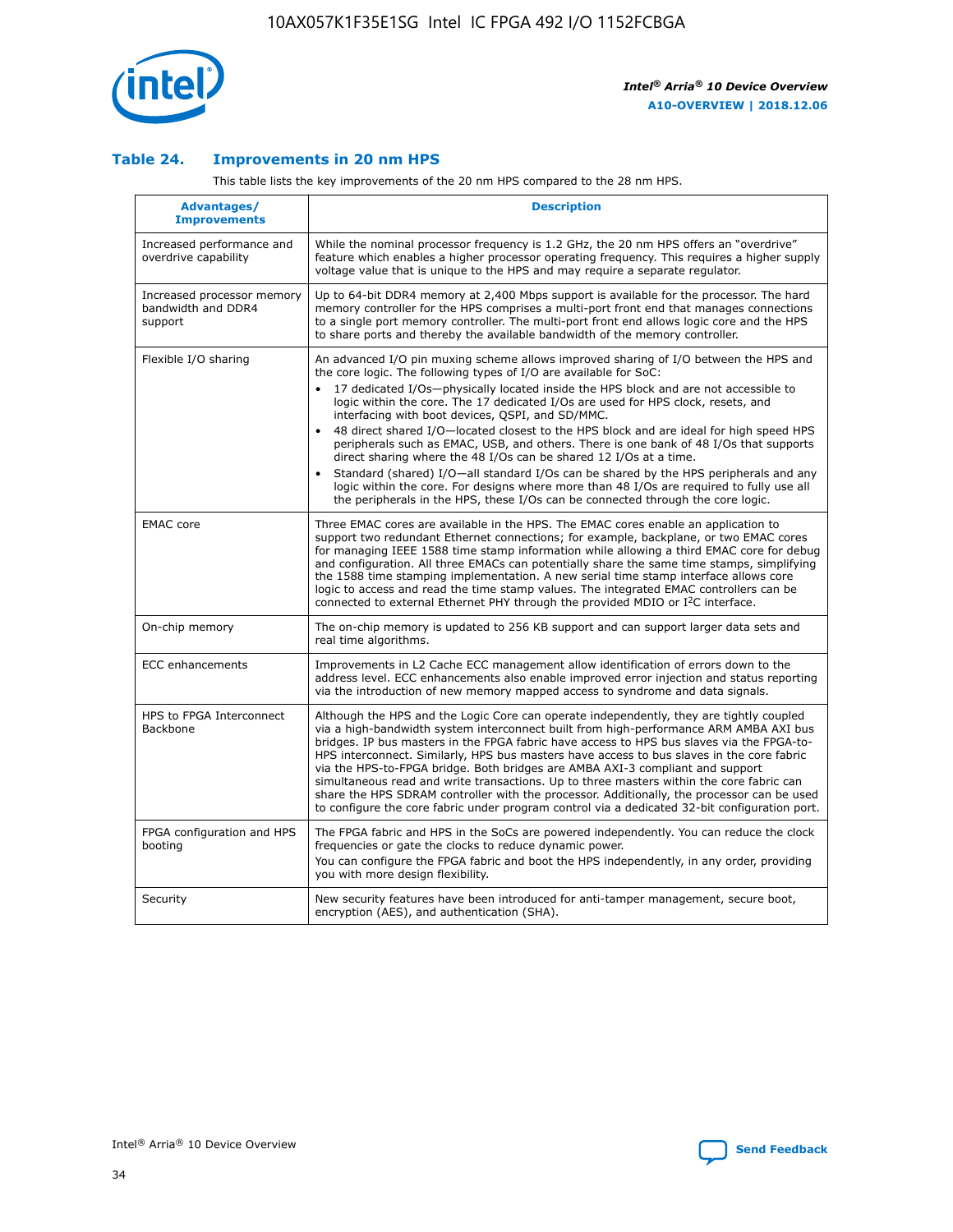

## **Features of the HPS**

The HPS has the following features:

- 1.2-GHz, dual-core ARM Cortex-A9 MPCore processor with up to 1.5-GHz via overdrive
	- ARMv7-A architecture that runs 32-bit ARM instructions, 16-bit and 32-bit Thumb instructions, and 8-bit Java byte codes in Jazelle style
	- Superscalar, variable length, out-of-order pipeline with dynamic branch prediction
	- Instruction Efficiency 2.5 MIPS/MHz, which provides total performance of 7500 MIPS at 1.5 GHz
- Each processor core includes:
	- 32 KB of L1 instruction cache, 32 KB of L1 data cache
	- Single- and double-precision floating-point unit and NEON media engine
	- CoreSight debug and trace technology
	- Snoop Control Unit (SCU) and Acceleration Coherency Port (ACP)
- 512 KB of shared L2 cache
- 256 KB of scratch RAM
- Hard memory controller with support for DDR3, DDR4 and optional error correction code (ECC) support
- Multiport Front End (MPFE) Scheduler interface to the hard memory controller
- 8-channel direct memory access (DMA) controller
- QSPI flash controller with SIO, DIO, QIO SPI Flash support
- NAND flash controller (ONFI 1.0 or later) with DMA and ECC support, updated to support 8 and 16-bit Flash devices and new command DMA to offload CPU for fast power down recovery
- Updated SD/SDIO/MMC controller to eMMC 4.5 with DMA with CE-ATA digital command support
- 3 10/100/1000 Ethernet media access control (MAC) with DMA
- 2 USB On-the-Go (OTG) controllers with DMA
- $\bullet$  5 I<sup>2</sup>C controllers (3 can be used by EMAC for MIO to external PHY)
- 2 UART 16550 Compatible controllers
- 4 serial peripheral interfaces (SPI) (2 Master, 2 Slaves)
- 62 programmable general-purpose I/Os, which includes 48 direct share I/Os that allows the HPS peripherals to connect directly to the FPGA I/Os
- 7 general-purpose timers
- 4 watchdog timers
- Anti-tamper, Secure Boot, Encryption (AES) and Authentication (SHA)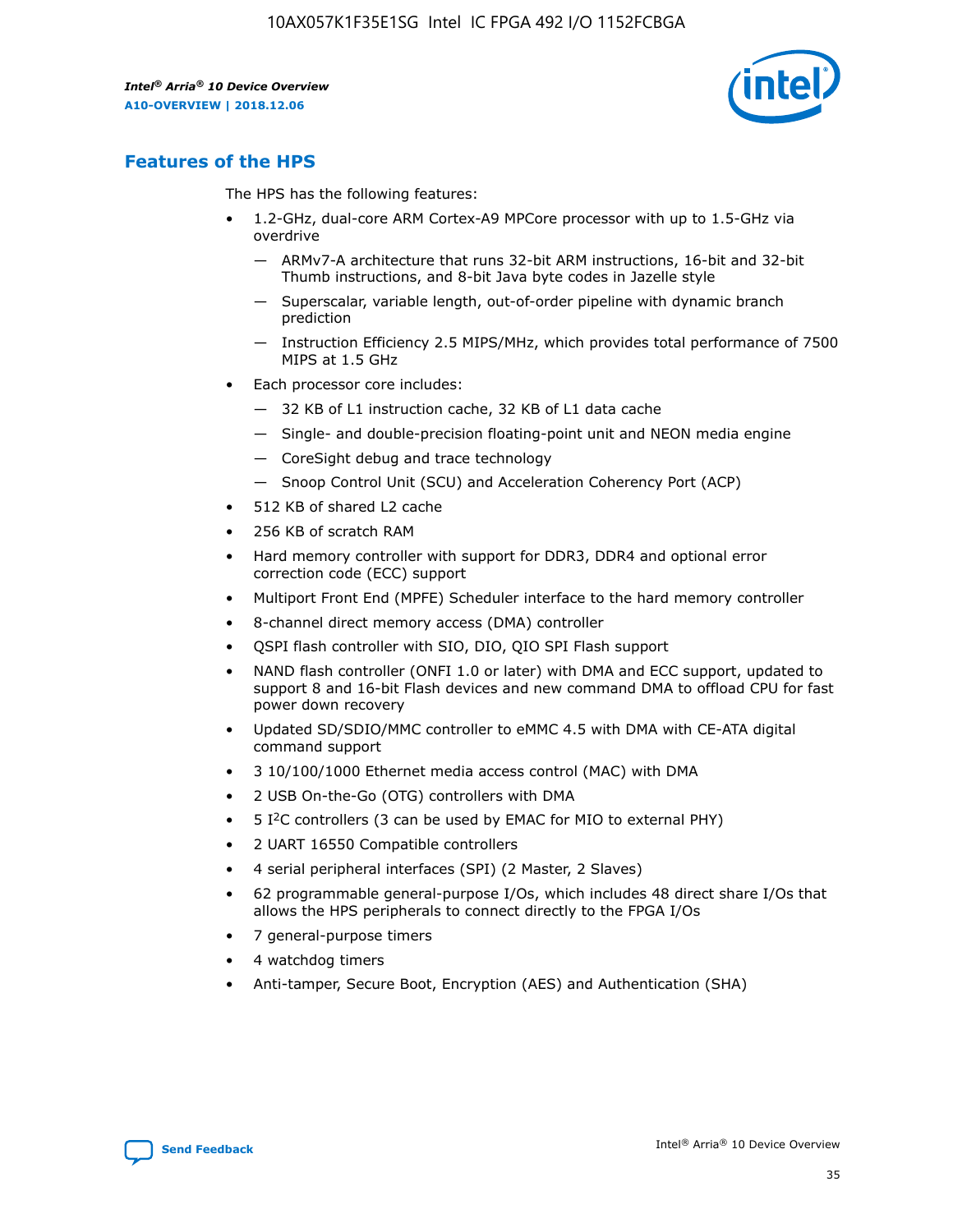

## **System Peripherals and Debug Access Port**

Each Ethernet MAC, USB OTG, NAND flash controller, and SD/MMC controller module has an integrated DMA controller. For modules without an integrated DMA controller, an additional DMA controller module provides up to eight channels of high-bandwidth data transfers. Peripherals that communicate off-chip are multiplexed with other peripherals at the HPS pin level. This allows you to choose which peripherals interface with other devices on your PCB.

The debug access port provides interfaces to industry standard JTAG debug probes and supports ARM CoreSight debug and core traces to facilitate software development.

## **HPS–FPGA AXI Bridges**

The HPS–FPGA bridges, which support the Advanced Microcontroller Bus Architecture (AMBA) Advanced eXtensible Interface (AXI™) specifications, consist of the following bridges:

- FPGA-to-HPS AMBA AXI bridge—a high-performance bus supporting 32, 64, and 128 bit data widths that allows the FPGA fabric to issue transactions to slaves in the HPS.
- HPS-to-FPGA Avalon/AMBA AXI bridge—a high-performance bus supporting 32, 64, and 128 bit data widths that allows the HPS to issue transactions to slaves in the FPGA fabric.
- Lightweight HPS-to-FPGA AXI bridge—a lower latency 32 bit width bus that allows the HPS to issue transactions to soft peripherals in the FPGA fabric. This bridge is primarily used for control and status register (CSR) accesses to peripherals in the FPGA fabric.

The HPS–FPGA AXI bridges allow masters in the FPGA fabric to communicate with slaves in the HPS logic, and vice versa. For example, the HPS-to-FPGA AXI bridge allows you to share memories instantiated in the FPGA fabric with one or both microprocessors in the HPS, while the FPGA-to-HPS AXI bridge allows logic in the FPGA fabric to access the memory and peripherals in the HPS.

Each HPS–FPGA bridge also provides asynchronous clock crossing for data transferred between the FPGA fabric and the HPS.

### **HPS SDRAM Controller Subsystem**

The HPS SDRAM controller subsystem contains a multiport SDRAM controller and DDR PHY that are shared between the FPGA fabric (through the FPGA-to-HPS SDRAM interface), the level 2 (L2) cache, and the level 3 (L3) system interconnect. The FPGA-to-HPS SDRAM interface supports AMBA AXI and Avalon® Memory-Mapped (Avalon-MM) interface standards, and provides up to six individual ports for access by masters implemented in the FPGA fabric.

The HPS SDRAM controller supports up to 3 masters (command ports), 3x 64-bit read data ports and 3x 64-bit write data ports.

To maximize memory performance, the SDRAM controller subsystem supports command and data reordering, deficit round-robin arbitration with aging, and high-priority bypass features.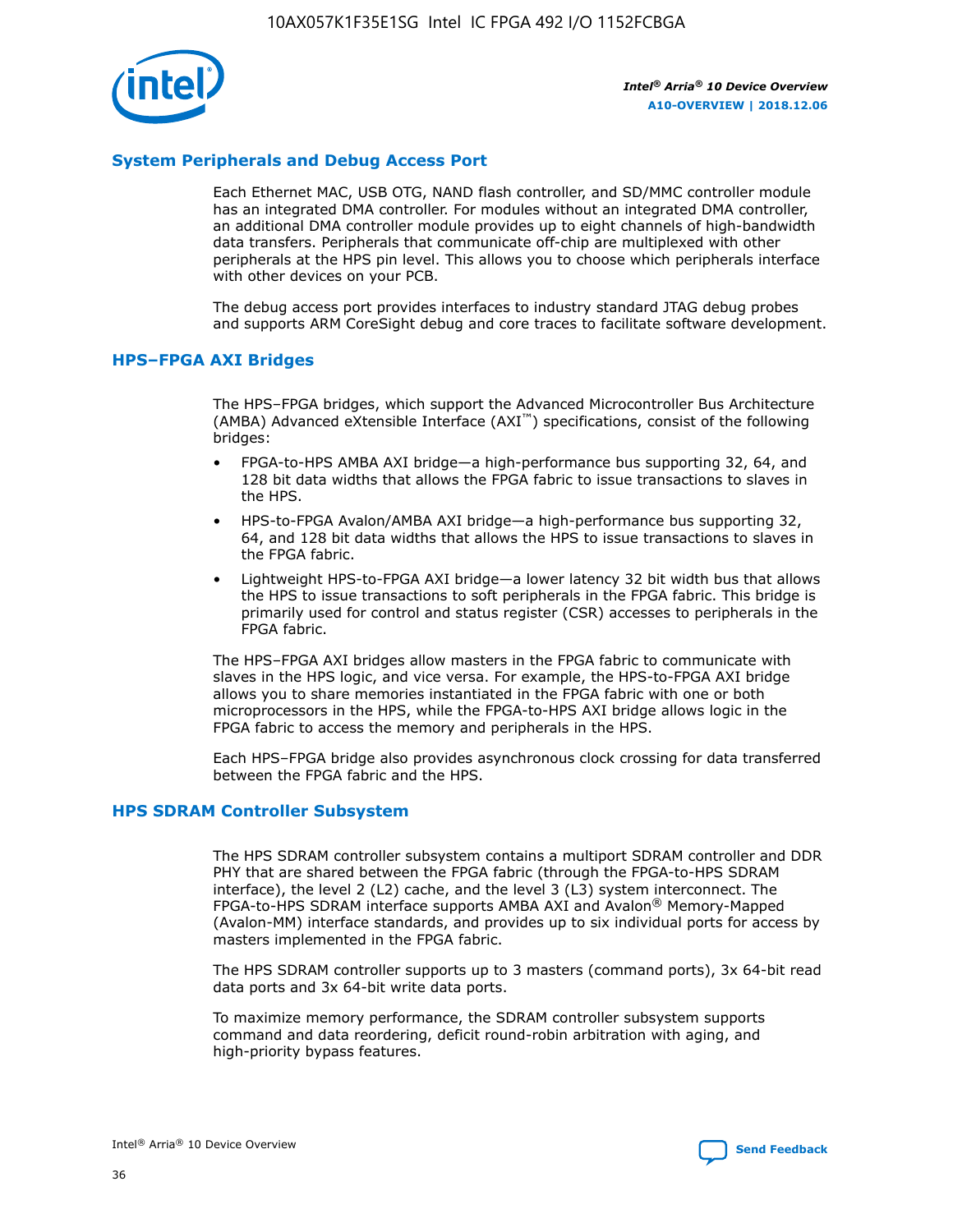

## **FPGA Configuration and HPS Booting**

The FPGA fabric and HPS in the SoC FPGA must be powered at the same time. You can reduce the clock frequencies or gate the clocks to reduce dynamic power.

Once powered, the FPGA fabric and HPS can be configured independently thus providing you with more design flexibility:

- You can boot the HPS independently. After the HPS is running, the HPS can fully or partially reconfigure the FPGA fabric at any time under software control. The HPS can also configure other FPGAs on the board through the FPGA configuration controller.
- Configure the FPGA fabric first, and then boot the HPS from memory accessible to the FPGA fabric.

## **Hardware and Software Development**

For hardware development, you can configure the HPS and connect your soft logic in the FPGA fabric to the HPS interfaces using the Platform Designer system integration tool in the Intel Quartus Prime software.

For software development, the ARM-based SoC FPGA devices inherit the rich software development ecosystem available for the ARM Cortex-A9 MPCore processor. The software development process for Intel SoC FPGAs follows the same steps as those for other SoC devices from other manufacturers. Support for Linux\*, VxWorks\*, and other operating systems are available for the SoC FPGAs. For more information on the operating systems support availability, contact the Intel FPGA sales team.

You can begin device-specific firmware and software development on the Intel SoC FPGA Virtual Target. The Virtual Target is a fast PC-based functional simulation of a target development system—a model of a complete development board. The Virtual Target enables the development of device-specific production software that can run unmodified on actual hardware.

## **Dynamic and Partial Reconfiguration**

The Intel Arria 10 devices support dynamic and partial reconfiguration. You can use dynamic and partial reconfiguration simultaneously to enable seamless reconfiguration of both the device core and transceivers.

## **Dynamic Reconfiguration**

You can reconfigure the PMA and PCS blocks while the device continues to operate. This feature allows you to change the data rates, protocol, and analog settings of a channel in a transceiver bank without affecting on-going data transfer in other transceiver banks. This feature is ideal for applications that require dynamic multiprotocol or multirate support.

## **Partial Reconfiguration**

Using partial reconfiguration, you can reconfigure some parts of the device while keeping the device in operation.

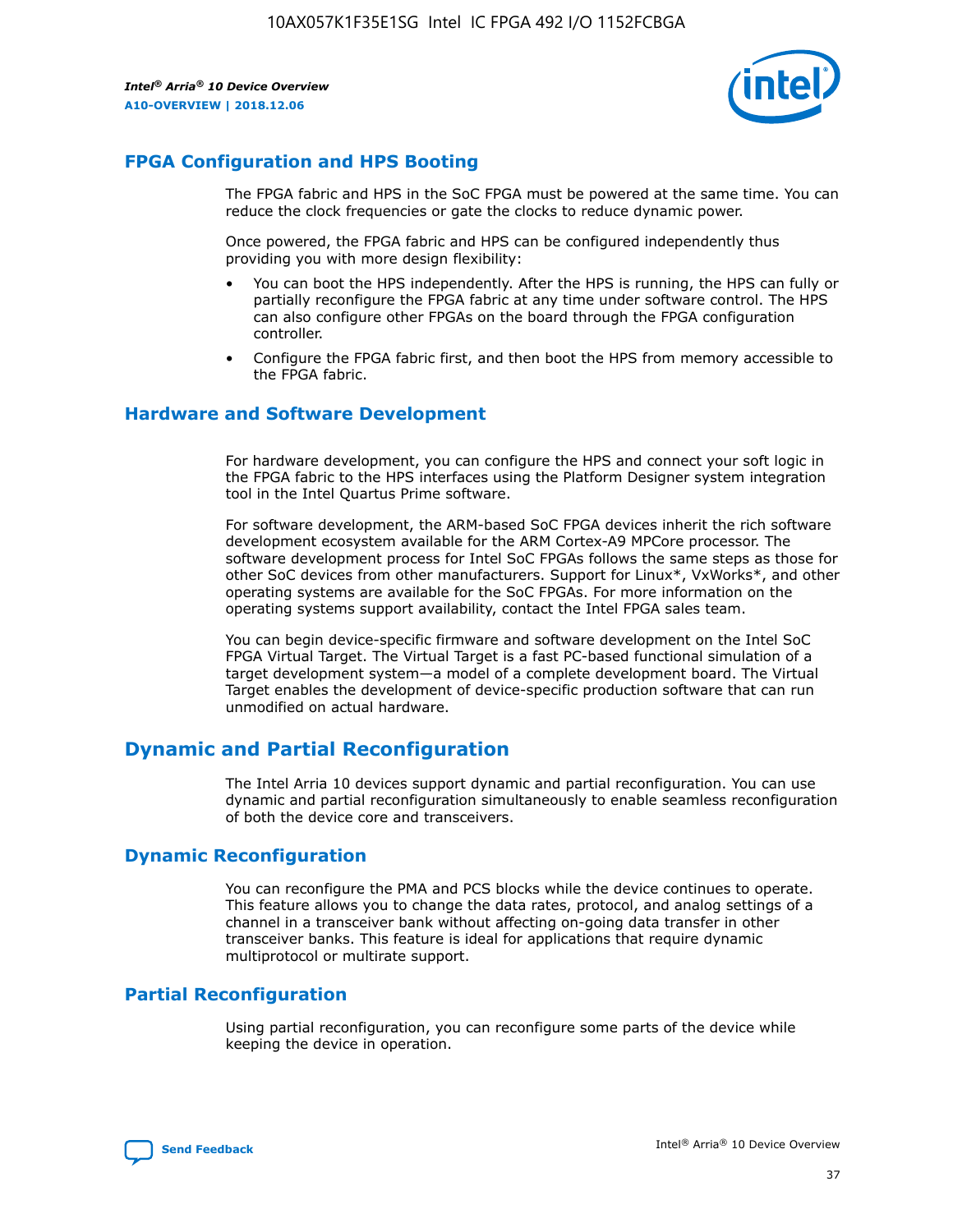

Instead of placing all device functions in the FPGA fabric, you can store some functions that do not run simultaneously in external memory and load them only when required. This capability increases the effective logic density of the device, and lowers cost and power consumption.

In the Intel solution, you do not have to worry about intricate device architecture to perform a partial reconfiguration. The partial reconfiguration capability is built into the Intel Quartus Prime design software, making such time-intensive task simple.

Intel Arria 10 devices support partial reconfiguration in the following configuration options:

- Using an internal host:
	- All supported configuration modes where the FPGA has access to external memory devices such as serial and parallel flash memory.
	- Configuration via Protocol [CvP (PCIe)]
- Using an external host—passive serial (PS), fast passive parallel (FPP) x8, FPP x16, and FPP x32 I/O interface.

# **Enhanced Configuration and Configuration via Protocol**

## **Table 25. Configuration Schemes and Features of Intel Arria 10 Devices**

Intel Arria 10 devices support 1.8 V programming voltage and several configuration schemes.

| <b>Scheme</b>                                                          | <b>Data</b><br><b>Width</b> | <b>Max Clock</b><br>Rate<br>(MHz) | <b>Max Data</b><br>Rate<br>(Mbps)<br>(13) | <b>Decompression</b> | <b>Design</b><br>Security <sup>(1</sup><br>4) | <b>Partial</b><br><b>Reconfiguration</b><br>(15) | <b>Remote</b><br><b>System</b><br><b>Update</b> |
|------------------------------------------------------------------------|-----------------------------|-----------------------------------|-------------------------------------------|----------------------|-----------------------------------------------|--------------------------------------------------|-------------------------------------------------|
| <b>JTAG</b>                                                            | 1 bit                       | 33                                | 33                                        |                      |                                               | Yes(16)                                          |                                                 |
| Active Serial (AS)<br>through the<br>EPCO-L<br>configuration<br>device | 1 bit,<br>4 bits            | 100                               | 400                                       | Yes                  | Yes                                           | $Y_{PS}(16)$                                     | Yes                                             |
| Passive serial (PS)<br>through CPLD or<br>external<br>microcontroller  | 1 bit                       | 100                               | 100                                       | Yes                  | Yes                                           | Yes(16)                                          | Parallel<br>Flash<br>Loader<br>(PFL) IP<br>core |
|                                                                        |                             |                                   |                                           |                      |                                               |                                                  | continued                                       |

<sup>(13)</sup> Enabling either compression or design security features affects the maximum data rate. Refer to the Intel Arria 10 Device Datasheet for more information.

<sup>(14)</sup> Encryption and compression cannot be used simultaneously.

 $(15)$  Partial reconfiguration is an advanced feature of the device family. If you are interested in using partial reconfiguration, contact Intel for support.

 $(16)$  Partial configuration can be performed only when it is configured as internal host.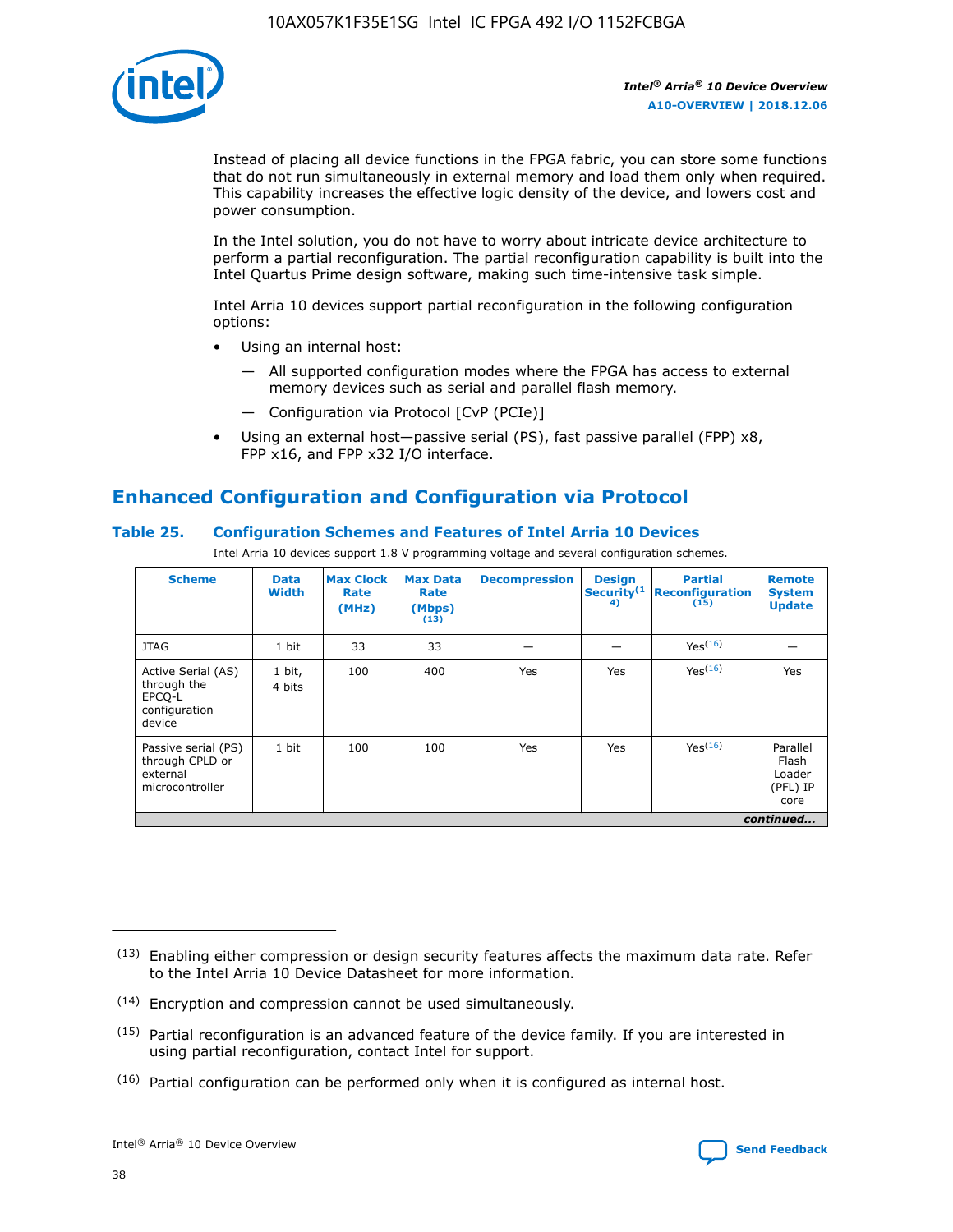

| <b>Scheme</b>                                   | <b>Data</b><br><b>Width</b> | <b>Max Clock</b><br>Rate<br>(MHz) | <b>Max Data</b><br>Rate<br>(Mbps)<br>(13) | <b>Decompression</b> | <b>Design</b><br>Security <sup>(1</sup><br>4) | <b>Partial</b><br><b>Reconfiguration</b><br>(15) | <b>Remote</b><br><b>System</b><br><b>Update</b> |
|-------------------------------------------------|-----------------------------|-----------------------------------|-------------------------------------------|----------------------|-----------------------------------------------|--------------------------------------------------|-------------------------------------------------|
| Fast passive                                    | 8 bits                      | 100                               | 3200                                      | Yes                  | Yes                                           | Yes(17)                                          | PFL IP                                          |
| parallel (FPP)<br>through CPLD or               | 16 bits                     |                                   |                                           | Yes                  | Yes                                           |                                                  | core                                            |
| external<br>microcontroller                     | 32 bits                     |                                   |                                           | Yes                  | Yes                                           |                                                  |                                                 |
| Configuration via                               | 16 bits                     | 100                               | 3200                                      | Yes                  | Yes                                           | Yes <sup>(17)</sup>                              |                                                 |
| <b>HPS</b>                                      | 32 bits                     |                                   |                                           | Yes                  | Yes                                           |                                                  |                                                 |
| Configuration via<br>Protocol [CvP<br>$(PCIe*)$ | x1, x2,<br>x4, x8<br>lanes  |                                   | 8000                                      | Yes                  | Yes                                           | Yes(16)                                          |                                                 |

You can configure Intel Arria 10 devices through PCIe using Configuration via Protocol (CvP). The Intel Arria 10 CvP implementation conforms to the PCIe 100 ms power-up-to-active time requirement.

### **Related Information**

[Configuration via Protocol \(CvP\) Implementation in Intel FPGAs User Guide](https://www.intel.com/content/www/us/en/programmable/documentation/dsu1441819344145.html#dsu1442269728522) Provides more information about the CvP configuration scheme.

## **SEU Error Detection and Correction**

Intel Arria 10 devices offer robust and easy-to-use single-event upset (SEU) error detection and correction circuitry.

The detection and correction circuitry includes protection for Configuration RAM (CRAM) programming bits and user memories. The CRAM is protected by a continuously running CRC error detection circuit with integrated ECC that automatically corrects one or two errors and detects higher order multi-bit errors. When more than two errors occur, correction is available through reloading of the core programming file, providing a complete design refresh while the FPGA continues to operate.

The physical layout of the Intel Arria 10 CRAM array is optimized to make the majority of multi-bit upsets appear as independent single-bit or double-bit errors which are automatically corrected by the integrated CRAM ECC circuitry. In addition to the CRAM protection, the M20K memory blocks also include integrated ECC circuitry and are layout-optimized for error detection and correction. The MLAB does not have ECC.

(14) Encryption and compression cannot be used simultaneously.

<sup>(17)</sup> Supported at a maximum clock rate of 100 MHz.



 $(13)$  Enabling either compression or design security features affects the maximum data rate. Refer to the Intel Arria 10 Device Datasheet for more information.

 $(15)$  Partial reconfiguration is an advanced feature of the device family. If you are interested in using partial reconfiguration, contact Intel for support.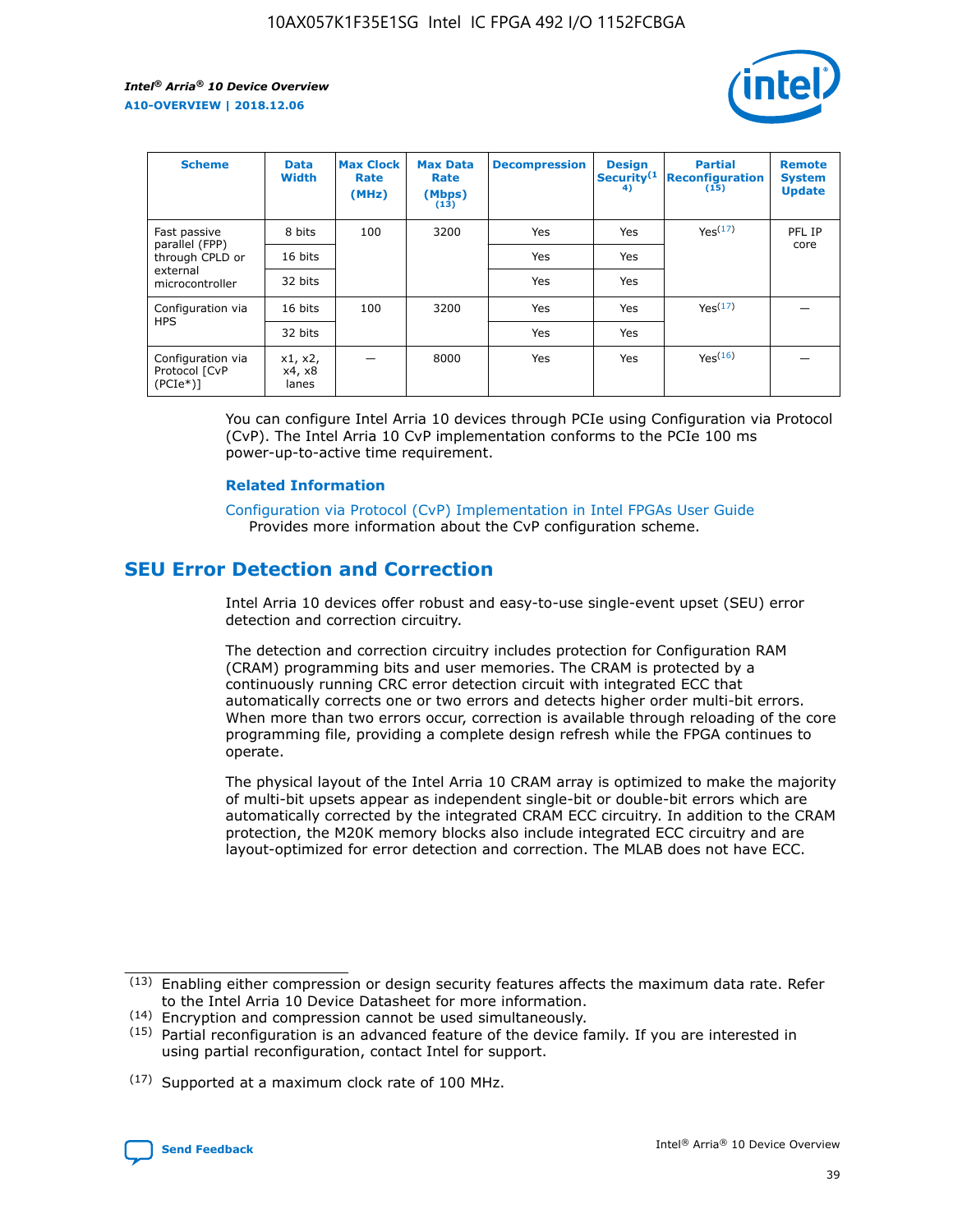

## **Power Management**

Intel Arria 10 devices leverage the advanced 20 nm process technology, a low 0.9 V core power supply, an enhanced core architecture, and several optional power reduction techniques to reduce total power consumption by as much as 40% compared to Arria V devices and as much as 60% compared to Stratix V devices.

The optional power reduction techniques in Intel Arria 10 devices include:

- **SmartVID**—a code is programmed into each device during manufacturing that allows a smart regulator to operate the device at lower core  $V_{CC}$  while maintaining performance
- **Programmable Power Technology**—non-critical timing paths are identified by the Intel Quartus Prime software and the logic in these paths is biased for low power instead of high performance
- **Low Static Power Options**—devices are available with either standard static power or low static power while maintaining performance

Furthermore, Intel Arria 10 devices feature Intel's industry-leading low power transceivers and include a number of hard IP blocks that not only reduce logic resources but also deliver substantial power savings compared to soft implementations. In general, hard IP blocks consume up to 90% less power than the equivalent soft logic implementations.

## **Incremental Compilation**

The Intel Quartus Prime software incremental compilation feature reduces compilation time and helps preserve performance to ease timing closure. The incremental compilation feature enables the partial reconfiguration flow for Intel Arria 10 devices.

Incremental compilation supports top-down, bottom-up, and team-based design flows. This feature facilitates modular, hierarchical, and team-based design flows where different designers compile their respective design sections in parallel. Furthermore, different designers or IP providers can develop and optimize different blocks of the design independently. These blocks can then be imported into the top level project.

# **Document Revision History for Intel Arria 10 Device Overview**

| <b>Document</b><br><b>Version</b> | <b>Changes</b>                                                                                                                                                                                                                                                              |
|-----------------------------------|-----------------------------------------------------------------------------------------------------------------------------------------------------------------------------------------------------------------------------------------------------------------------------|
| 2018.12.06                        | Added links to Intel Arria 10 device errata documents.<br>Removed automotive temperature option from the Intel Arria 10 GX devices.<br>Removed -3 fabric speed grade from the Intel Arria 10 GT devices.<br>Updated power options for the Intel Arria 10 GX and GT devices. |
| 2018.04.09                        | Updated the lowest $V_{CC}$ from 0.83 V to 0.82 V in the topic listing a summary of the device features.                                                                                                                                                                    |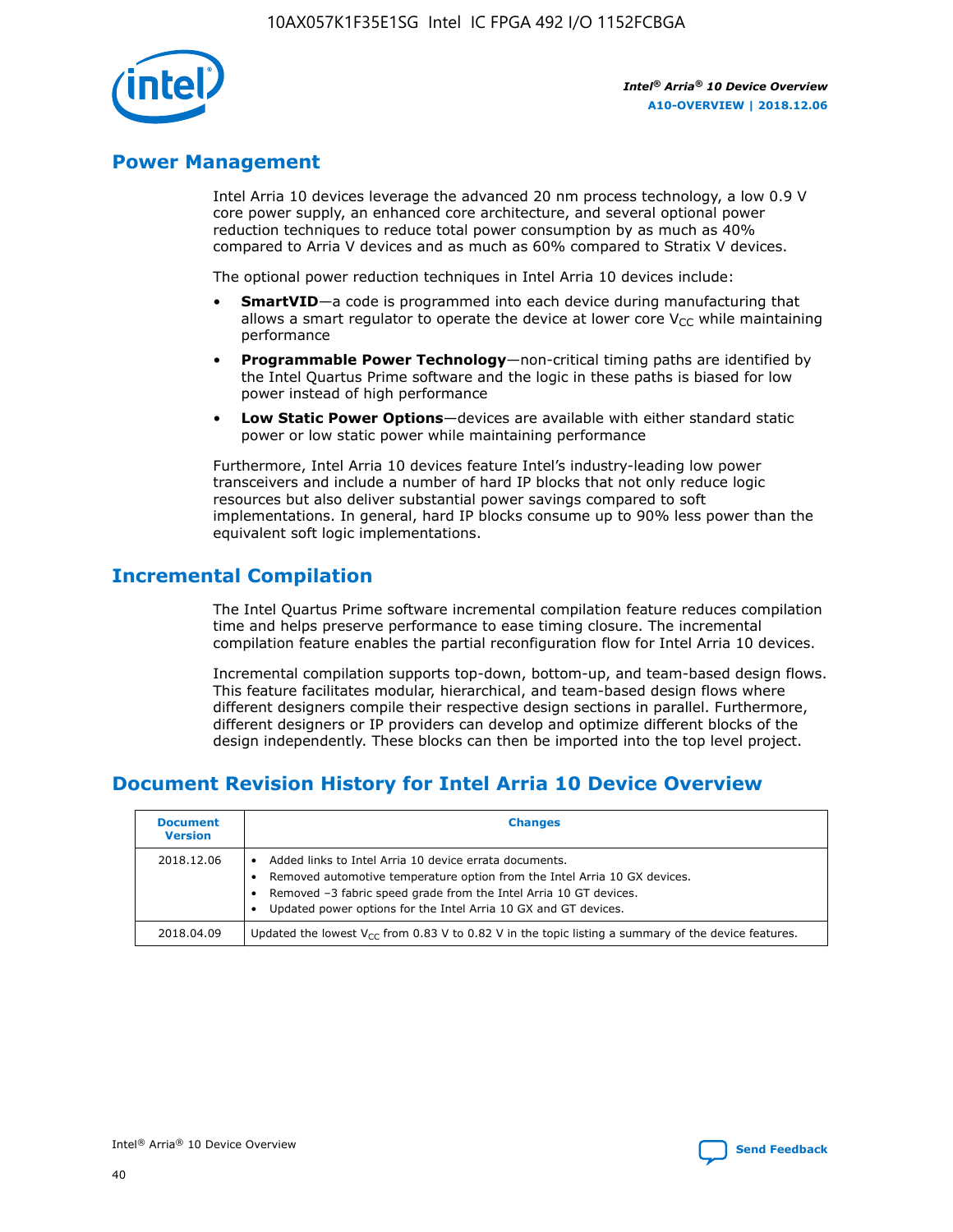$\mathsf{r}$ 



| January 2018<br>Updated the maximum data rate for HPS (Intel Arria 10 SX devices<br>2018.01.17<br>external memory interface DDR3 controller from 2,166 Mbps to 2,133<br>Mbps.<br>$\bullet$<br>+ SRAM to 633 MHz in Memory Standards Supported by the Soft<br>Memory Controller table.<br>Updated transceiver backplane capability to 12.5 Gbps.<br>$\bullet$<br>Removed transceiver speed grade 5 in Sample Ordering Core and<br>Available Options for Intel Arria 10 GX Devices figure.<br>Available Options for Intel Arria 10 GT Devices figure.<br>Updated short reach transceiver rate for Intel Arria 10 GT devices to<br>$\bullet$<br>25.8 Gbps.<br>Removed On-Die Instrumentation - EyeQ and Jitter Margin Tool<br>table.<br>2017.09.20<br>September 2017<br>1,333 MHz/2,666 Mbps to 1,200 MHz/2,400 Mbps.<br>July 2017<br>2017.07.13<br>Corrected the automotive temperature range in the figure showing the<br>available options for the Intel Arria 10 GX devices from "-40°C to 100°C"<br>to "-40°C to 125°C".<br>July 2017<br>2017.07.06<br>Added automotive temperature option to Intel Arria 10 GX device family.<br>2017.05.08<br>Corrected protocol names with "1588" to "IEEE 1588v2".<br>May 2017<br>$\bullet$<br>Updated the vertical migration table to remove vertical migration<br>$\bullet$<br>between Intel Arria 10 GX and Intel Arria 10 SX device variants.<br>Removed all "Preliminary" marks.<br>2017.03.15<br>March 2017<br>Removed the topic about migration from Intel Arria 10 to Intel Stratix<br>10 devices.<br>Rebranded as Intel.<br>$\bullet$<br>October 2016<br>2016.10.31<br>Removed package F36 from Intel Arria 10 GX devices.<br>$\bullet$<br>Updated Intel Arria 10 GT sample ordering code and maximum GX<br>$\bullet$<br>transceiver count. Intel Arria 10 GT devices are available only in the<br>SF45 package option with a maximum of 72 transceivers.<br>May 2016<br>2016.05.02<br>Updated the FPGA Configuration and HPS Booting topic.<br>Remove $V_{CC}$ PowerManager from the Summary of Features, Power<br>Management and Arria 10 Device Variants and packages topics. This<br>feature is no longer supported in Arria 10 devices.<br>Removed LPDDR3 from the Memory Standards Supported by the HPS<br>Hard Memory Controller table in the Memory Standards Supported by<br>Intel Arria 10 Devices topic. This standard is only supported by the<br>FPGA.<br>Removed transceiver speed grade 5 from the Device Variants and<br>Packages topic for Arria 10 GX and SX devices.<br>Changed the maximum Arria 10 GT datarate to 25.8 Gbps and the<br>February 2016<br>2016.02.11<br>minimum datarate to 1 Gbps globally.<br>Revised the state for Core clock networks in the Summary of Features<br>$\bullet$<br>topic.<br>• Changed the transceiver parameters in the "Summary of Features for<br>Arria 10 Devices" table.<br>for Arria 10 GT Devices" table.<br>• Changed the package availability for GT devices in the "Package Plan<br>for Arria 10 GT Devices" table.<br>Changed the package configurations for GT devices in the "Migration"<br>Capability Across Arria 10 Product Lines" figure. | <b>Date</b> | <b>Version</b> | <b>Changes</b>                                                                                                                                                                                                                                                                               |
|----------------------------------------------------------------------------------------------------------------------------------------------------------------------------------------------------------------------------------------------------------------------------------------------------------------------------------------------------------------------------------------------------------------------------------------------------------------------------------------------------------------------------------------------------------------------------------------------------------------------------------------------------------------------------------------------------------------------------------------------------------------------------------------------------------------------------------------------------------------------------------------------------------------------------------------------------------------------------------------------------------------------------------------------------------------------------------------------------------------------------------------------------------------------------------------------------------------------------------------------------------------------------------------------------------------------------------------------------------------------------------------------------------------------------------------------------------------------------------------------------------------------------------------------------------------------------------------------------------------------------------------------------------------------------------------------------------------------------------------------------------------------------------------------------------------------------------------------------------------------------------------------------------------------------------------------------------------------------------------------------------------------------------------------------------------------------------------------------------------------------------------------------------------------------------------------------------------------------------------------------------------------------------------------------------------------------------------------------------------------------------------------------------------------------------------------------------------------------------------------------------------------------------------------------------------------------------------------------------------------------------------------------------------------------------------------------------------------------------------------------------------------------------------------------------------------------------------------------------------------------------------------------------------------------------------------------------------------------------------------------------------------------------------------------------------------------------------------------------------------------------------------------------------|-------------|----------------|----------------------------------------------------------------------------------------------------------------------------------------------------------------------------------------------------------------------------------------------------------------------------------------------|
|                                                                                                                                                                                                                                                                                                                                                                                                                                                                                                                                                                                                                                                                                                                                                                                                                                                                                                                                                                                                                                                                                                                                                                                                                                                                                                                                                                                                                                                                                                                                                                                                                                                                                                                                                                                                                                                                                                                                                                                                                                                                                                                                                                                                                                                                                                                                                                                                                                                                                                                                                                                                                                                                                                                                                                                                                                                                                                                                                                                                                                                                                                                                                                |             |                | Updated maximum frequency supported for half rate QDRII and QDRII<br>Removed package code 40, low static power, SmartVID, industrial, and<br>military operating temperature support from Sample Ordering Core and<br>support from PMA Features of the Transceivers in Intel Arria 10 Devices |
|                                                                                                                                                                                                                                                                                                                                                                                                                                                                                                                                                                                                                                                                                                                                                                                                                                                                                                                                                                                                                                                                                                                                                                                                                                                                                                                                                                                                                                                                                                                                                                                                                                                                                                                                                                                                                                                                                                                                                                                                                                                                                                                                                                                                                                                                                                                                                                                                                                                                                                                                                                                                                                                                                                                                                                                                                                                                                                                                                                                                                                                                                                                                                                |             |                | Updated the maximum speed of the DDR4 external memory interface from                                                                                                                                                                                                                         |
|                                                                                                                                                                                                                                                                                                                                                                                                                                                                                                                                                                                                                                                                                                                                                                                                                                                                                                                                                                                                                                                                                                                                                                                                                                                                                                                                                                                                                                                                                                                                                                                                                                                                                                                                                                                                                                                                                                                                                                                                                                                                                                                                                                                                                                                                                                                                                                                                                                                                                                                                                                                                                                                                                                                                                                                                                                                                                                                                                                                                                                                                                                                                                                |             |                |                                                                                                                                                                                                                                                                                              |
|                                                                                                                                                                                                                                                                                                                                                                                                                                                                                                                                                                                                                                                                                                                                                                                                                                                                                                                                                                                                                                                                                                                                                                                                                                                                                                                                                                                                                                                                                                                                                                                                                                                                                                                                                                                                                                                                                                                                                                                                                                                                                                                                                                                                                                                                                                                                                                                                                                                                                                                                                                                                                                                                                                                                                                                                                                                                                                                                                                                                                                                                                                                                                                |             |                |                                                                                                                                                                                                                                                                                              |
|                                                                                                                                                                                                                                                                                                                                                                                                                                                                                                                                                                                                                                                                                                                                                                                                                                                                                                                                                                                                                                                                                                                                                                                                                                                                                                                                                                                                                                                                                                                                                                                                                                                                                                                                                                                                                                                                                                                                                                                                                                                                                                                                                                                                                                                                                                                                                                                                                                                                                                                                                                                                                                                                                                                                                                                                                                                                                                                                                                                                                                                                                                                                                                |             |                |                                                                                                                                                                                                                                                                                              |
|                                                                                                                                                                                                                                                                                                                                                                                                                                                                                                                                                                                                                                                                                                                                                                                                                                                                                                                                                                                                                                                                                                                                                                                                                                                                                                                                                                                                                                                                                                                                                                                                                                                                                                                                                                                                                                                                                                                                                                                                                                                                                                                                                                                                                                                                                                                                                                                                                                                                                                                                                                                                                                                                                                                                                                                                                                                                                                                                                                                                                                                                                                                                                                |             |                |                                                                                                                                                                                                                                                                                              |
|                                                                                                                                                                                                                                                                                                                                                                                                                                                                                                                                                                                                                                                                                                                                                                                                                                                                                                                                                                                                                                                                                                                                                                                                                                                                                                                                                                                                                                                                                                                                                                                                                                                                                                                                                                                                                                                                                                                                                                                                                                                                                                                                                                                                                                                                                                                                                                                                                                                                                                                                                                                                                                                                                                                                                                                                                                                                                                                                                                                                                                                                                                                                                                |             |                |                                                                                                                                                                                                                                                                                              |
|                                                                                                                                                                                                                                                                                                                                                                                                                                                                                                                                                                                                                                                                                                                                                                                                                                                                                                                                                                                                                                                                                                                                                                                                                                                                                                                                                                                                                                                                                                                                                                                                                                                                                                                                                                                                                                                                                                                                                                                                                                                                                                                                                                                                                                                                                                                                                                                                                                                                                                                                                                                                                                                                                                                                                                                                                                                                                                                                                                                                                                                                                                                                                                |             |                |                                                                                                                                                                                                                                                                                              |
|                                                                                                                                                                                                                                                                                                                                                                                                                                                                                                                                                                                                                                                                                                                                                                                                                                                                                                                                                                                                                                                                                                                                                                                                                                                                                                                                                                                                                                                                                                                                                                                                                                                                                                                                                                                                                                                                                                                                                                                                                                                                                                                                                                                                                                                                                                                                                                                                                                                                                                                                                                                                                                                                                                                                                                                                                                                                                                                                                                                                                                                                                                                                                                |             |                | Changed the transceiver parameters in the "Maximum Resource Counts"<br>continued                                                                                                                                                                                                             |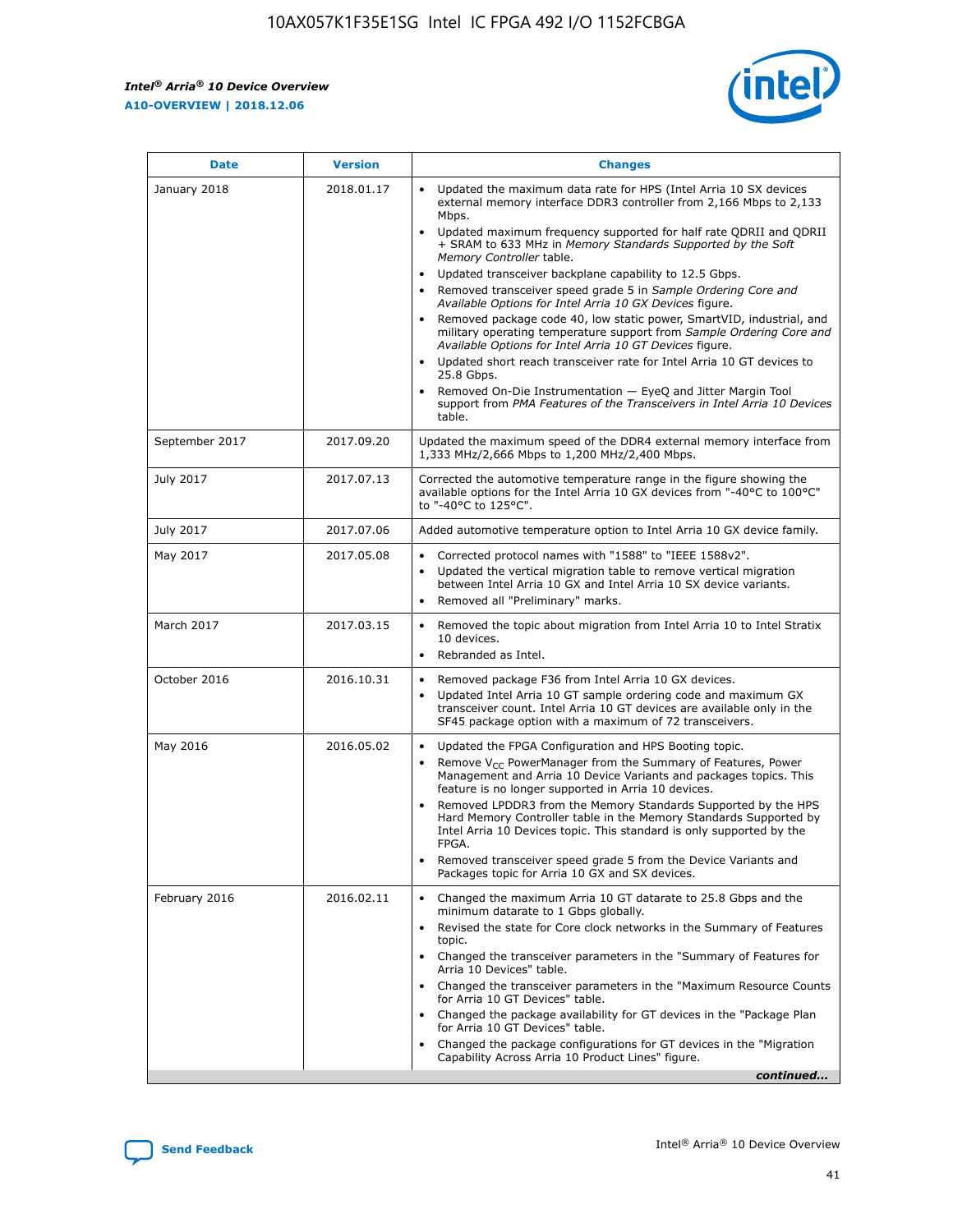

| <b>Date</b>   | <b>Version</b> | <b>Changes</b>                                                                                                                                                               |
|---------------|----------------|------------------------------------------------------------------------------------------------------------------------------------------------------------------------------|
|               |                | • Changed transceiver parameters in the "Low Power Serial Transceivers"<br>section.                                                                                          |
|               |                | • Changed the transceiver descriptions in the "Device Variants for the<br>Arria 10 Device Family" table.                                                                     |
|               |                | Changed the "Sample Ordering Code and Available Options for Arria 10<br>$\bullet$<br>GT Devices" figure.                                                                     |
|               |                | Changed the datarates for GT devices in the "PMA Features" section.                                                                                                          |
|               |                | Changed the datarates for GT devices in the "PCS Features" section.<br>$\bullet$                                                                                             |
| December 2015 | 2015.12.14     | Updated the number of M20K memory blocks for Arria 10 GX 660 from<br>2133 to 2131 and corrected the total RAM bit from 48,448 Kb to<br>48,408 Kb.                            |
|               |                | Corrected the number of DSP blocks for Arria 10 GX 660 from 1688 to<br>1687 in the table listing floating-point arithmetic resources.                                        |
| November 2015 | 2015.11.02     | Updated the maximum resources for Arria 10 GX 220, GX 320, GX 480,<br>$\bullet$<br>GX 660, SX 220, SX 320, SX 480, and SX 660.                                               |
|               |                | • Updated resource count for Arria 10 GX 320, GX 480, GX 660, SX 320,<br>SX 480, a SX 660 devices in Number of Multipliers in Intel Arria 10<br><b>Devices</b> table.        |
|               |                | Updated the available options for Arria 10 GX, GT, and SX.                                                                                                                   |
|               |                | Changed instances of Quartus II to Quartus Prime.<br>$\bullet$                                                                                                               |
| June 2015     | 2015.06.15     | Corrected label for Intel Arria 10 GT product lines in the vertical migration<br>figure.                                                                                     |
| May 2015      | 2015.05.15     | Corrected the DDR3 half rate and quarter rate maximum frequencies in the<br>table that lists the memory standards supported by the Intel Arria 10 hard<br>memory controller. |
| May 2015      | 2015.05.04     | • Added support for 13.5G JESD204b in the Summary of Features table.                                                                                                         |
|               |                | • Added a link to Arria 10 GT Channel Usage in the Arria 10 GT Package<br>Plan topic.                                                                                        |
|               |                | • Added a note to the table, Maximum Resource Counts for Arria 10 GT<br>devices.                                                                                             |
|               |                | • Updated the power requirements of the transceivers in the Low Power<br>Serial Transceivers topic.                                                                          |
| January 2015  | 2015.01.23     | • Added floating point arithmetic features in the Summary of Features<br>table.                                                                                              |
|               |                | • Updated the total embedded memory from 38.38 megabits (Mb) to<br>65.6 Mb.                                                                                                  |
|               |                | • Updated the table that lists the memory standards supported by Intel<br>Arria 10 devices.                                                                                  |
|               |                | Removed support for DDR3U, LPDDR3 SDRAM, RLDRAM 2, and DDR2.                                                                                                                 |
|               |                | Moved RLDRAM 3 support from hard memory controller to soft memory<br>controller. RLDRAM 3 support uses hard PHY with soft memory<br>controller.                              |
|               |                | Added soft memory controller support for QDR IV.<br>٠                                                                                                                        |
|               |                | Updated the maximum resource count table to include the number of<br>hard memory controllers available in each device variant.                                               |
|               |                | Updated the transceiver PCS data rate from 12.5 Gbps to 12 Gbps.<br>$\bullet$                                                                                                |
|               |                | Updated the max clock rate of PS, FPP x8, FPP x16, and Configuration<br>via HPS from 125 MHz to 100 MHz.                                                                     |
|               |                | Added a feature for fractional synthesis PLLs: PLL cascading.                                                                                                                |
|               |                | Updated the HPS programmable general-purpose I/Os from 54 to 62.<br>$\bullet$                                                                                                |
|               |                | continued                                                                                                                                                                    |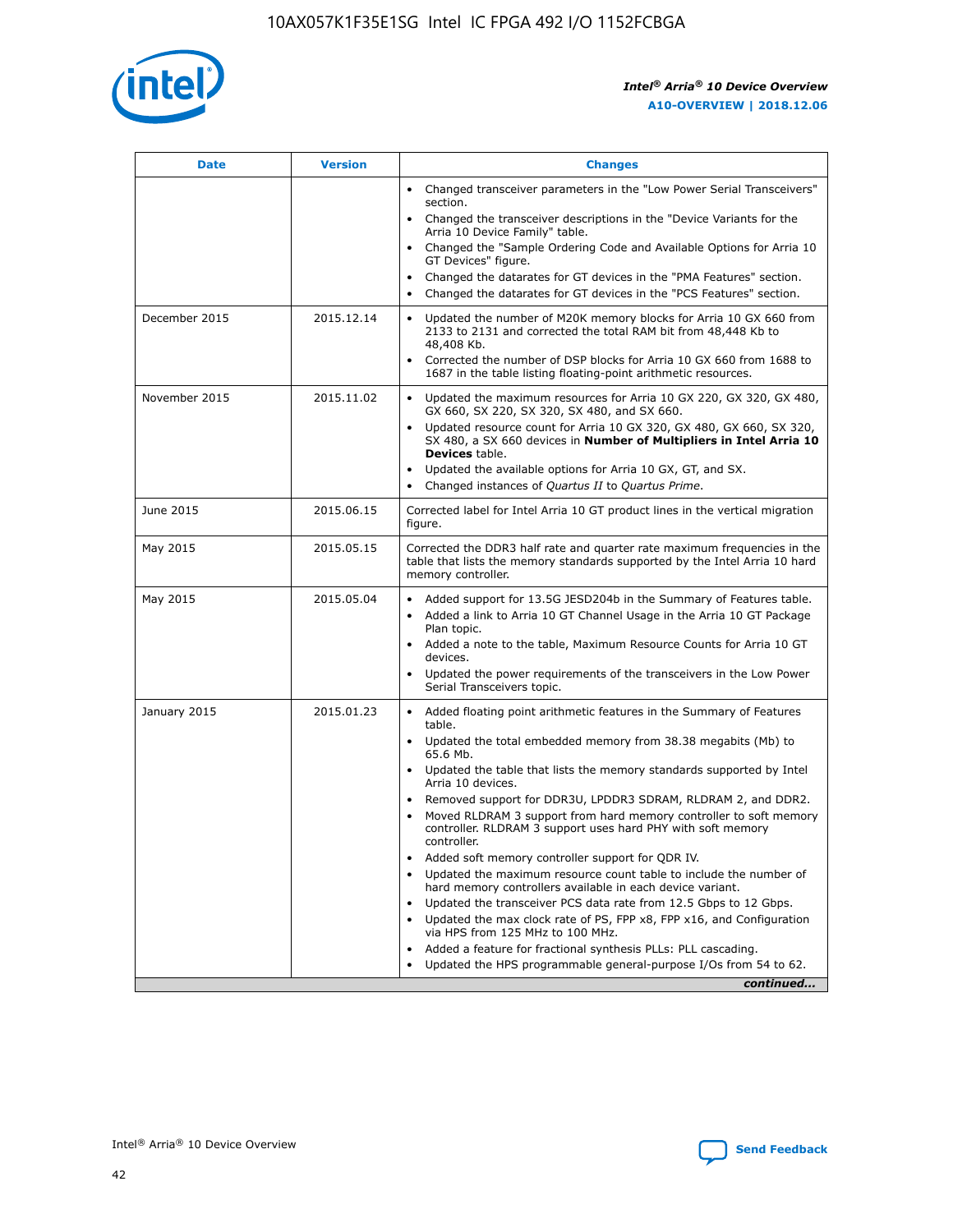

| <b>Date</b>    | <b>Version</b> | <b>Changes</b>                                                                                                                                                                                                                                                                                                                                                                                                                                                                                                                                      |
|----------------|----------------|-----------------------------------------------------------------------------------------------------------------------------------------------------------------------------------------------------------------------------------------------------------------------------------------------------------------------------------------------------------------------------------------------------------------------------------------------------------------------------------------------------------------------------------------------------|
| September 2014 | 2014.09.30     | Corrected the 3 V I/O and LVDS I/O counts for F35 and F36 packages<br>$\bullet$<br>of Arria 10 GX.<br>Corrected the 3 V I/O, LVDS I/O, and transceiver counts for the NF40<br>$\bullet$<br>package of the Arria GX 570 and 660.<br>Removed 3 V I/O, LVDS I/O, and transceiver counts for the NF40<br>$\bullet$<br>package of the Arria GX 900 and 1150. The NF40 package is not<br>available for Arria 10 GX 900 and 1150.                                                                                                                          |
| August 2014    | 2014.08.18     | Updated Memory (Kb) M20K maximum resources for Arria 10 GX 660<br>devices from 42,660 to 42,620.<br>Added GPIO columns consisting of LVDS I/O Bank and 3V I/O Bank in<br>$\bullet$<br>the Package Plan table.<br>Added how to use memory interface clock frequency higher than 533<br>$\bullet$<br>MHz in the I/O vertical migration.<br>Added information to clarify that RLDRAM3 support uses hard PHY with<br>$\bullet$<br>soft memory controller.<br>Added variable precision DSP blocks support for floating-point<br>$\bullet$<br>arithmetic. |
| June 2014      | 2014.06.19     | Updated number of dedicated I/Os in the HPS block to 17.                                                                                                                                                                                                                                                                                                                                                                                                                                                                                            |
| February 2014  | 2014.02.21     | Updated transceiver speed grade options for GT devices in Figure 2.                                                                                                                                                                                                                                                                                                                                                                                                                                                                                 |
| February 2014  | 2014.02.06     | Updated data rate for Arria 10 GT devices from 28.1 Gbps to 28.3 Gbps.                                                                                                                                                                                                                                                                                                                                                                                                                                                                              |
| December 2013  | 2013.12.10     | Updated the HPS memory standards support from LPDDR2 to LPDDR3.<br>Updated HPS block diagram to include dedicated HPS I/O and FPGA<br>$\bullet$<br>Configuration blocks as well as repositioned SD/SDIO/MMC, DMA, SPI<br>and NAND Flash with ECC blocks.                                                                                                                                                                                                                                                                                            |
| December 2013  | 2013.12.02     | Initial release.                                                                                                                                                                                                                                                                                                                                                                                                                                                                                                                                    |